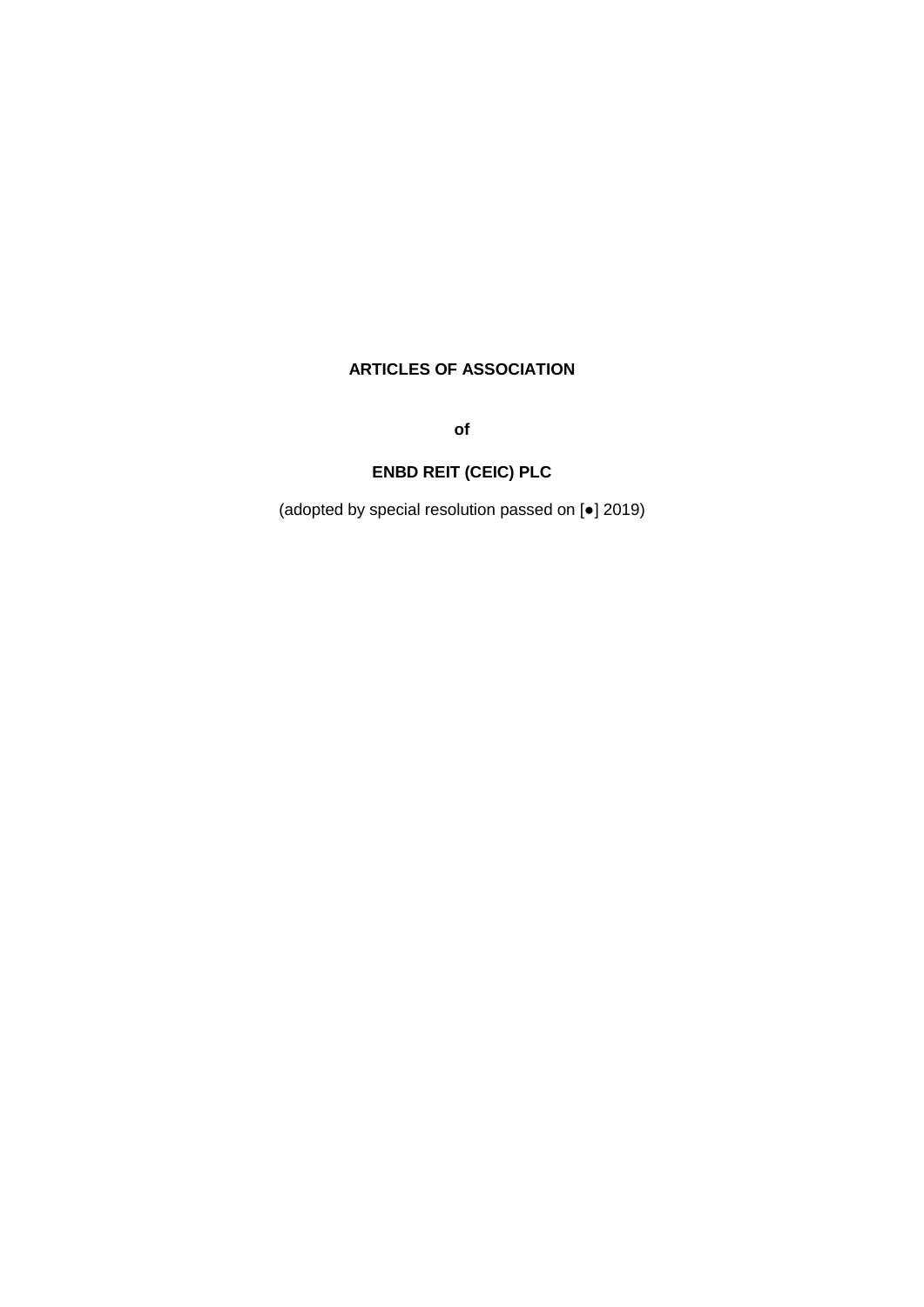### **CONTENTS**

| <b>Article</b>  | Page |
|-----------------|------|
|                 |      |
| $\mathbf{1}$ .  |      |
| 2.              |      |
| 3.              |      |
| 4.              |      |
| 5.              |      |
| 6.              |      |
|                 |      |
| 7.              |      |
| 8.              |      |
| 9.              |      |
| 10 <sub>1</sub> |      |
| 11.             |      |
| 12.             |      |
| 13.             |      |
| 14.             |      |
|                 |      |
|                 |      |
| 16.             |      |
|                 |      |
| 17.             |      |
| 18.             |      |
| 19.             |      |
| 20.             |      |
|                 |      |
| 21.             |      |
| 22.             |      |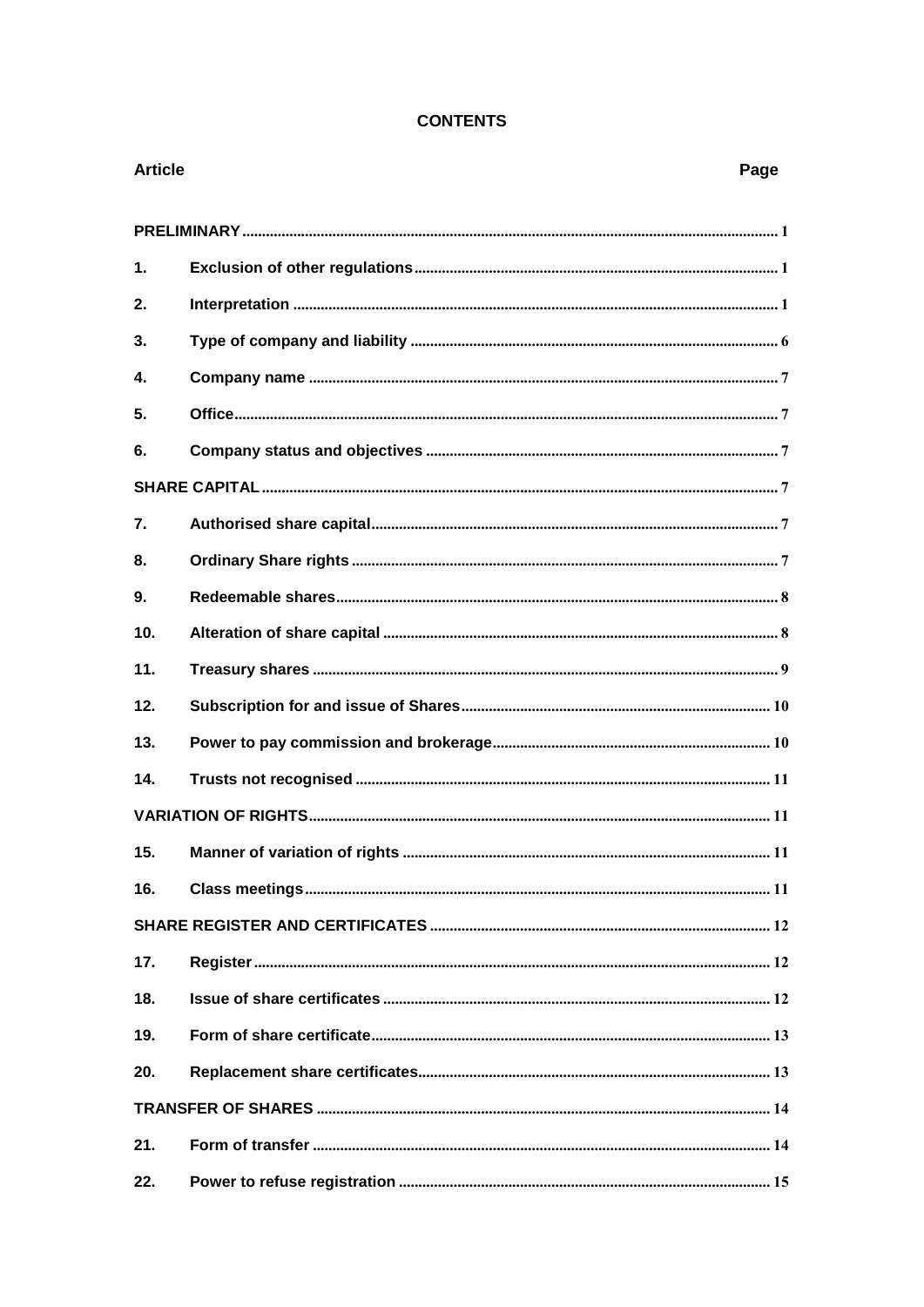| 23. |  |
|-----|--|
| 24. |  |
| 25. |  |
| 26. |  |
|     |  |
| 27. |  |
| 28. |  |
|     |  |
| 29. |  |
| 30. |  |
|     |  |
| 31. |  |
| 32. |  |
| 33. |  |
| 34. |  |
|     |  |
| 35. |  |
| 36. |  |
| 37. |  |
| 38. |  |
| 39. |  |
| 40. |  |
| 41. |  |
| 42. |  |
|     |  |
| 43. |  |
| 44. |  |
| 45. |  |
| 46. |  |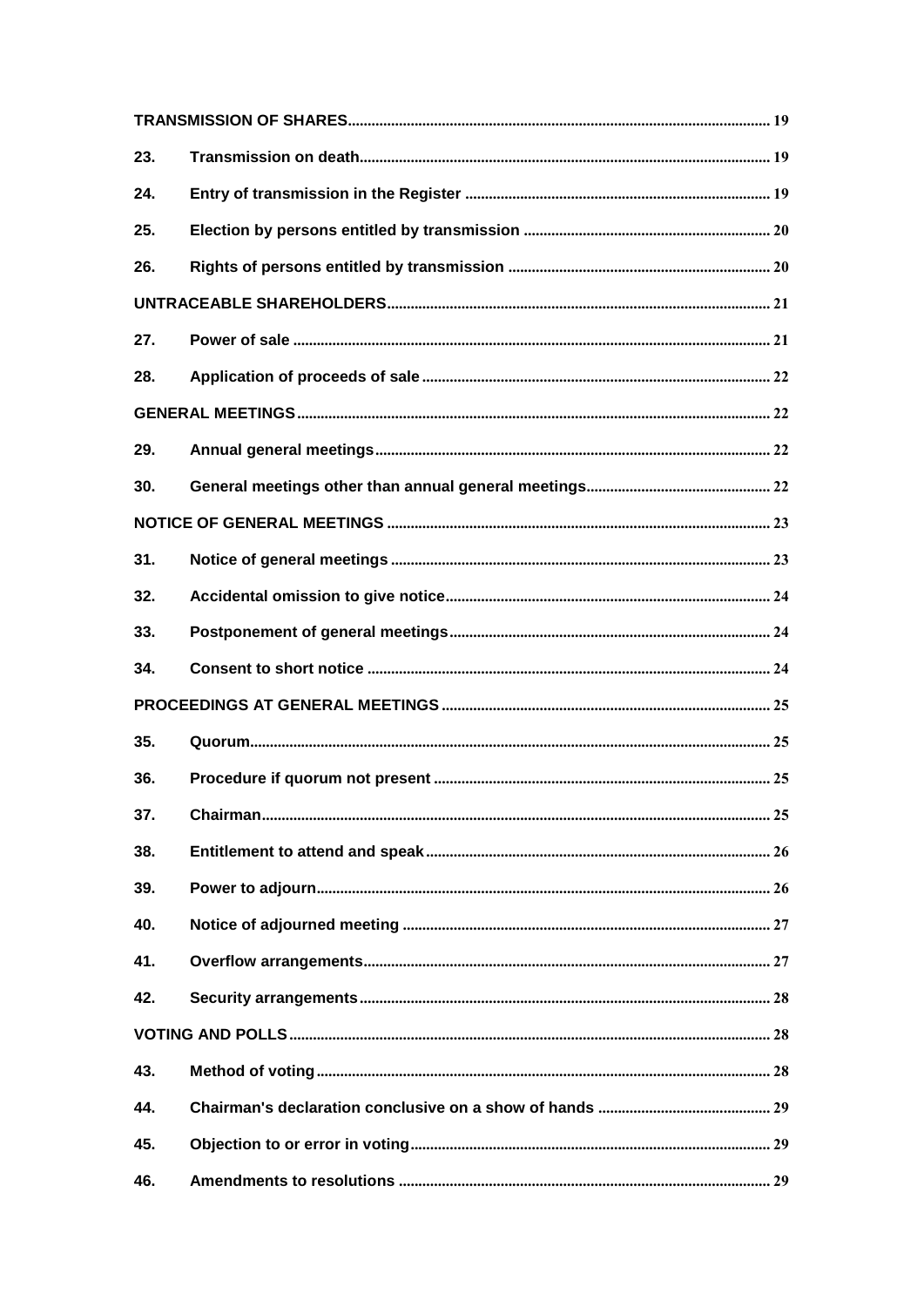| 47. |                                                                          |  |
|-----|--------------------------------------------------------------------------|--|
| 48. |                                                                          |  |
| 49. |                                                                          |  |
| 50. |                                                                          |  |
|     |                                                                          |  |
| 51. |                                                                          |  |
| 52. |                                                                          |  |
| 53. |                                                                          |  |
| 54. |                                                                          |  |
| 55. |                                                                          |  |
| 56. |                                                                          |  |
| 57. | No obligation to verify proxy or representative acting as instructed  36 |  |
|     |                                                                          |  |
| 58. |                                                                          |  |
|     |                                                                          |  |
| 59. |                                                                          |  |
| 60. |                                                                          |  |
| 61. |                                                                          |  |
|     |                                                                          |  |
| 62. | Appointment and termination of appointment of an alternate Director  37  |  |
| 63. |                                                                          |  |
|     |                                                                          |  |
| 64. |                                                                          |  |
| 65. |                                                                          |  |
| 66. |                                                                          |  |
| 67. |                                                                          |  |
|     |                                                                          |  |
| 68. |                                                                          |  |
| 69. |                                                                          |  |
|     |                                                                          |  |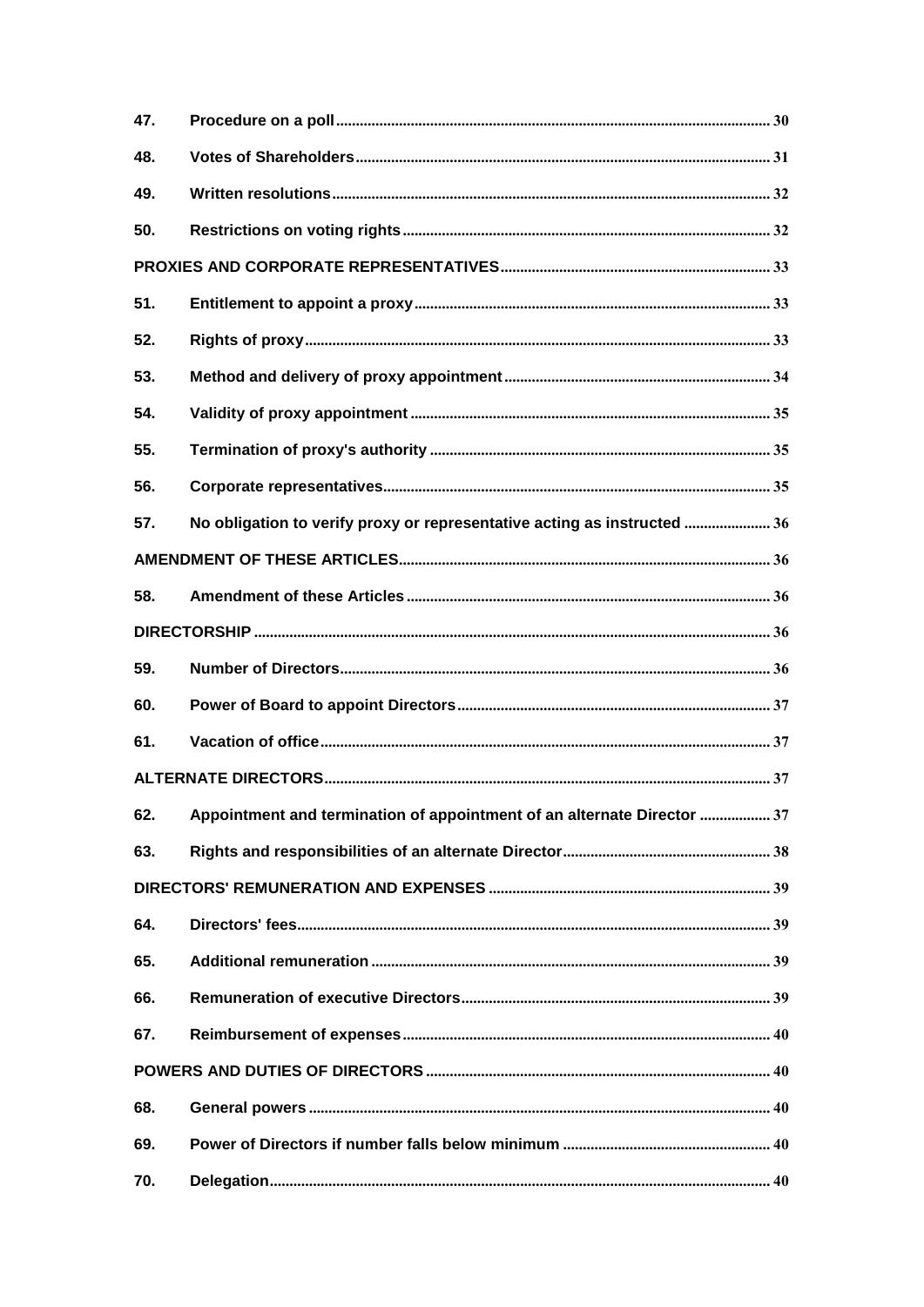| 71. |  |
|-----|--|
| 72. |  |
|     |  |
| 73. |  |
| 74. |  |
| 75. |  |
| 76. |  |
| 77. |  |
| 78. |  |
| 79. |  |
| 80. |  |
| 81. |  |
|     |  |
| 82. |  |
| 83. |  |
| 84. |  |
| 85. |  |
| 86. |  |
| 87. |  |
|     |  |
| 88. |  |
|     |  |
| 89. |  |
| 90. |  |
|     |  |
| 91. |  |
| 92. |  |
| 93. |  |
| 94. |  |
| 95. |  |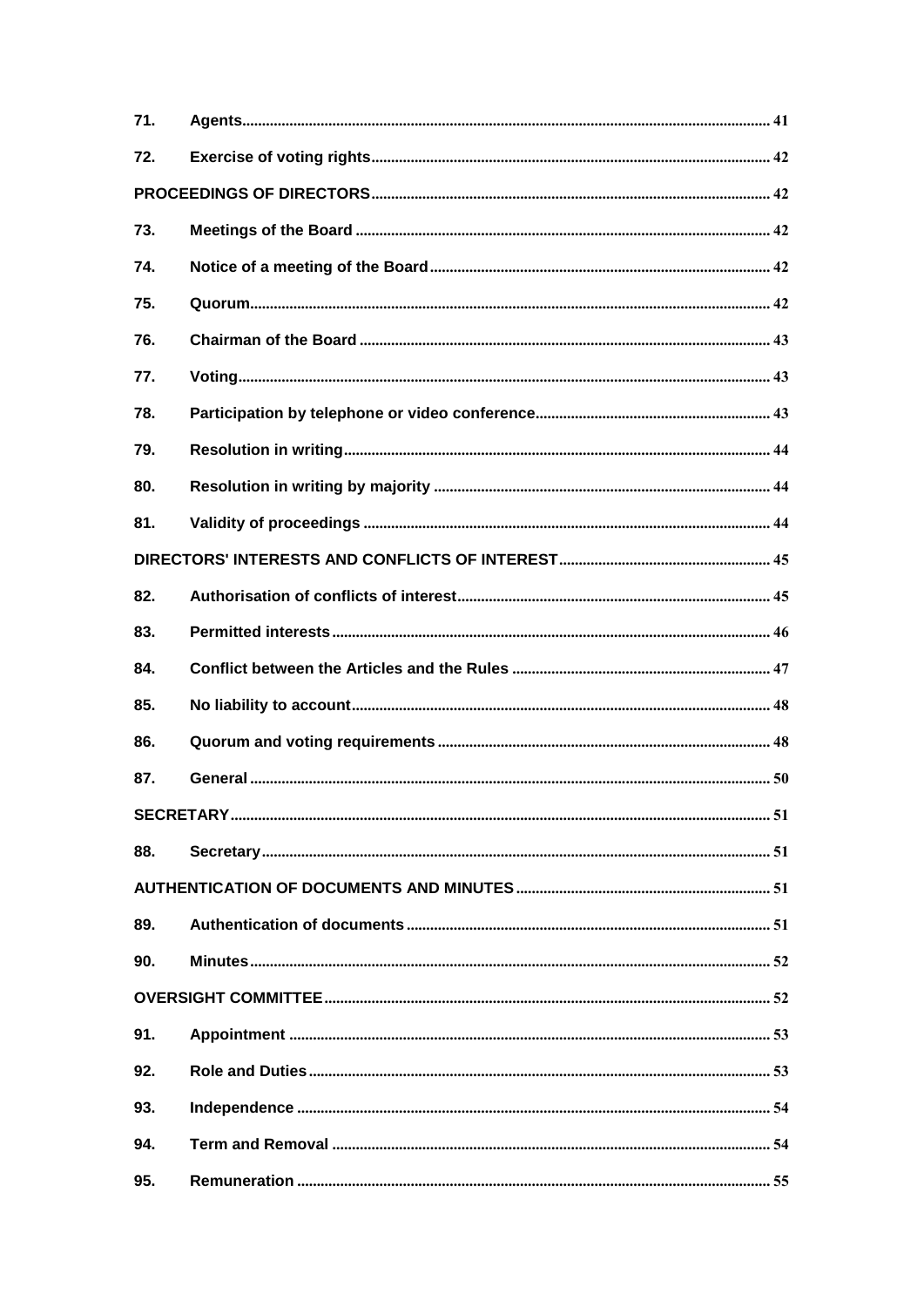| 96.  |  |
|------|--|
|      |  |
| 97.  |  |
| 98.  |  |
| 99.  |  |
| 100. |  |
| 101. |  |
| 102. |  |
|      |  |
| 103. |  |
| 104. |  |
| 105. |  |
| 106. |  |
| 107. |  |
|      |  |
| 108. |  |
| 109. |  |
| 110. |  |
| 111. |  |
| 114. |  |
| 115. |  |
| 116. |  |
|      |  |
| 117. |  |
| 118. |  |
| 119. |  |
| 120. |  |
| 121. |  |
| 122. |  |
| 123. |  |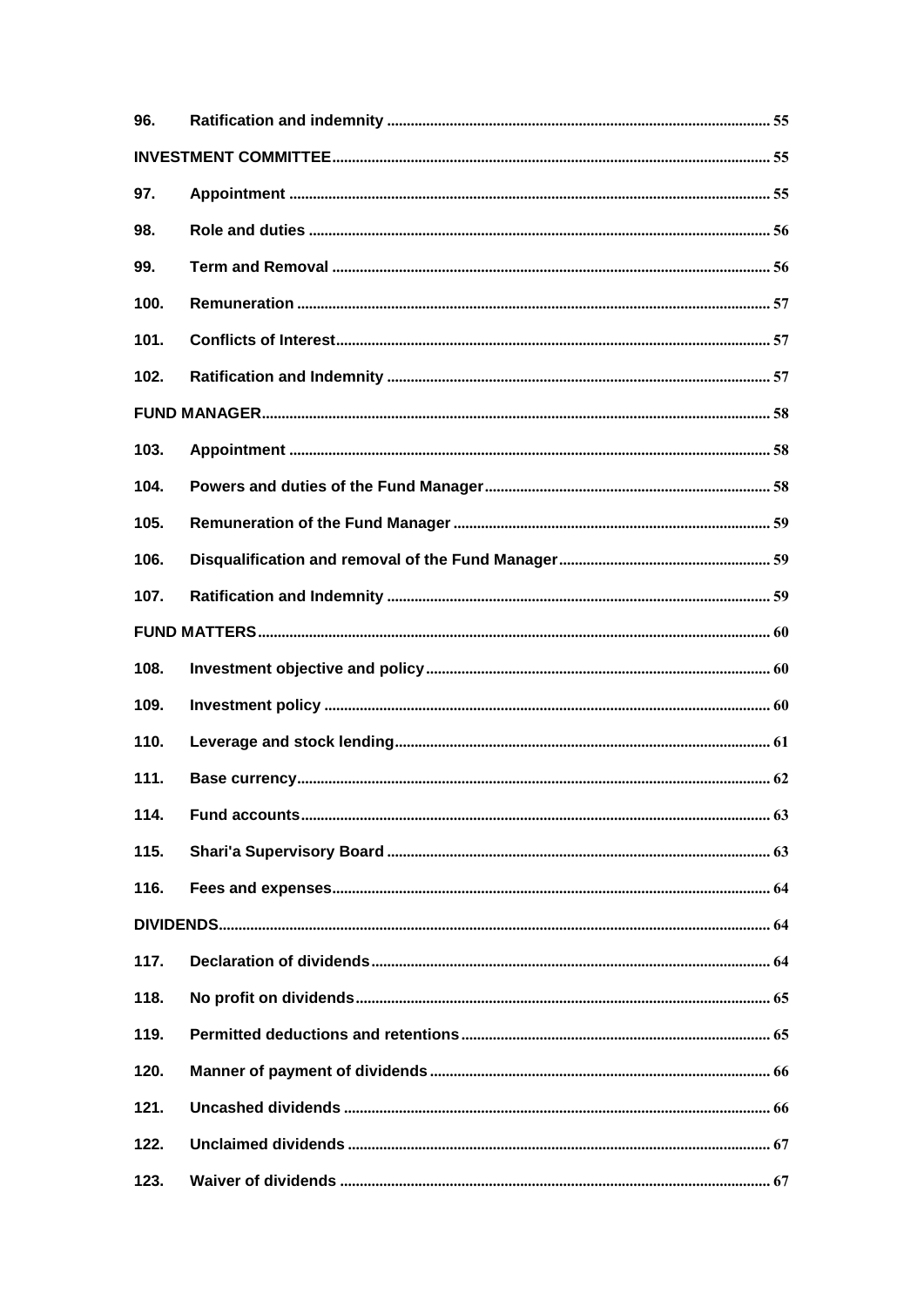| 124. |  |
|------|--|
|      |  |
| 125. |  |
| 126. |  |
|      |  |
| 127. |  |
| 128. |  |
| 129. |  |
| 130. |  |
| 131. |  |
|      |  |
| 132. |  |
|      |  |
| 133. |  |
|      |  |
| 134. |  |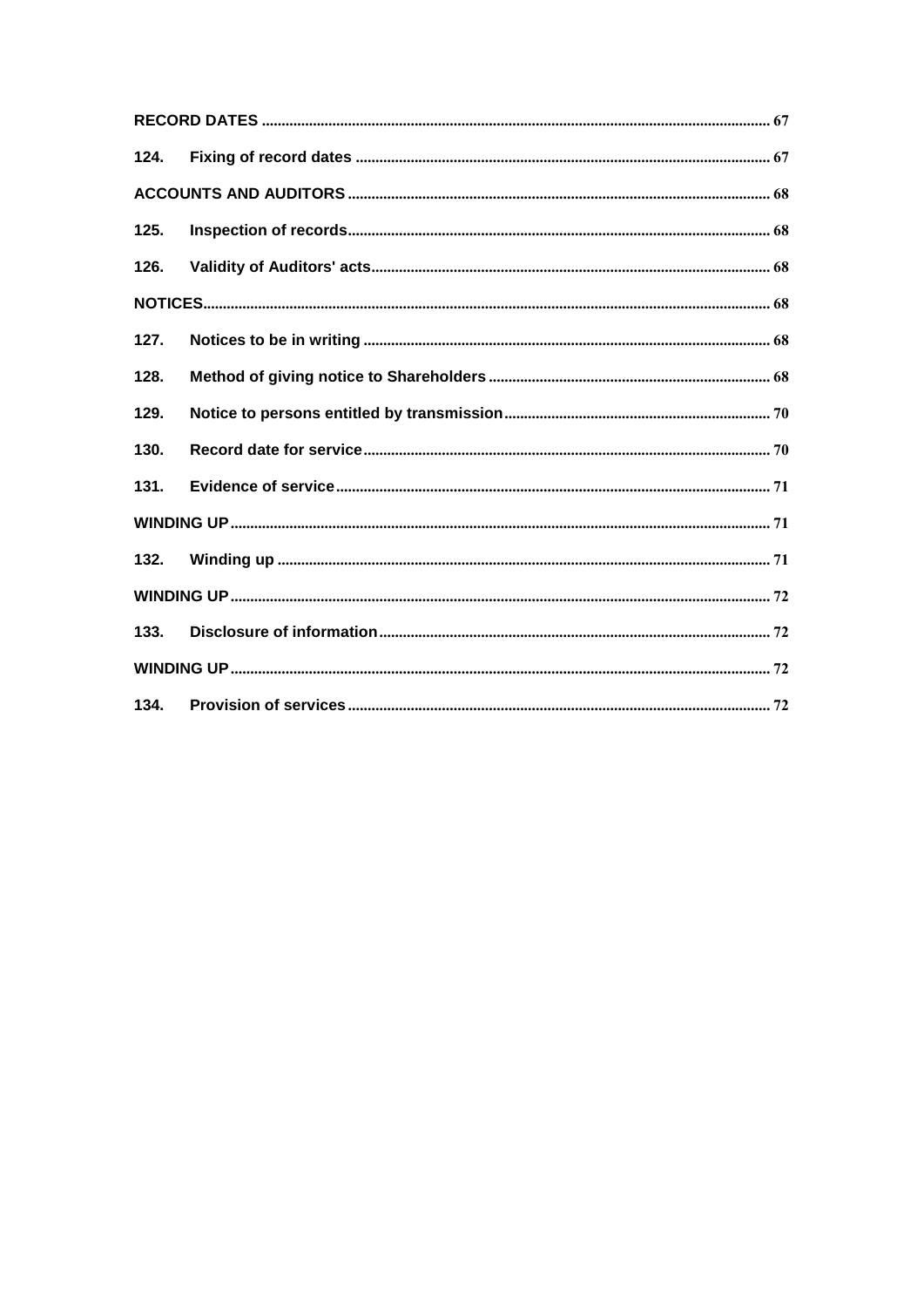#### **ARTICLES OF ASSOCIATION**

**of**

**ENBD REIT (CEIC) PLC** (adopted by special resolution passed on [●] 2019)

#### **PRELIMINARY**

#### **1. Exclusion of other regulations**

No regulations or articles set out in any law, regulation or other subordinate legislation made under any law, concerning companies shall apply as regulations or articles of the Company.

#### <span id="page-7-0"></span>**2. Interpretation**

2.1 In these Articles, unless the context otherwise requires:

**"address"** includes a number or address used for the purposes of sending or receiving notices, documents or information by electronic means;

**"Annual Report"** means an annual report required to be produced by the Fund Manager in accordance with the Rules;

**"Articles"** means these articles of association of the Company as altered from time to time;

**"Auditors"** means the auditors of the Company;

**"Board"** means the board of directors of the Company or the Directors present or deemed to be present at a duly convened meeting of the Directors at which a quorum is present;

**"Business Day"** means a day other than a Friday, Saturday or public holiday in the DIFC;

**"CIL Law"** means the Collective Investment Law No. 2 of 2010 of the DIFC, including any statutory modification or re-enactment thereof for the time being in force;

**"CIR Rules"** means the DFSA Collective Investment Rules in the CIR Module of the DFSA Rulebook including any statutory modification or re-enactment thereof for the time being in force;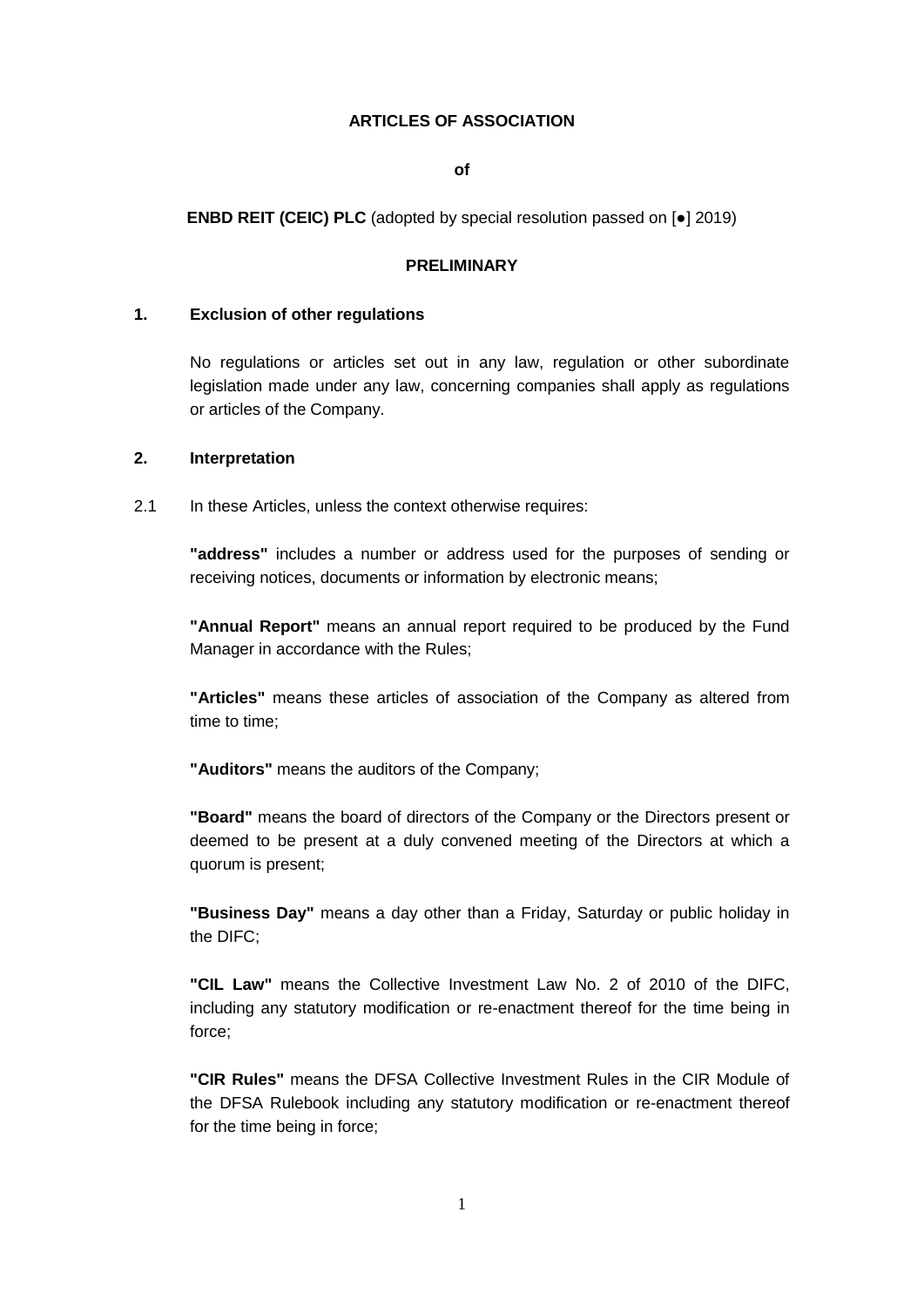**"clear days"** means, in relation to a period of notice, that period excluding both the day on which the notice is served or deemed to be served and the day for which it is given or on which it is to take effect;

"**Conflict Situation**" has the meaning given in Article [82.1;](#page-51-0)

**"Companies Law"** means the DIFC Companies Law No. 5 of 2018 together with the regulations made thereunder including any statutory modification or reenactment thereof for the time being in force;

**"Company"** means ENBD REIT (CEIC) PLC, a public company incorporated and registered in the DIFC with registered number 2209;

**"committee"** means a committee of the Board;

**"DFSA"** means the Dubai Financial Services Authority and includes any successor or replacement agency or authority;

**"DIFC"** means the Dubai International Financial Centre, Dubai, UAE;

**"Director" or "director"** means a director of the Company;

**"dividend"** includes any distribution whether in cash or in specie;

**"Extraordinary Resolution"** means a resolution of a duly constituted and quorate general meeting of the Shareholders (or the Ordinary Shareholders as the case may be) passed by an 85 per cent. or greater majority of the votes cast on behalf of the Shares entitled to vote through or on behalf of the Shareholders (or the Ordinary Shareholders as the case may be) present in person or by proxy and voting at the meeting. It includes any requisite written resolution of the Shareholders (or the Ordinary Shareholders as the case may be) entitled to vote, expressed to be an Extraordinary Resolution;

**"Fund Administrator"** means the fund administrator of the Company from time to time which may for the avoidance of doubt be the Fund Manager or a subsidiary of the Fund Manager where this is permitted by the Rules;

**"Fund Management Agreement"** means the agreement pursuant to which the Fund Manager is engaged to act as Fund Manager to the Company;

**"Fund Manager"** means the entity appointed by the Company to act as fund manager pursuant to the Rules;

**"Fund Property"** means the assets of the Company from time to time;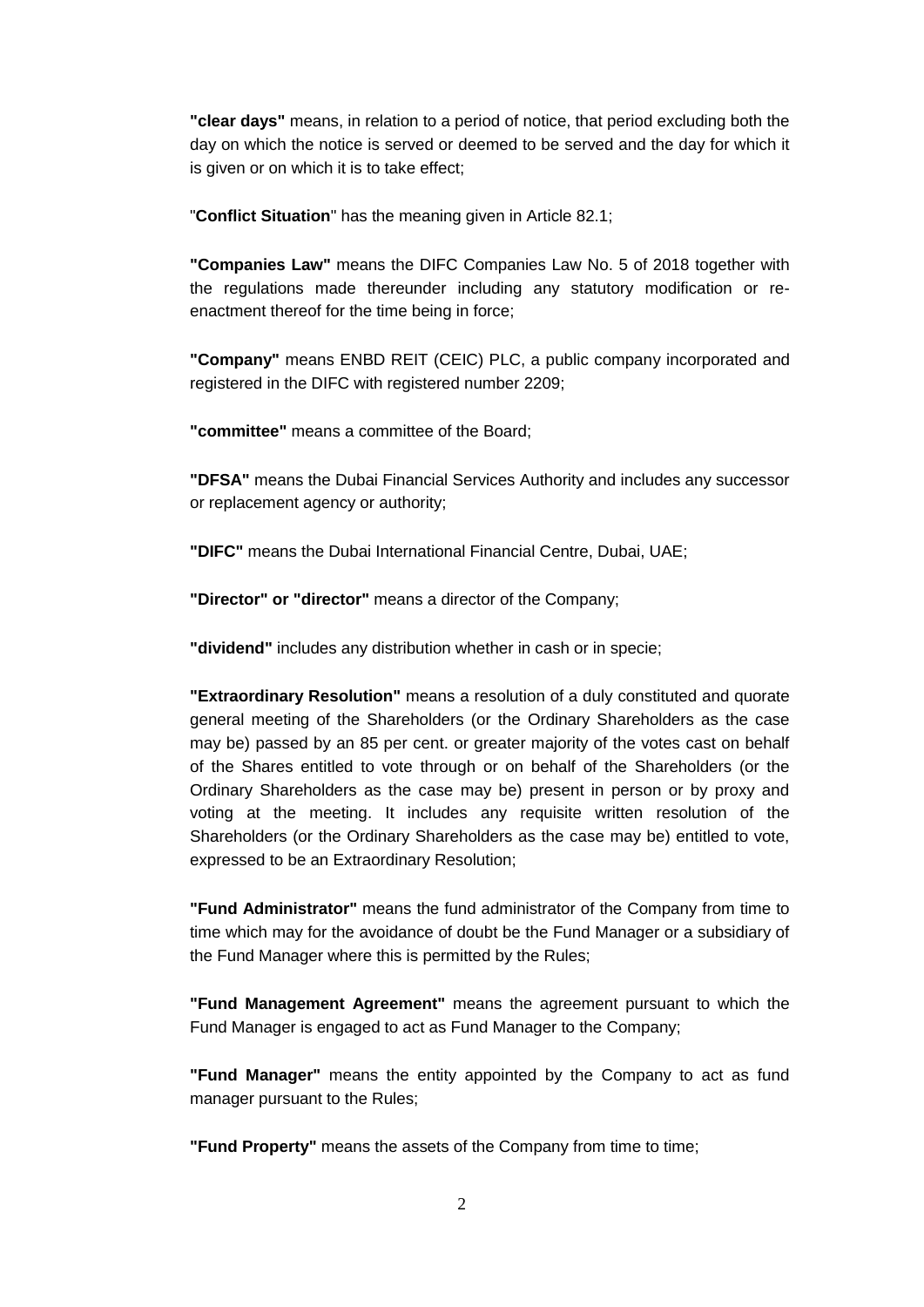**"GCC"** means the Gulf Co-operation Council;

**"GCC Ownership Requirement"** has the meaning given in Article [22.1;](#page-22-0)

**"general meeting"** means any general meeting of the Company including any general meeting held as the Company's annual general meeting;

**"holder"** means, in relation to any Share, the person whose name is entered in the Register as the holder of that Share;

**"IFRS"** means the International Financial Reporting Standards;

**"indemnified party"** has the meaning given in Articles [96](#page-61-0) and [107.1,](#page-66-0) respectively;

"**Interested Director**" has the meaning given in Article [82.1;](#page-51-0)

**"Interim Report"** means an interim report required to be produced by the Fund Manager in accordance with the Rules;

**"Investment Committee"** means the committee elected by the Shareholder(s) to act as the investment committee for the Company as required under the CIR Rules and in accordance with Article [97;](#page-61-1)

**"Investment Policy"** means the Company's investment policy;

**"meeting of the Company"** includes both a general meeting and a meeting of the holders of any class of Shares;

**"month"** means calendar month;

**"Net Asset Value"** means the net asset value of the Company determined in accordance with the provisions of the Rules and these Articles;

**"Net Asset Value per Share"** means the net asset value of the Company per Share, being, on any date, the Net Asset Value of the Company divided by the number of Ordinary Shares in issue on that date;

**"Office"** means the registered office of the Company;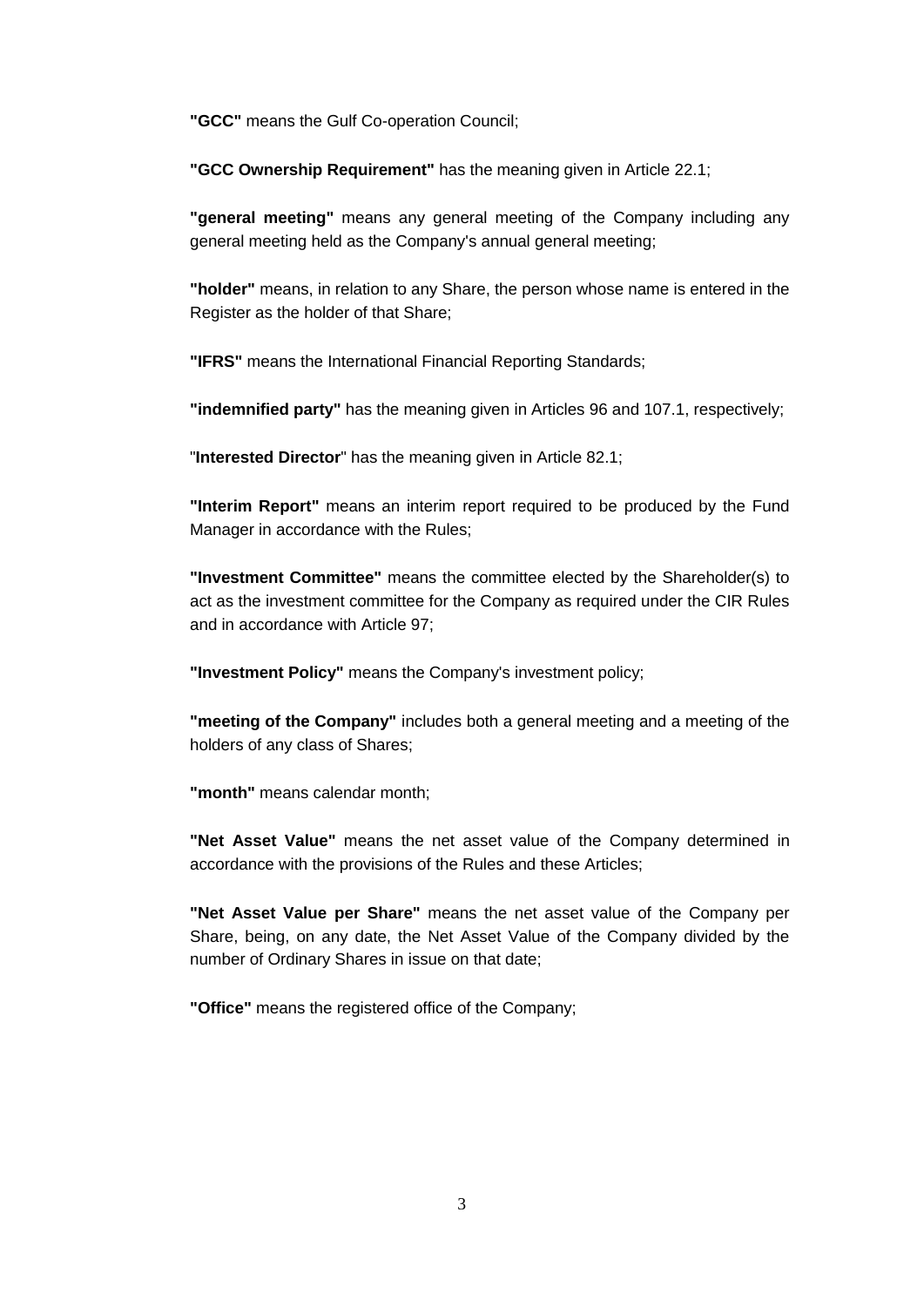**"Ordinary Resolution"** means a resolution of a duly constituted and quorate general meeting of the Shareholders (or the Ordinary Shareholders as the case may be) passed by a simple majority of the votes cast on behalf of the Shares entitled to vote through or on behalf of the Shareholders (or the Ordinary Shareholders as the case may be) present in person or by proxy and voting at the meeting. It includes any requisite written resolution of the Shareholders (or the Ordinary Shareholders as the case may be) entitled to vote, expressed to be an Ordinary Resolution;

**"Ordinary Shareholders"** means the holders of the Ordinary Shares;

**"Ordinary Shares"** means the ordinary shares of US\$0.80 each in the share capital of the Company having the rights set out in these Articles;

**"Oversight Committee"** means the supervisory panel or committee appointed by the Fund Manager pursuant to the Rules and in accordance with Article [91;](#page-59-0)

**"qualifying period"** has the meaning given in Article [27.1;](#page-27-0)

**"paid up"** means paid up or credited as paid up;

**"person entitled by transmission"** means a person whose entitlement to a Share in consequence of the death or bankruptcy of a Shareholder or of any other event giving rise to its transmission by operation of law has been noted in the Register;

"**Principal Investment Objective**" has the meaning given in Article [108\(b\)\(ii\);](#page-66-1)

**"Register"** means the register of shareholders of the Company;

**"Report"** has the meaning given in Article [92.8;](#page-60-0)

**"Rules"** means the CIR Rules, the CIL Law and any applicable rules of the DFSA;

**"Secretary"** means the secretary of the Company and includes a joint, assistant or deputy secretary and any other person appointed by the Board to perform any of the duties of the secretary;

**"Share"** means a share in the capital of the Company;

**"Shareholder"** means each holder of a Share whose name is entered in the Register as the holder of a Share;

**"Shari'a"** means Islamic Shari'a laws and principles;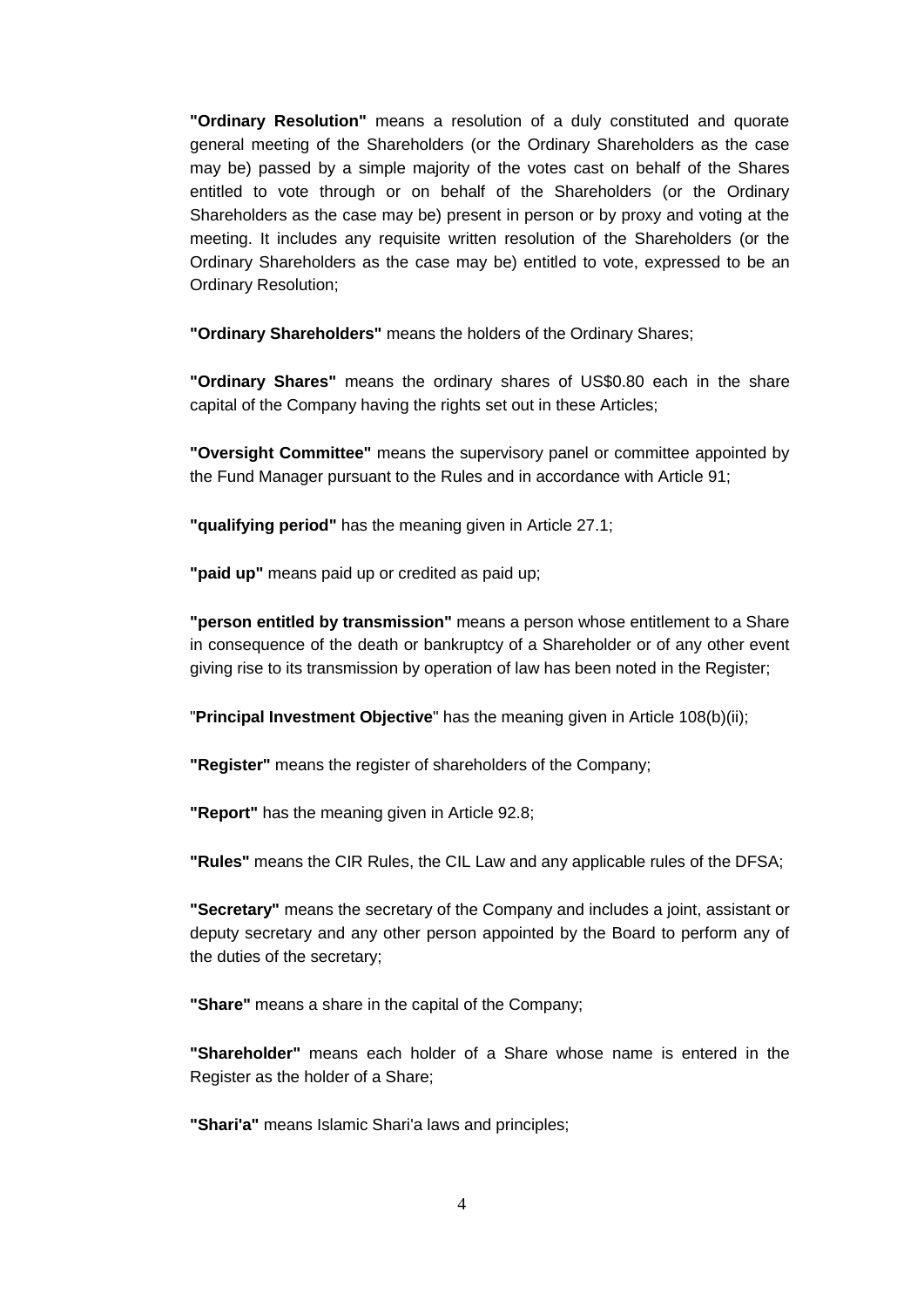**"Shari'a Supervisory Board"** means the Shari'a supervisory board appointed in relation to the Company as required under the Rules;

**"Special Resolution"** means a resolution of a duly constituted general meeting of the Shareholders (or the Ordinary Shareholders as the case may be) passed by a 75 per cent. or greater majority of the votes cast on behalf of the Shares entitled to vote through or on behalf of the Shareholders (or the Ordinary Shareholders as the case may be) present in person or by proxy and voting at the meeting. It includes, other than in the case of the removal of an auditor or a director where a resolution of a duly constituted meeting shall be required, any requisite written resolution of the Shareholders entitled to vote, expressed to be a Special Resolution;

"**Transferee Shareholder**" has the meaning given in Article [22.4;](#page-24-0)

**"UAE"** means United Arab Emirates;

"**US Person**" has the meaning given in Article [22.4;](#page-24-0)

"**US Securities Laws**" has the meaning given in Article [22.4;](#page-24-0)

"**US Transferee Shareholder**" has the meaning given in Article [22.4;](#page-24-0)

**"Value"** means the value determined by a Valuer on such basis as the Valuer acting reasonably may determine is appropriate in the circumstance (including, for example and without limitation, the estimated amount for which a property should exchange on the date of valuation between a willing buyer and a willing seller in an arm's length transaction after proper marketing wherein the parties had each acted knowledgeably, prudently, and without compulsion);

**"Valuer"** means a valuer appointed by the Fund Manager and acting as an independent valuer to value each proposed real estate investment that the Company is intending to make in accordance with the Rules to produce a report of the Value of that property and includes any additional valuers appointed by the Fund Manager to a panel of valuers and any successor or replacement valuers; and

**"year"** means calendar year.

- 2.2 In these Articles, unless the context otherwise requires:
	- (a) words in the singular include the plural and vice versa;
	- (b) words which refer to one gender include all genders;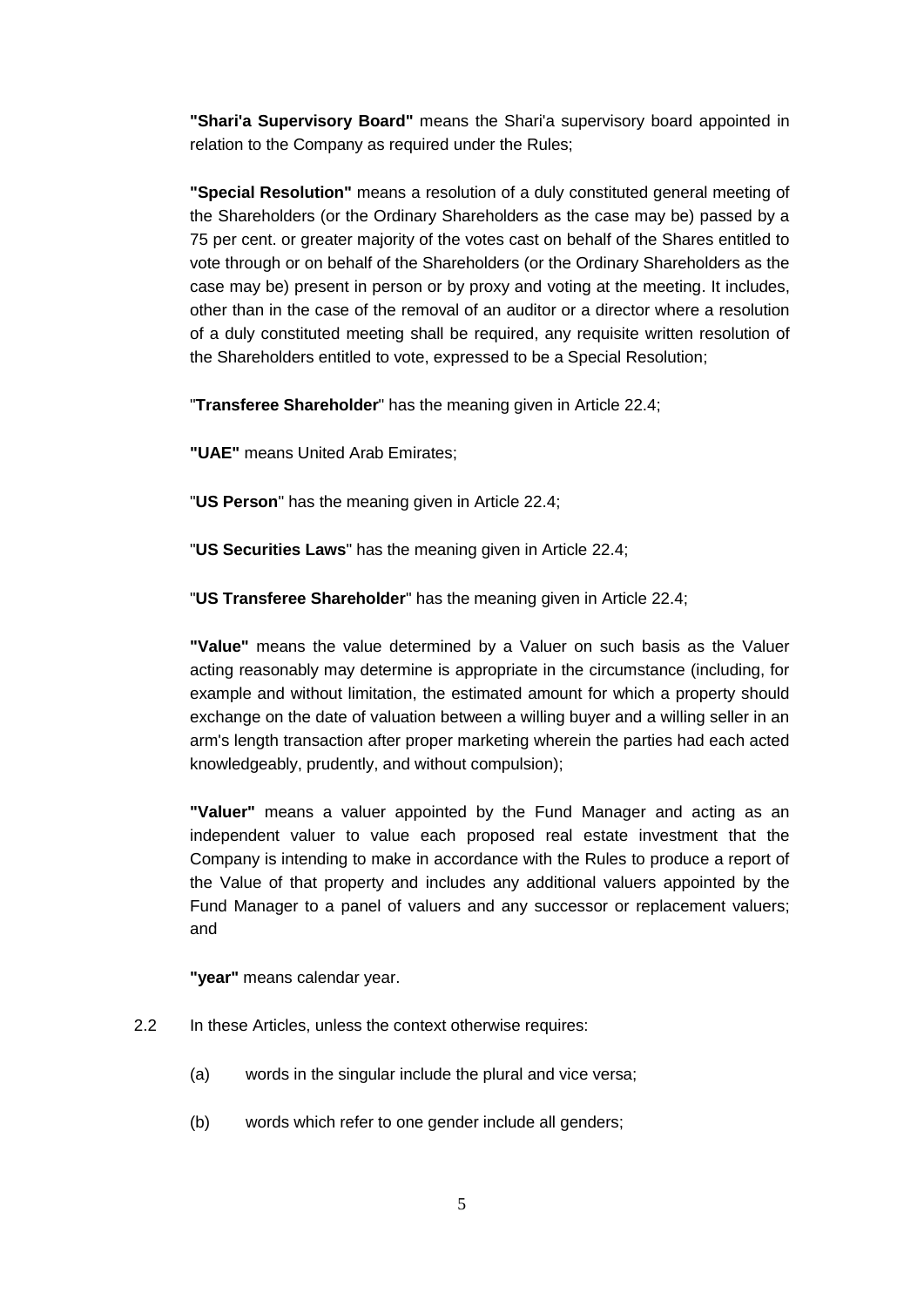- (c) references to a **"person"** include references to a body corporate and to an unincorporated body of persons (whether or not having separate legal personality);
- (d) references to a **"meeting"** shall not be taken as requiring more than one person to be present if any quorum requirement can be satisfied by one person;
- (e) references to **"writing"** include references to any method or combination of methods of representing or reproducing words, symbols or other information in a legible and non-transitory form (including in electronic form) and **"written"** shall be construed accordingly;
- (f) reference to a **"Cent"**, **"Dollar"** or **"Dollars"** or **"US\$"** are references to Cents and Dollars, the legal currency of the United States of America;
- (g) references to a day, week, month or year are to the Gregorian calendar;
- (h) references to an Article by number are to the relevant numbered paragraph of these Articles; and
- (i) if an obligation falls on a calendar day which is not a Business Day, the obligation shall take place on the next calendar day which is a Business Day.
- 2.3 Unless the context otherwise requires, any word or expression contained in these Articles which is not defined in this Article [2](#page-7-0) but which is defined in the Rules shall have the same meaning as in the Rules but, save as required by the Companies Law, excluding any modification of that meaning made after the date of adoption of these Articles
- 2.4 References in these Articles to any statute or regulation or any provision of any statute or regulation shall, unless the context otherwise requires, include any modification or re-enactment of that statute or provision from time to time in force.
- 2.5 A Special Resolution or an Extraordinary Resolution shall be effective for any purpose for which an Ordinary Resolution is expressed to be required under any provision of these Articles.
- 2.6 The headings in these Articles are included for convenience only and do not affect the meaning of these Articles.

### **3. Type of company and liability**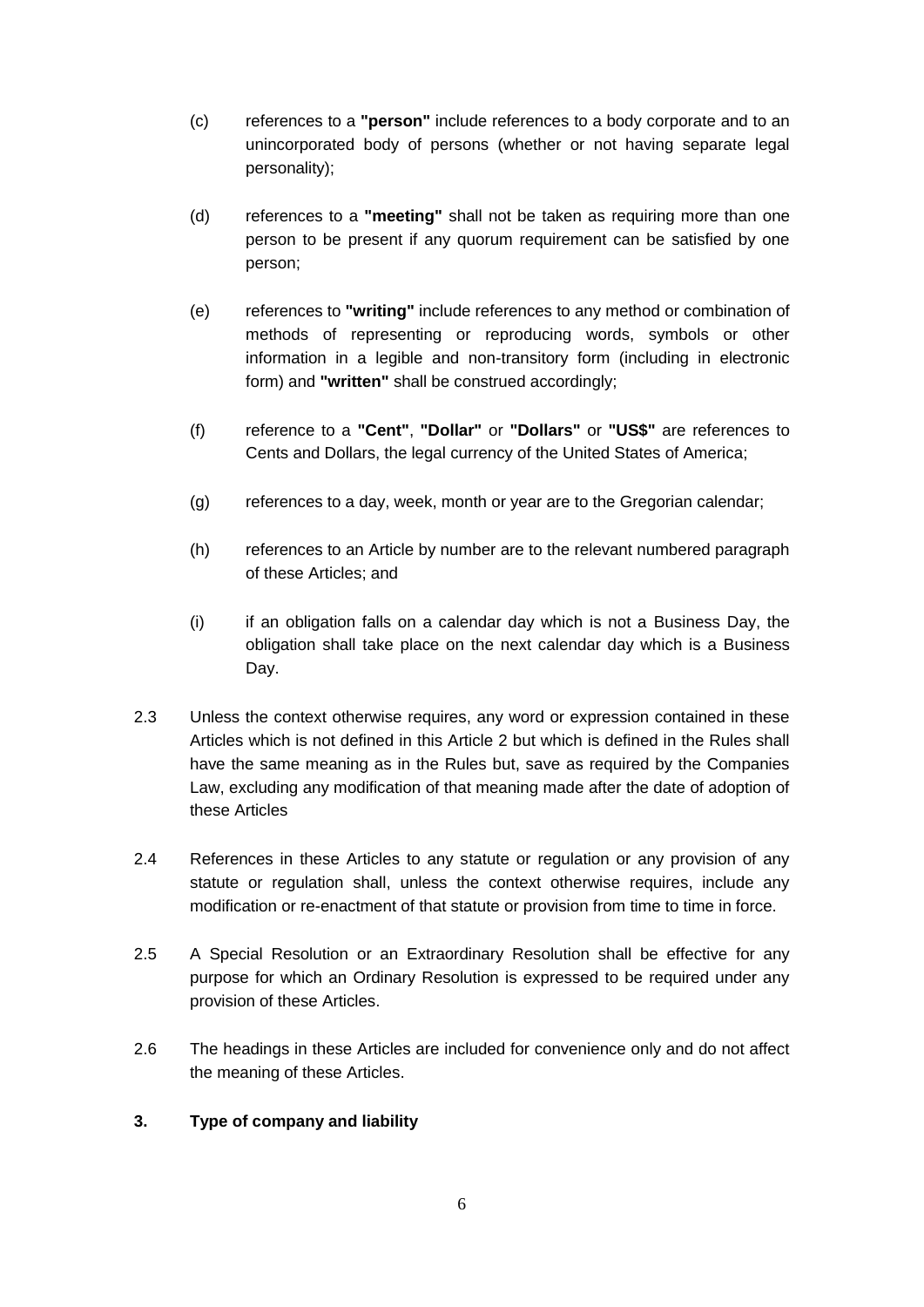The Company is a public company. The liability of Shareholders is limited to the amount, if any, unpaid on the Shares held by them in the Company. A Shareholder shall not be liable for the debts of the Company, unless the Companies Law or Rules expressly prescribe otherwise.

### **4. Company name**

The Company's name is ENBD REIT (CEIC) PLC.

### **5. Office**

The Office shall be situated in the DIFC.

### **6. Company status and objectives**

- 6.1 The Company is a close-ended investment company. The Company will operate in accordance with the provisions of these Articles, the Companies Law and the Rules and the Company is categorised as a Domestic Fund, a Public Fund, an Islamic Fund, a Property Fund and a Real Estate Investment Trust (REIT) and is governed by the laws of the DIFC. As an Islamic Fund, the Company's entire business operations will be conducted in accordance with Shari'a.
- 6.2 Subject to these Articles, the Companies Law and the Rules, the Company may engage in any lawful activity for which closed-ended investment companies may be organised.
- 6.3 The duration of the Company shall be unlimited and shall continue until terminated in accordance with these Articles.

### **SHARE CAPITAL**

### **7. Authorised share capital**

- 7.1 The Company shall have a variable share capital.
- 7.2 The authorised share capital of the Company is US\$400,000,000 and is divided into 500,000,000 Ordinary Shares.

### **8. Ordinary Share rights**

- 8.1 Each Ordinary Share shall rank *pari passu* with each other Ordinary Share.
- 8.2 The Ordinary Shares shall: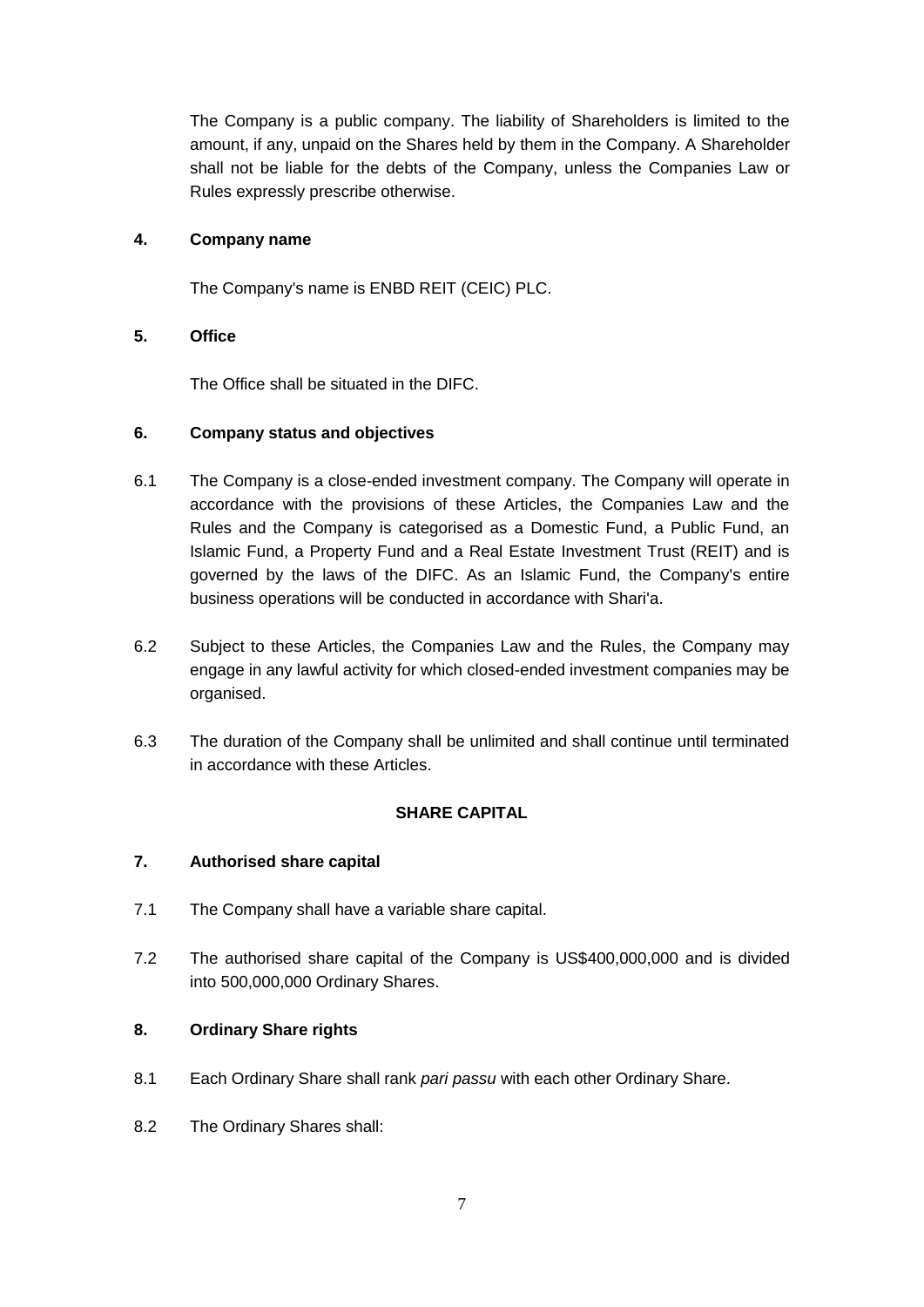- (a) be redeemable only in accordance with the provisions of the Companies Law, the Rules and Article [9;](#page-14-0)
- (b) entitle the holders to receive notice of, to attend and speak at any general meeting of the Company and to vote at any general meeting of the Company; and
- (c) confer the right to receive dividends and any other form of distribution related to the Company.

#### <span id="page-14-0"></span>**9. Redeemable shares**

Subject to the provisions of the Companies Law and the Rules, no redemption of Shares will be permitted save that Company may exercise the right of mandatory redemption of any Shares sold, transferred or acquired in respect of which the Directors are entitled to refuse registration of transfer pursuant to Article [22](#page-21-0) or where such sale, transfer or acquisition is otherwise in contravention of any provisions of the Companies Law, the Rules or these Articles.

#### **10. Alteration of share capital**

- 10.1 Subject to the Rules, the Company may by way of a Special Resolution:
	- (a) increase the authorised share capital of the Company for the purpose of creating further Ordinary Shares in the Company;
	- (b) consolidate all or any of the Shares (whether issued or not) including, where such shares have a nominal value, into Shares of a greater nominal amount than its existing Shares;
	- (c) sub-divide any of the Shares including, where such Shares have a nominal value, of smaller nominal amount than its existing Shares; and
	- (d) cancel Shares which have not been taken or agreed to be taken by any person and diminish the amount of the Company's share capital by the amount of the Shares so cancelled.
- 10.2 Whenever as the result of a consolidation or sub-division of Shares, any Shareholders would become entitled to fractions of a Share, the Board may: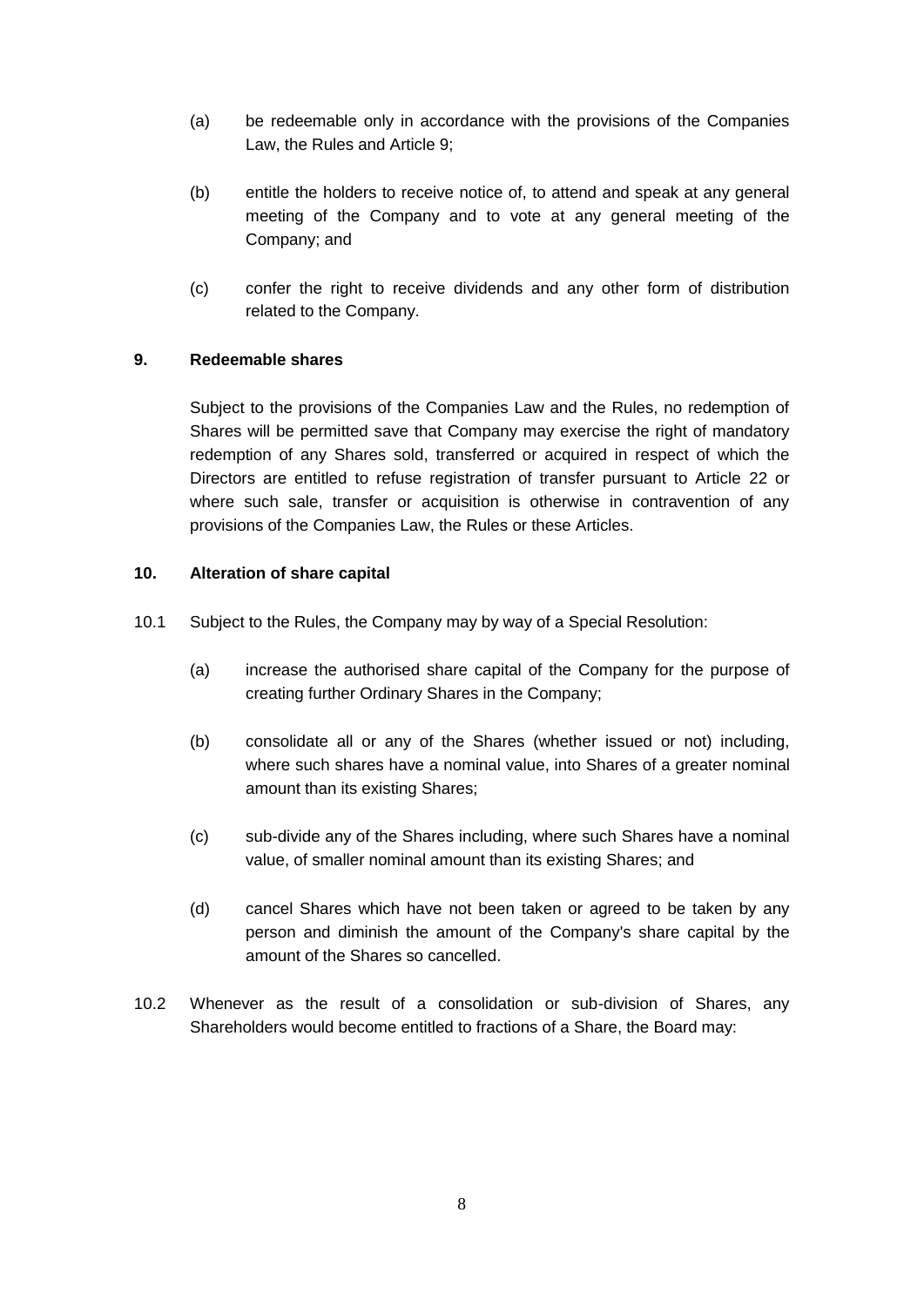- (a) deal with the fractions as it thinks fit and, in particular, may cancel or arrange for the sale of the Shares representing the fractions to which any Shareholders would otherwise become entitled to any person (including, subject to the Companies Law and the Rules, the Company) and distribute the net proceeds of sale in due proportion among those Shareholders except that any amount otherwise due to a Shareholder of less than US\$5 (or such other sum as the Board may from time to time decide) may be retained for the benefit of the Company or distributed to an organisation which is a charity approved by the Shari'a Supervisory Board. For the purpose of any such sale, the Board may authorise any person to sign an instrument of transfer of the Share and may cause the name of the transferee to be entered in the Register as the holder of the Shares which have been sold. The transferee shall not be bound to see to the application of the purchase moneys nor shall his title to the Shares be affected by any irregularity in, or invalidity of, the proceedings relating to the sale; or
- (b) subject to the provisions of the Companies Law and the Rules, issue to each such Shareholder credited as fully paid up (if necessary) by way of capitalisation of the minimum number of Shares required to round up his holding to an exact multiple of the number of Shares to be consolidated into a single Share (such issue being deemed to have been effected immediately before consolidation). The amount required to pay up such Shares shall be appropriated, at the Board's discretion, from any sums standing to the credit of any of the Company's reserve accounts (including Share premium account (where one is created) and capital redemption reserve) or to the credit of the profit and loss account or retained earnings and capitalised by applying the same in paying up such Shares.
- 10.3 Subject to the provisions of the Companies Law and the Rules, the Company may in any way and on such terms as it may decide:
	- (a) reduce its share capital; and
	- (b) purchase its own Shares.

#### **11. Treasury shares**

- 11.1 Subject to the provisions of the Companies Law and the Rules, the Company may hold any Shares that have been purchased by it as treasury shares, provided that it is sanctioned by an Ordinary Resolution.
- 11.2 Subject to the provisions of the Companies Law, the Company that holds Shares as treasury shares may: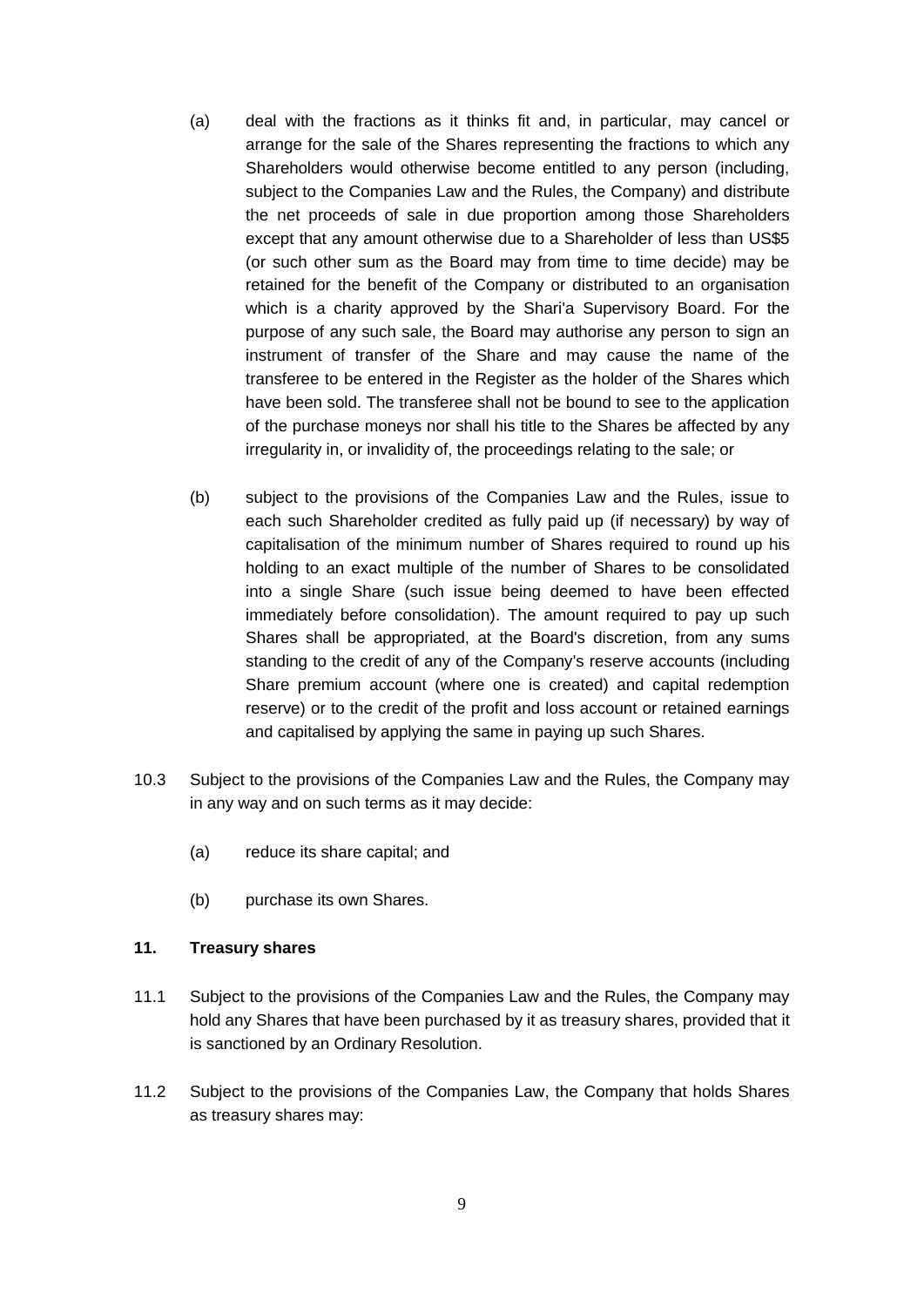- (a) cancel the Shares, in which case the amount of the Company's share capital shall be reduced accordingly by the nominal value of the Shares cancelled;
- (b) sell the Shares;
- (c) transfer the Shares for the purposes of, or pursuant to, an Employee Share Scheme;
- (d) transfer the Shares to existing Shareholders as fully paid bonus Shares; or
- (e) continue to hold the Shares.

### **12. Subscription for and issue of Shares**

The Company may offer Ordinary Shares for subscription at an issue price that is less than the then Net Asset Value per Share and issue and allot such Shares at an issue price that is less than the then Net Asset Value per Share, provided that no Share shall be allotted other than paid up at least as to one-quarter of its par value, save that this condition shall not apply to any Shares allotted pursuant to any Employee Share Scheme (as defined in the Companies Law).

### **13. Power to pay commission and brokerage**

- 13.1 The Company may in connection with the issue or off-market sale of any Shares exercise all powers of paying commission and brokerage including for the avoidance of doubt the payment of the same to the Fund Manager provided that no such payment shall be made in connection with the sale of any Shares in an onmarket transaction. Furthermore, to the extent permitted by the CIL Law, the CIR Rules, the Companies Law and all other laws, rules and regulations, the Company may charge any person subscribing for Shares a fee (in addition to the amount paid to the Company by such person by way of subscription monies) equal to the amount being charged to the Company by any third party by way of commission and/or brokerage in connection with the subscription of the Shares being subscribed for by that person and such amount shall be treated as a reimbursement of such commission and/or brokerage and not as an amount paid up on the relevant Shares.
- 13.2 Any such commission or brokerage may be satisfied by:
	- (a) the payment of cash; or
	- (b) the allotment of Shares or other securities; or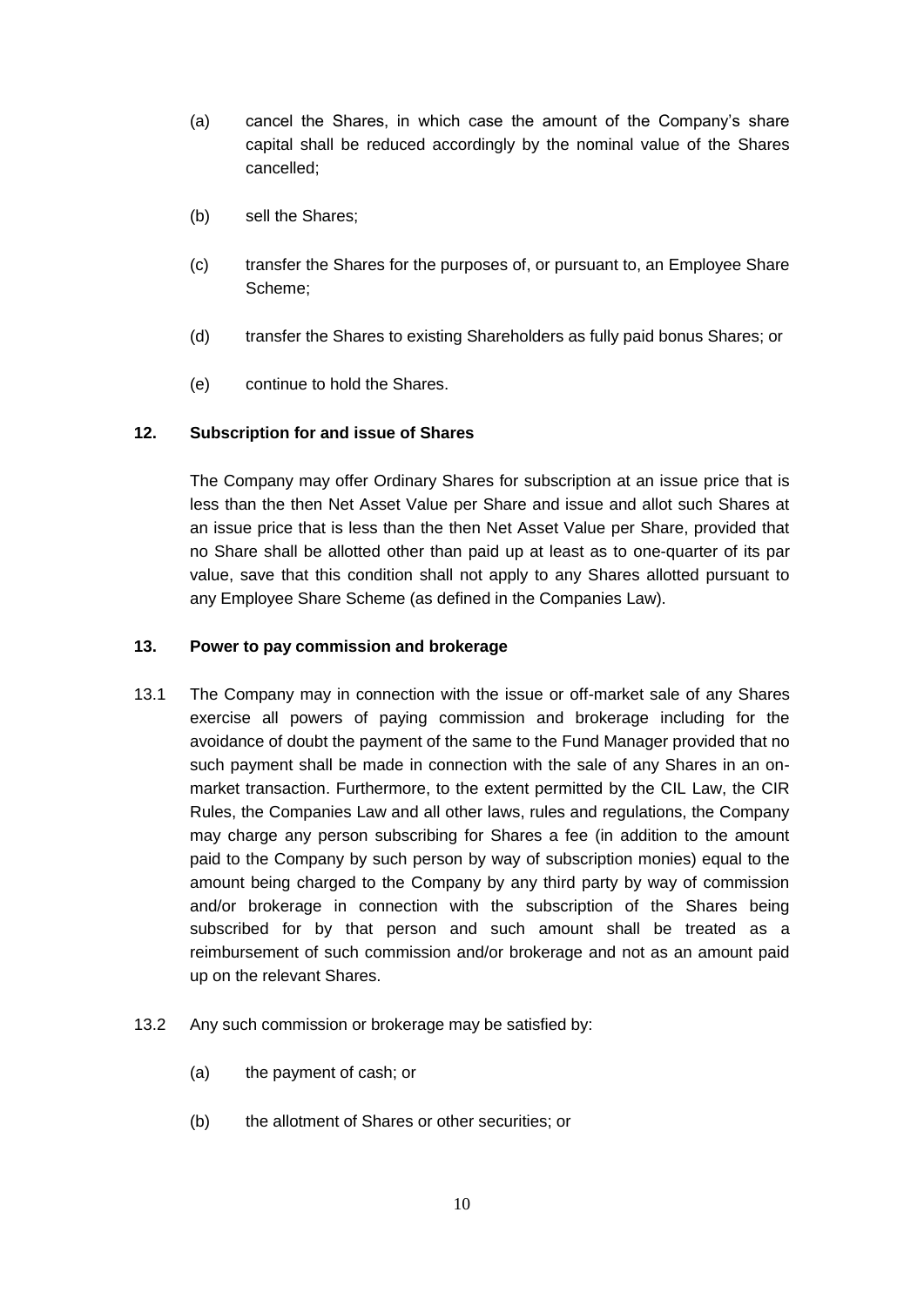- (c) to the extent permitted by Shari'a, the grant of a call for an allotment of Shares or other securities; or
- (d) any combination of such methods.

### **14. Trusts not recognised**

Except as ordered by a court of competent jurisdiction or as required by law:

- (a) no person shall be recognised by the Company as holding any Share on any trust; and
- (b) the Company shall not be bound by or required in any way to recognise (even if it has notice of it) any equitable, contingent, future, partial or other claim to or interest in any Share other than an absolute right in the holder to the whole of the Share.

### **VARIATION OF RIGHTS**

### **15. Manner of variation of rights**

- 15.1 If at any time the share capital of the Company is divided into Shares of different classes, all or any of the rights attached to any class may be varied, either while the Company is a going concern or during or in contemplation of a winding up:
	- (a) with the consent in writing of the holders of Shares representing not less than 75 per cent. of the share capital represented by Shares of that class; or
	- (b) with the sanction of a Special Resolution passed at a separate meeting of the holders of the issued Shares of that class duly convened and validly held in accordance with the provisions of these Articles,

and, in all cases, only with the approval in writing of the Shari'a Supervisory Board.

- 15.2 The rights attached to any class of Shares shall not, unless otherwise expressly provided in the rights attaching to those Shares, be deemed to be varied by:
	- (a) the creation or issue of further Shares ranking *pari passu* with or subsequent to them; or
	- (b) the purchase or redemption by the Company of any of its own Shares.

### **16. Class meetings**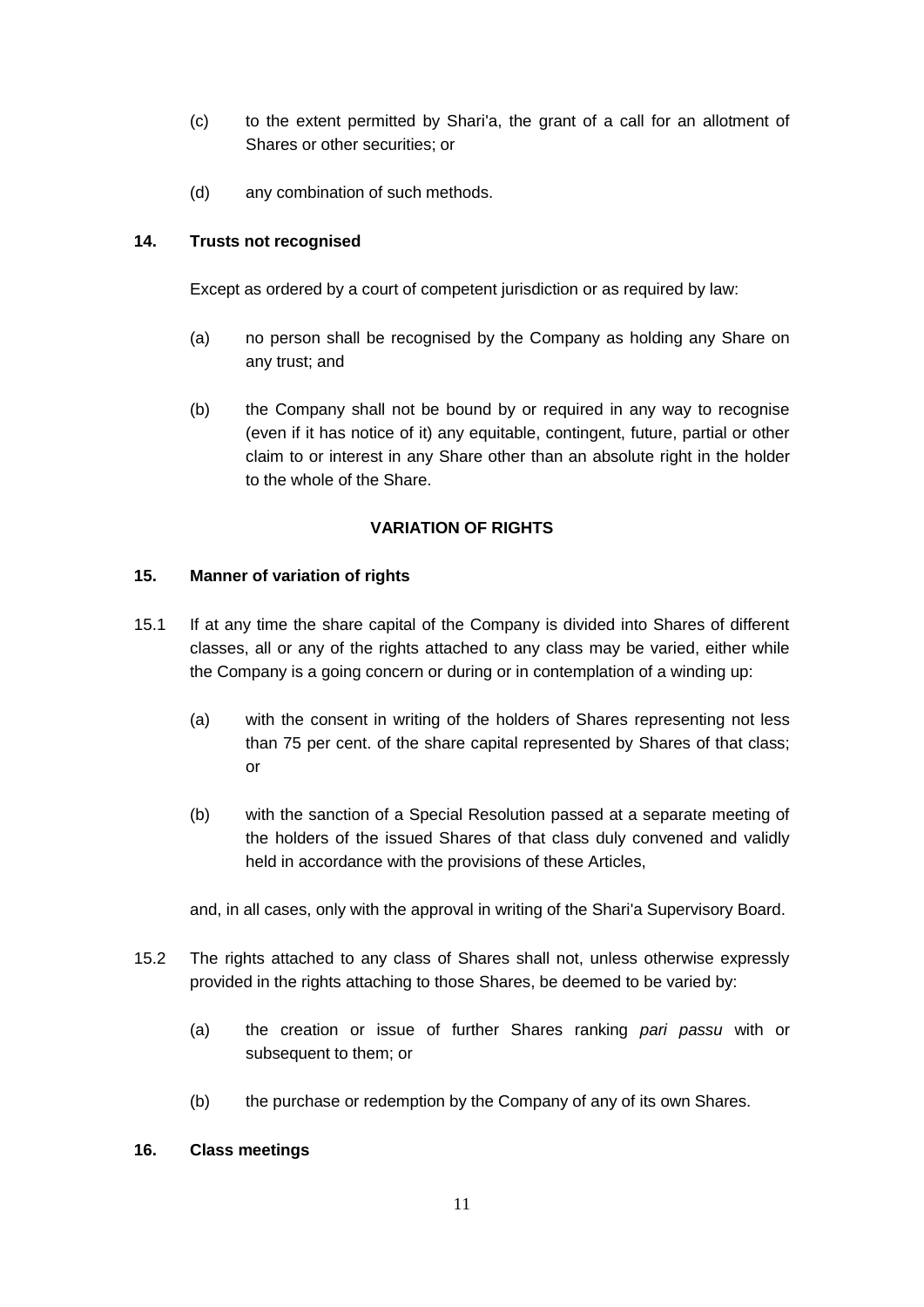- 16.1 All the provisions of these Articles relating to general meetings shall, with any necessary modifications, apply to every separate meeting of the holders of any class of Shares except that:
	- (a) no person, other than a Director and the Fund Manager, shall be entitled to notice of, or to attend, any such meeting unless he is a holder of Shares of the relevant class;
	- (b) the quorum at any such meeting (other than an adjourned meeting) shall be not less than two persons (or where only one Shareholder holds Shares in such class of Shares, one person) entitled to vote and holding or representing by proxy at least one third of the issued Shares of the relevant class;
	- (c) the quorum at any adjourned meeting shall be one person holding Shares of the relevant class who is present in person or by proxy and entitled to vote (whatever the number of Shares held by him);
	- (d) any holder of Shares of the relevant class who is present in person or by proxy and entitled to vote may demand a poll; and
	- (e) on a poll, each such holder shall have one vote for every Share of the relevant class held by him.
- 16.2 The Board may convene a meeting of the holders of any class of Shares whenever it thinks fit and whether or not the business to be transacted involves a variation of class rights.

### **SHARE REGISTER AND CERTIFICATES**

### **17. Register**

Subject to the Companies Law and to any other applicable laws and regulations and the facilities and requirements of any relevant system concerned, Shares will be issued in registered, book-entry form and certificates for Shares will be issued in accordance with these Articles with the entitlement of a Shareholder evidenced by an entry in the Register.

### **18. Issue of share certificates**

18.1 Subject to the Companies Law and to any other applicable laws and regulations and the facilities and requirements of any relevant system concerned: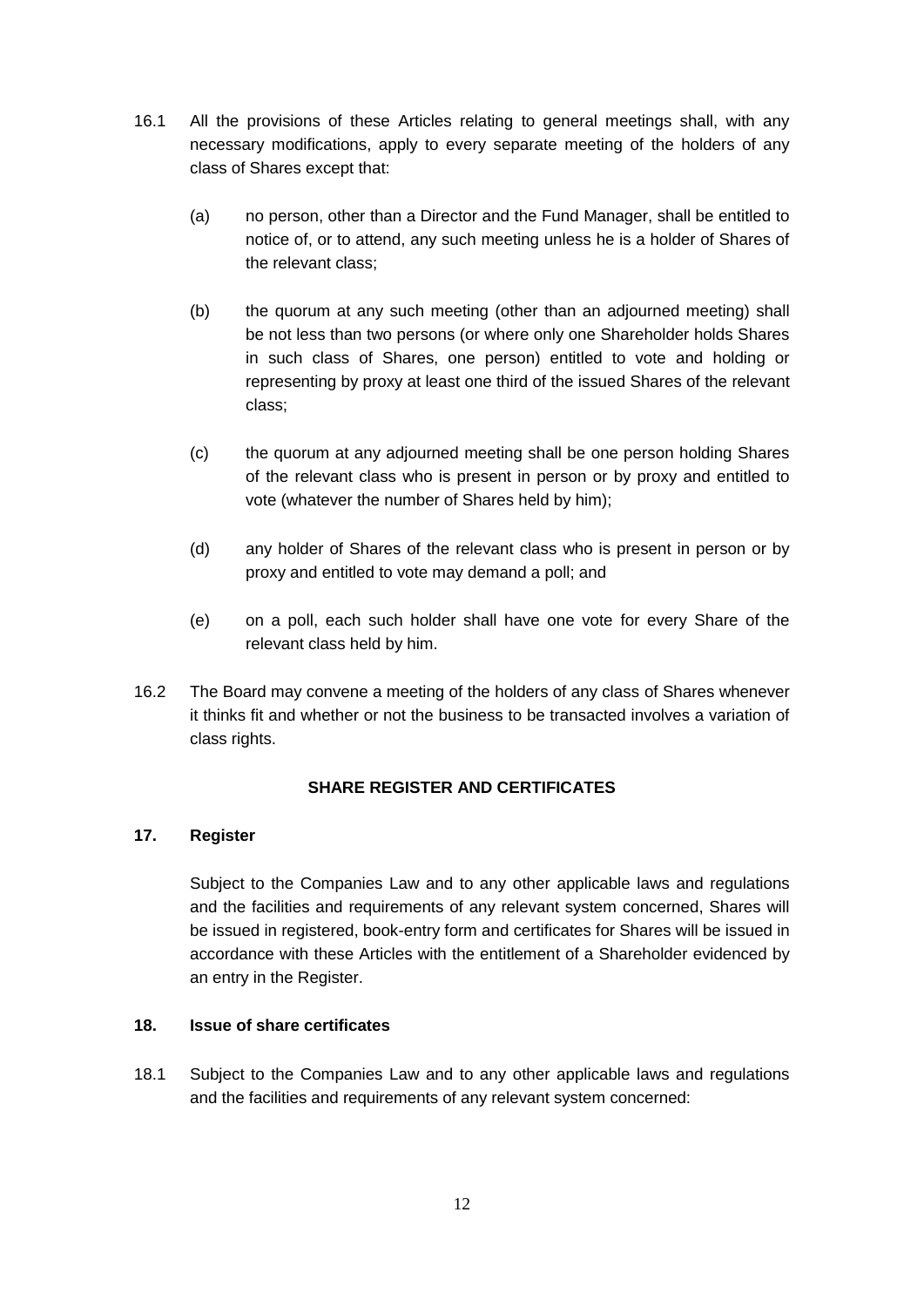- (a) the Board shall have the power to implement any arrangements as it may, in its absolute discretion, think fit in relation to the evidencing of title to and transfer of uncertificated (dematerialised) Shares;
- (b) the Company will enter on the Register how many Shares are held in uncertificated form and in certificated form and, unless the Board otherwise determines, holdings in certificated form and uncertificated form shall be treated as separate holdings; and
- (c) a class of Shares is not to be treated as two classes by virtue of the fact that such class comprises both certificated Shares and uncertificated Shares or as a result of a provision of these Articles, the Companies Law or any other applicable law or regulation which applies only in respect of certificated or uncertificated Shares.
- 18.2 Unless otherwise determined by the Board and permitted by the Companies Law and any other applicable laws and regulation, no person shall be entitled to receive a certificate in respect of any Share for so long as the title to that Share is evidenced otherwise than by a certificate and for so long as any transfers of that Share may be made otherwise than by a written instrument.
- 18.3 Every person (except a person to whom the Company is not required by law to issue a certificate) whose name is entered on the Register as a holder of certificated Shares is entitled, without charge, to receive one certificate for all the certificated Shares of a class registered in his name (or several certificates each for one or more of his Shares upon payment of such reasonable fee as the Board or the Fund Manager may determine for every certificate after the first or such lesser sum as the Board shall from time to time determine) or, in the case of certificated Shares of more than one class being registered in his name, to a separate certificate for each class of Shares.

### **19. Form of share certificate**

- 19.1 Every share certificate shall specify the number and class of Shares to which it relates the nominal value of those Shares and the distinguishing numbers (if any) assigned to them.
- 19.2 Every share certificate shall be issued in such manner as the Board may approve. The Board may decide, either generally or in any particular case or cases, that any signatures on share certificates need not be autographic but may be applied by some mechanical, electronic or other means or may be printed on them or that the certificates need not be signed by any person.

#### **20. Replacement share certificates**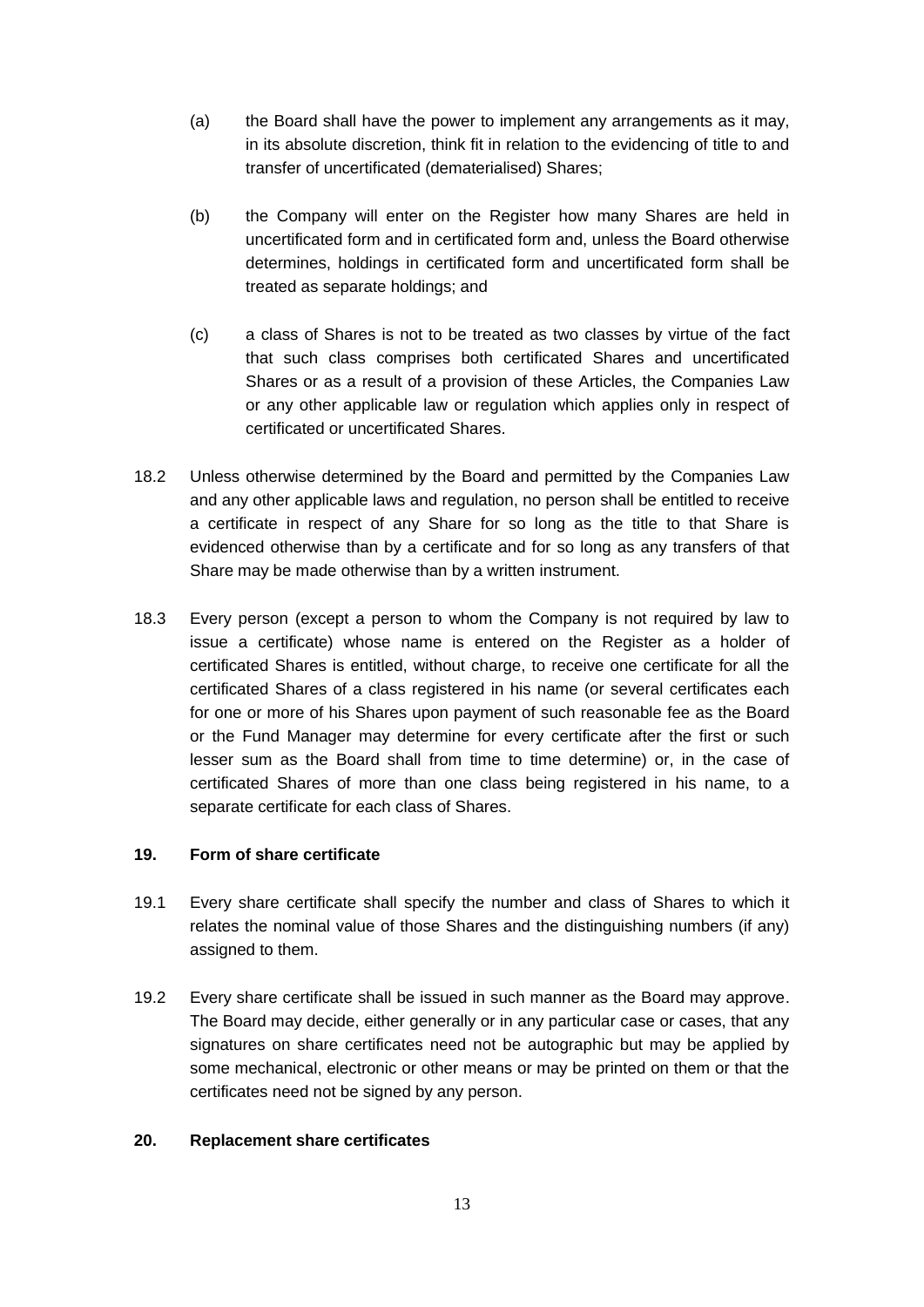#### <span id="page-20-1"></span>20.1 Subject to Article [20.2:](#page-20-0)

- (a) a Shareholder who has two or more share certificates representing Shares of any one class may request in writing that such certificates be cancelled and replaced with a single new certificate for such Shares and the Company may comply with such request at its discretion;
- (b) a Shareholder who has a share certificate representing Shares of any one class may request in writing that such certificate be cancelled and replaced with two or more new certificates representing such Shares in such proportions as he may specify and the Company may comply with such request at its discretion;
- (c) a Shareholder who transfers part of his Shares comprised in a share certificate shall request in writing that such certificate be cancelled and replaced with a single new certificate for the balance of certificated Shares retained by him and the Company shall comply with such request; and
- (d) if a share certificate issued to a Shareholder is damaged, defaced, worn out or said to be lost, stolen or destroyed, the Shareholder may request in writing that a new certificate representing the same Shares be issued to him and the Company shall comply with such request.
- <span id="page-20-0"></span>20.2 No new certificate will be issued pursuant to Article [20.1](#page-20-1) unless the relevant Shareholder:
	- (a) has first delivered the old certificate or certificates to the Company for cancellation (except for any certificate which is said to be lost, stolen or destroyed);
	- (b) has complied with such conditions as to evidence and provided such indemnity (with or without security) as the Board may think fit; and
	- (c) has paid to the Company or the Fund Manager such reasonable fee as the Board or the Fund Manager may decide.

#### **TRANSFER OF SHARES**

### **21. Form of transfer**

21.1 Subject to the provisions of these Articles, any Shareholder may transfer all or any of his Shares by an instrument of transfer in any usual or common form or in any other form approved by the Board, and the instrument shall be executed by or on behalf of the transferor and, if the shares are partly paid, the transferee.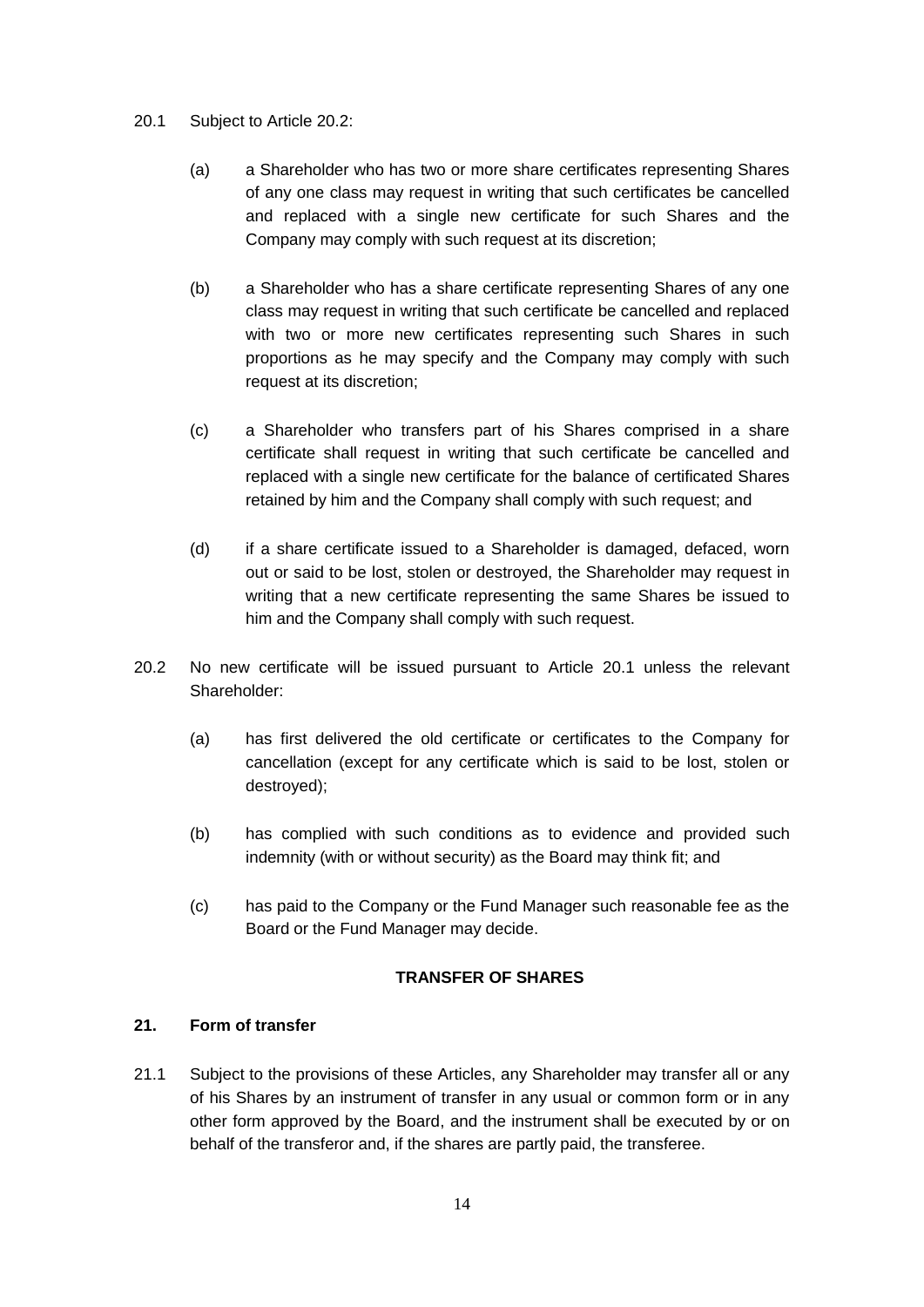- 21.2 All transfers of uncertificated Shares shall be made in accordance with the Companies Law and the DIFC Dematerialised Investments Regulations and be subject to the facilities and requirements of any relevant system and in accordance with any arrangements implemented and/or approved by the directors pursuant to these Articles.
- 21.3 The transferor shall be deemed to remain the holder of any Share transferred until the name of the transferee is entered in the Register in respect of it.
- 21.4 The Board may require that the instrument of transfer of a Share shall be signed by or on behalf of the transferor and by or on behalf of the transferee.
- 21.5 All instruments of transfer which are registered may be retained by the Company.

### <span id="page-21-0"></span>**22. Power to refuse registration**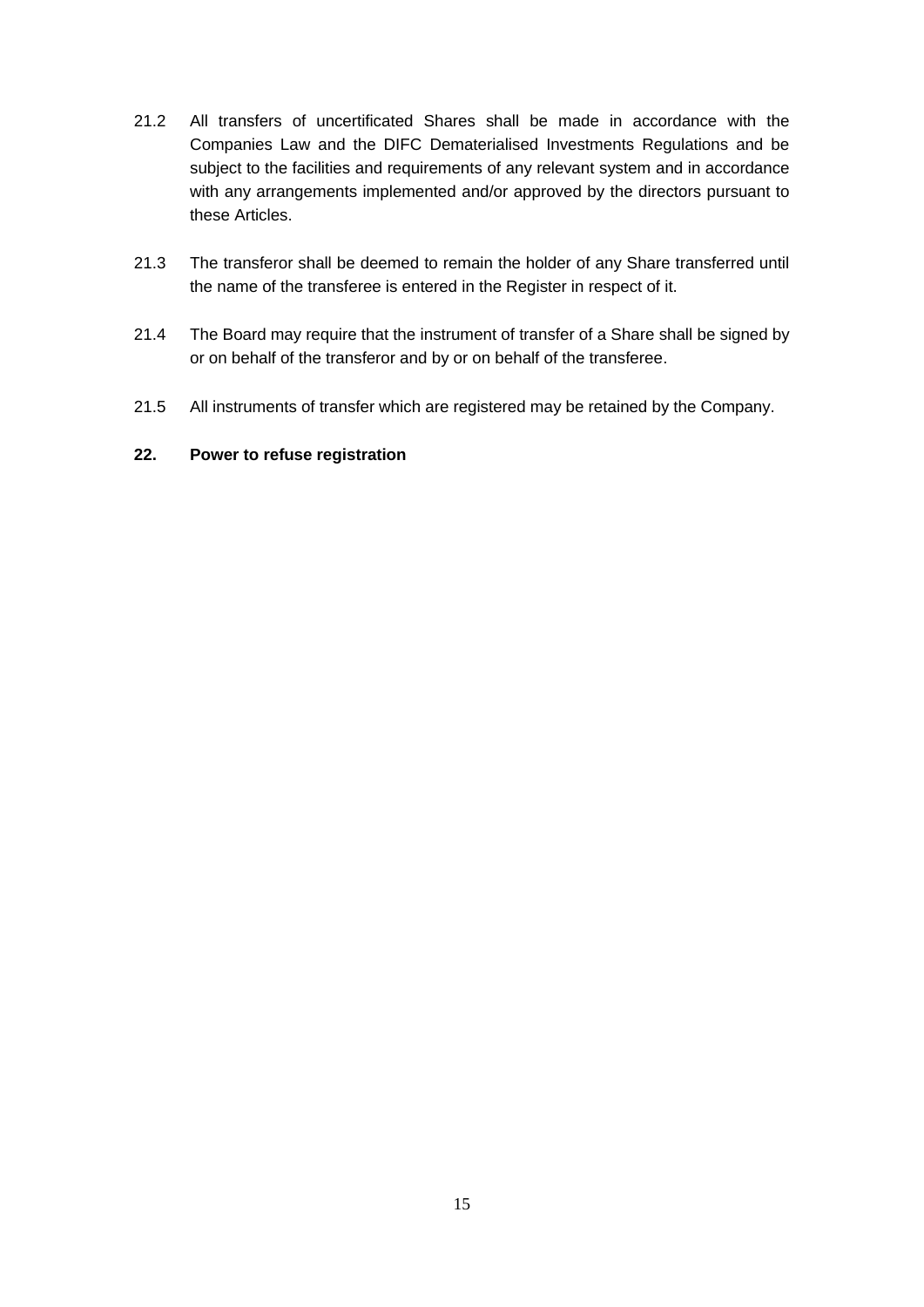- <span id="page-22-0"></span>22.1 Subject to the remaining provisions of this Article [22,](#page-21-0) the Ordinary Shares are transferable provided that, at all times, the Board may, in its absolute discretion, impose a requirement that Shareholders comprise a minimum percentage (to be determined by the Board) of UAE and/or GCC nationals (either natural persons or juridical entities which meet nationality requirements under UAE law), which requirement may be suspended or cancelled at any time at the sole discretion of the Board and the Board shall be entitled to refuse to register any transfer of Ordinary Shares which, if accepted, would result in a breach of any such requirement which is in force at the time of the purported transfer (the "**GCC Ownership Requirement**"). In the event that notwithstanding the foregoing a transfer of Shares takes place such that there is a breach of the GCC Ownership Requirement, the transferee Shareholder (the "**Transferee Shareholder**") shall, if requested to do so in writing by the Company, forthwith transfer such number of the Ordinary Shares then held by the Transferee Shareholder to another person such that there would no longer be a breach of the GCC Ownership Requirement. In the event that the Transferee Shareholder fails to comply with such request the Company may take any and all action necessary to transfer such number of the Ordinary Shares then held by the Transferee Shareholder to such person as the Company may determine such that there would no longer be a breach of the GCC Ownership Requirement and the Company shall be deemed to be the attorney of the Transferee Shareholder in this regard and the Transferee Shareholder shall be deemed to have approved of and assented to such transfer for all purposes. Such transfer shall be effected without any compensation to the Transferee Shareholder and the Transferee Shareholder shall indemnify and hold harmless the Company, its directors, officers and agents and the Fund Manager from all losses, costs, claims and expenses arising out of or in connection with such transfer. In addition the Company and/or the Fund Manager may, without further recourse to the Shareholders or any of them, take such action as it deems necessary or desirable in connection with the trading and settlement of the Shares on any exchange (including without limitation changing the mechanism by which such trading and settlement is effected) whether on a temporary or permanent basis to ensure that the GCC Ownership Requirement is not breached or that any such breach is remedied.
- <span id="page-22-1"></span>22.2 The Board may refuse to register the transfer of an Ordinary Share if any evidence that the Board may reasonably require (including where relevant any instrument of transfer and such documentation and evidence as may be required by the Board pursuant to the requirements of the DIFC and the DFSA in relation to the prevention of money laundering and qualification of investors), are not duly filed at its Office or the office of the agent that maintains the Register.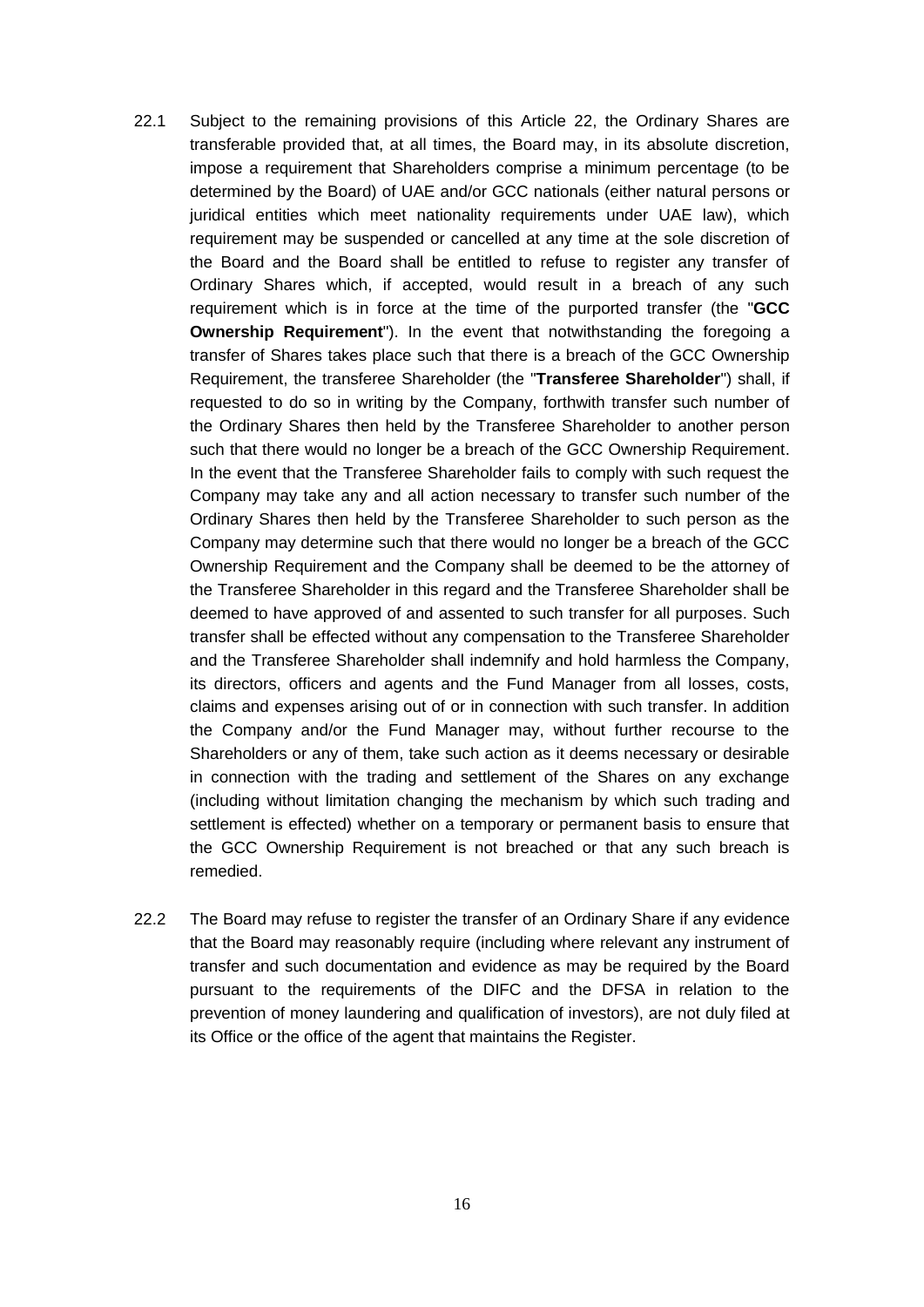22.3 Without prejudice to the generality of Article [22.2,](#page-22-1) the Board shall be entitled to require evidence of nationality (in form and substance acceptable to the Board to be provided to it by any purported transferee or subscriber of an Ordinary Share). Subject to the Companies Law and to any other applicable laws and regulations and the facilities and requirements of any relevant system concerned, the Board may refuse to register the transfer of an Ordinary Share if the acceptable evidence of nationality is not duly filed at the Office or the office of the agent that maintains the Register or the Board is of the opinion that the GCC Ownership Requirement may be breached should the transfer be registered.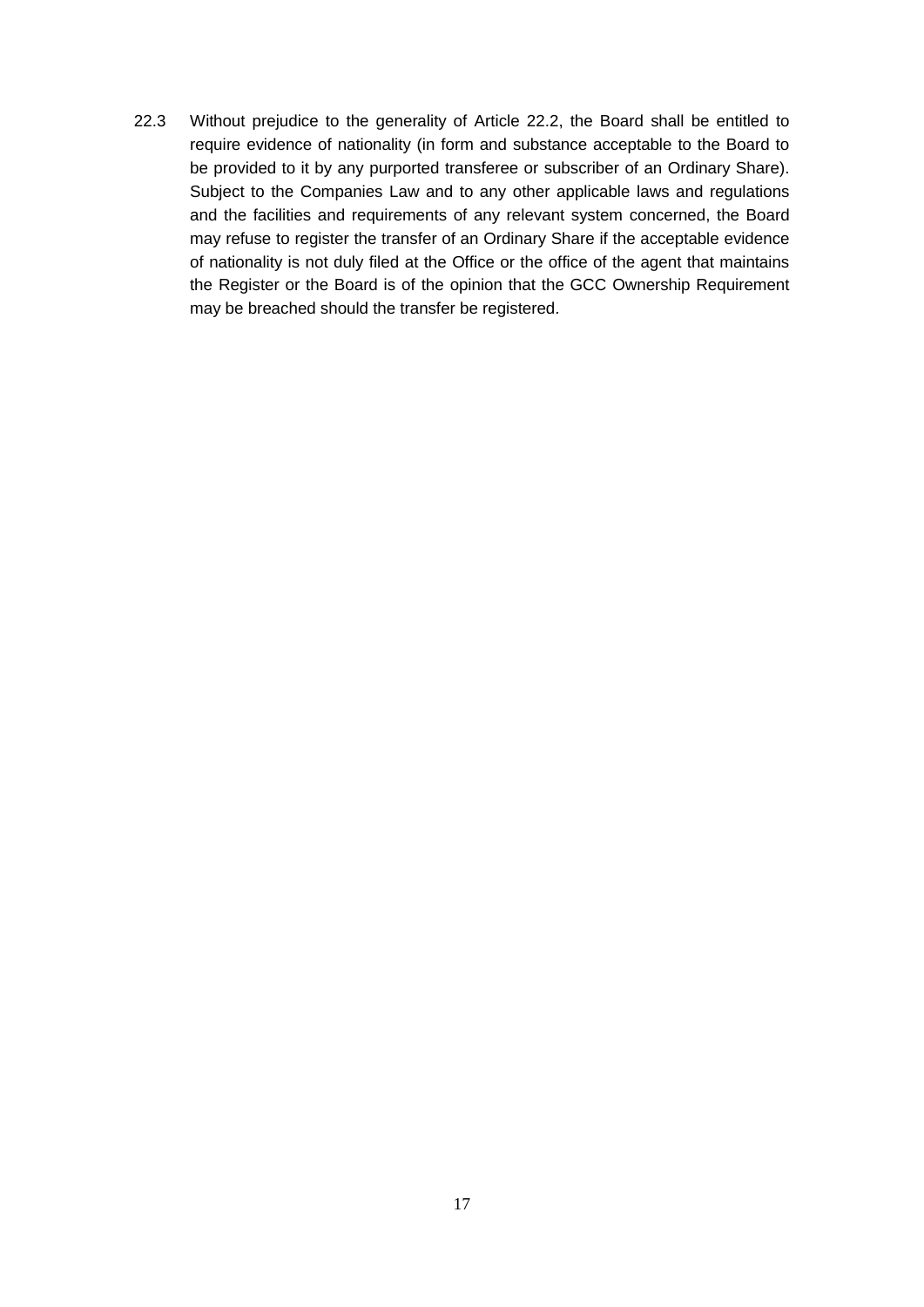<span id="page-24-0"></span>22.4 Shares may not be transferred, directly or indirectly, to any person in circumstances which, in the opinion of the Board, might result in the Company incurring any liability to taxation or suffering any other disadvantage which the Company might not otherwise incur or suffer, or would result in the Company being required to register the Company or the Shares under any applicable United States securities laws, including, without limitation, the US Securities Act of 1933, as amended, the US Securities Exchange Act of 1934, as amended, and the US Investment Company Act of 1940, as amended (the "**US Securities Laws**"). The Board may also refuse to register a transfer of Shares, and the Shares may not be transferred, directly or indirectly, to any US Person as defined in the US Securities Laws, including, without limitation, a "U.S. Person" as defined in Regulation S under the US Securities Act of 1933, as amended (a "**US Person**"). The Board shall not refuse to register a transfer of an Ordinary Share where it is satisfied that the transferee is otherwise eligible to hold Ordinary Shares pursuant to these Articles, the Companies Law and the Rules, and that no other interest of the Company is likely to be adversely affected as a result of the transfer. In the event that notwithstanding the foregoing a transfer of Shares takes place that would, in the opinion of the Board, result in the Company being required to register the Company or the Shares under the US Securities Laws (including, without limitation, the Company being required to register as an "investment company" under the US Investment Company Act of 1940, as amended) or in the Shares being held, directly or indirectly, by any US Person, the transferee Shareholder (the "**US Transferee Shareholder**") shall, if requested to do so in writing by the Company, forthwith transfer such number of the Ordinary Shares then held by the US Transferee Shareholder to another person such that the Company would no longer be required to register the Company or the Shares under the US Securities Laws and/or the Shares would no longer be held, directly or indirectly, by a US Person. In the event that the US Transferee Shareholder fails to comply with such request the Company may take any and all action necessary to transfer such number of the Ordinary Shares then held by the US Transferee Shareholder to such person as the Company may determine and the Company shall be deemed to be the attorney of the US Transferee Shareholder in this regard and the US Transferee Shareholder shall be deemed to have approved of and assented to such transfer for all purposes. Such transfer shall be effected without any compensation to the US Transferee Shareholder and the US Transferee Shareholder shall indemnify and hold harmless the Company, its directors, officers and agents and the Fund Manager from all losses, costs, claims and expenses arising out of or in connection with such transfer.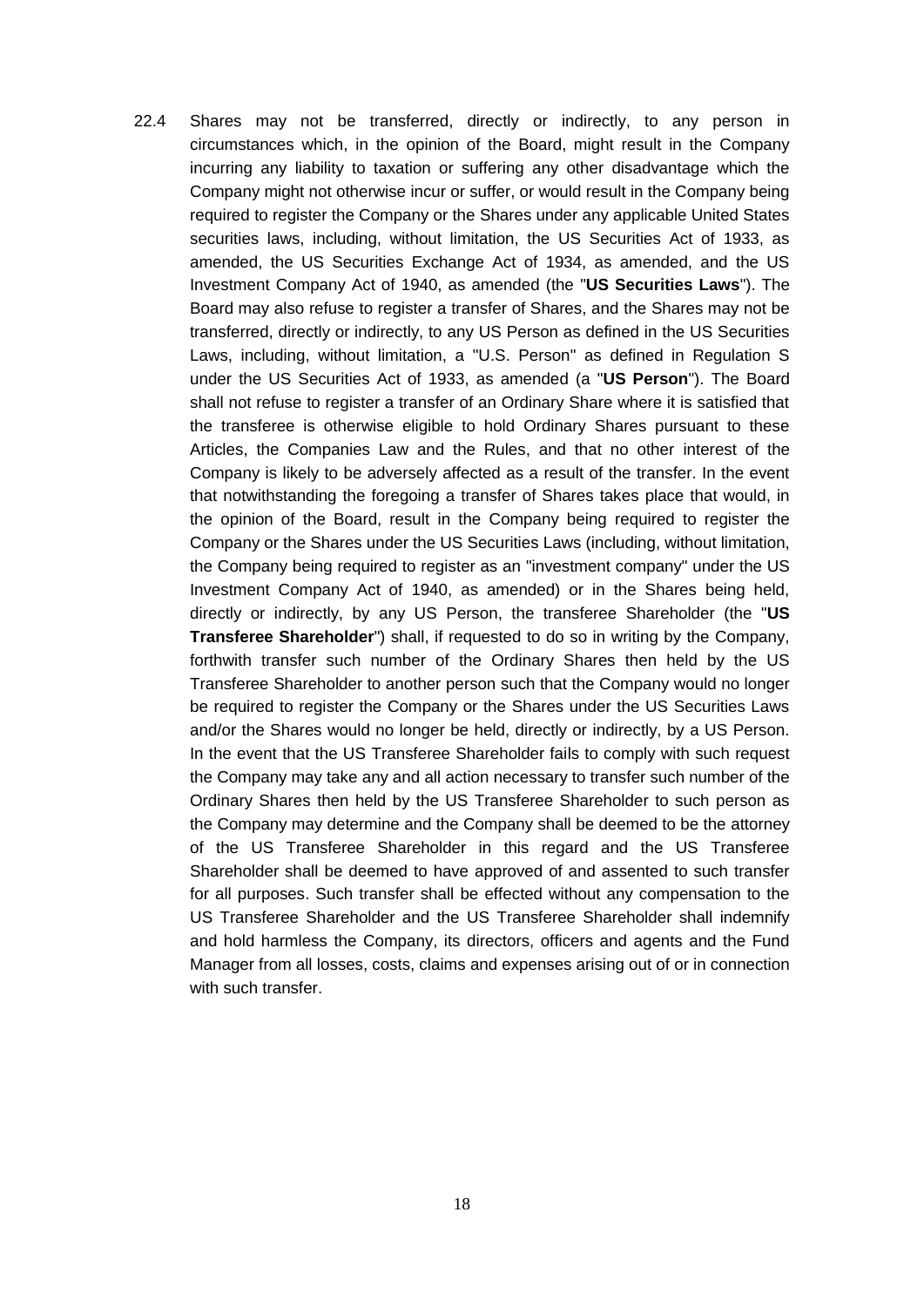- 22.5 The Board shall be entitled to require such evidence of identity of a purported transferee or subscriber of an Ordinary Share that it deems necessary in order for it to comply with all anti-money laundering laws, rules and regulations including without limitation those issued by the DFSA including the Rules and subject to the Companies Law and to any other applicable laws and regulations and the facilities and requirements of any relevant system concerned, the Board may refuse to register the transfer of an Ordinary Share if the acceptable evidence of identity is not duly filed at the Office or the office of the agent that maintains the Register or the Board is of the opinion that the GCC Ownership Requirement may be breached should the transfer be registered.
- 22.6 If the Board refuses to register a transfer of a Share, it shall within 14 days notify the transferee and transferor accordingly.
- 22.7 The Board may suspend the registration of transfers of Shares at such times and for such periods, as determined by them, acting reasonably.

#### **TRANSMISSION OF SHARES**

#### **23. Transmission on death**

- 23.1 If a Shareholder dies, the person who in the reasonable opinion of the Board is or are his proper legal personal representatives or such other persons as may be required by Shari'a shall be the only persons recognised by the Company as having any title to his interest in any Share held by him. The Company shall not accept joint holding of Shares.
- 23.2 Nothing in these Articles shall release the estate of a deceased Shareholder from any liability in respect of any Share held by him.

#### **24. Entry of transmission in the Register**

- 24.1 Where the entitlement of a person to a Share in consequence of the death or bankruptcy of a Shareholder or of any other event giving rise to its transmission by operation of law is proved to the satisfaction of the Board, the Board shall, subject to Article [24.2,](#page-25-0) within two months after proof cause the entitlement of that person to be noted in the Register.
- <span id="page-25-0"></span>24.2 Shares may not be transferred, directly or indirectly, to any person pursuant to an event giving rise to such Shares transmission in circumstances which:
	- (a) would result in a breach of the GCC Ownership Requirement; or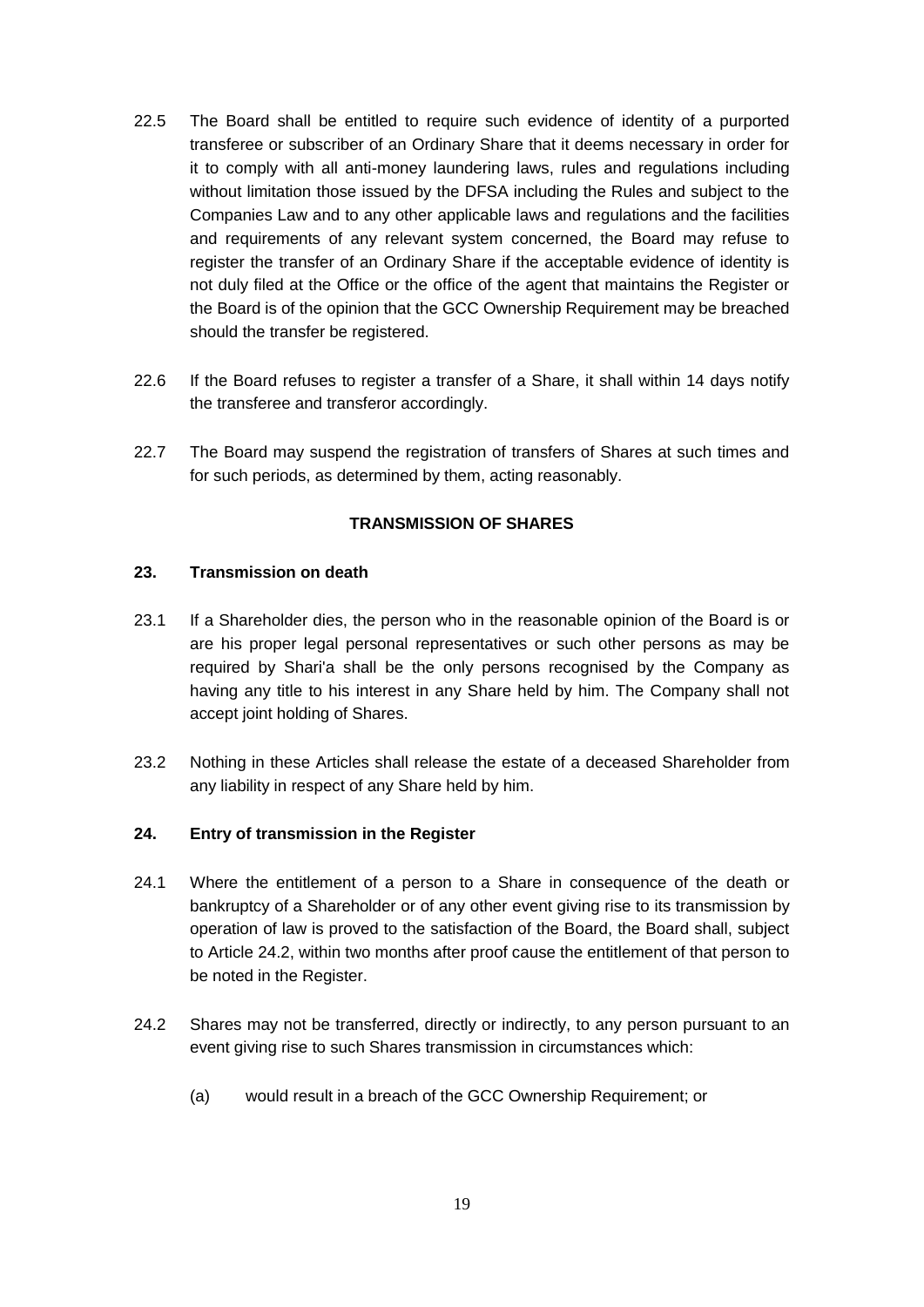- (b) in the opinion of the Board, might result in the Company incurring any liability to taxation or suffering any other disadvantage which the Company might not otherwise incur or suffer, or would result in the Company being required to register the Company or the Shares under the US Securities Laws. The Board may also refuse to consent to a transmission of Shares, and the Shares may not be transferred, directly or indirectly, to any US Person.
- 24.3 The Board shall not refuse to register the transmission of an Ordinary Share where it is satisfied that the transferee is otherwise eligible to hold Ordinary Shares pursuant to these Articles, the Companies Law and the Rules and that no other interest of the Company is likely to be adversely affected as a result of the transmission of the Shares.

#### **25. Election by persons entitled by transmission**

Any person becoming entitled to a Share in consequence of the death or bankruptcy of a Shareholder or of any other event giving rise to its transmission by operation of law may, on producing to the Company such evidence as to his entitlement as the Board may properly require, elect either to be registered himself as the holder of the Share or to have another person nominated by him registered as the holder of the Share. If he elects to be registered himself, he must give notice to the Company to that effect. If he elects to have another person registered and the Share is in certificated form, he must execute an instrument of transfer of the Share to that person. All the provisions of these Articles relating to the transfer of Shares shall apply to the notice or transfer as if the event giving rise to the transmission had not occurred and the notice or transfer were a transfer executed by the person from whom the entitlement by transmission is derived.

#### **26. Rights of persons entitled by transmission**

- 26.1 Except as otherwise provided by these Articles, a person becoming entitled to a Share in consequence of the death or bankruptcy of a Shareholder or of any other event giving rise to its transmission by operation of law is, on producing to the Company such evidence as to his entitlement as the Board may properly require, entitled to:
	- (a) the same dividends and other moneys payable in respect of the Share to which he would be entitled if he were the registered holder of the Share and may give a good discharge for those dividends or other moneys; and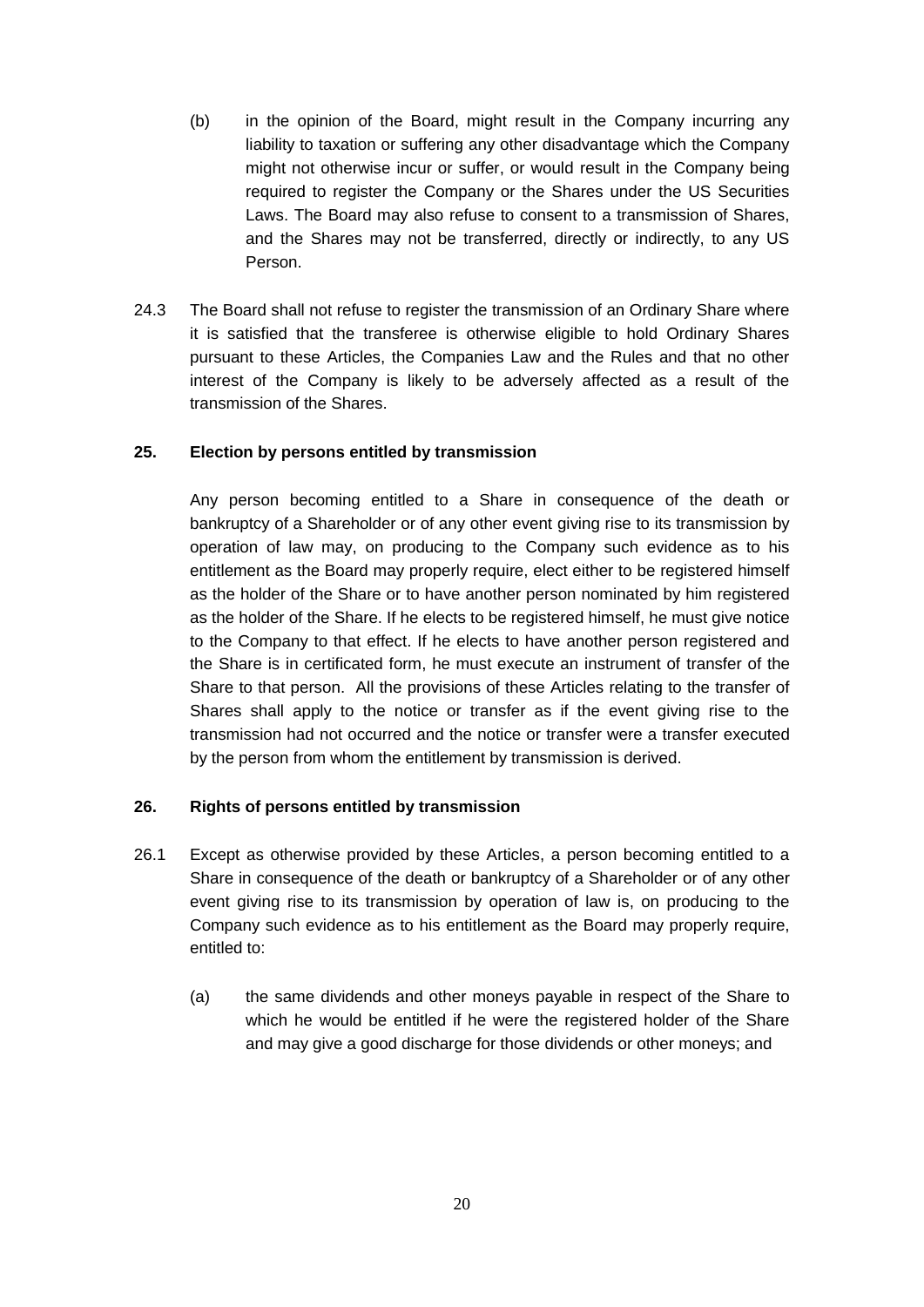- (b) all other advantages to which he would be entitled if he were the registered holder of the Share but he shall not be entitled in respect of the Share to receive notice of, or to attend or vote at, meetings of the Company or to exercise any other right conferred by membership in relation to meetings of the Company unless and until he shall have been registered as the holder of the Share.
- 26.2 The Board may at any time give notice requiring any such person to elect either to be registered himself or to transfer the Share. If the notice is not complied with within 60 days, the Board may after the expiry of that period withhold payment of all dividends and other moneys payable in respect of such Share until the requirements of the notice have been complied with.
- 26.3 If a notice is given to a Shareholder in respect of Shares and his transmittee is entitled to those Shares, the transmittee is bound by the notice if it was given to the Shareholder before the transmittee's name was entered in the Register.

#### **UNTRACEABLE SHAREHOLDERS**

#### **27. Power of sale**

- <span id="page-27-0"></span>27.1 The Company shall be entitled to cancel or sell, at the best price reasonably obtainable at the time of sale, the Shares of a Shareholder or the Shares to which a person is entitled by transmission if:
	- (a) the Shares have been in issue throughout the period of 12 years immediately preceding the date of publication of the advertisements referred to in paragraph (d) below (or, if published on different dates, the earlier of such dates) (the **"qualifying period"**);
	- (b) at least three cash dividends (whether final or interim) have become payable in respect of the Shares during the qualifying period;
	- (c) during the qualifying period, no cash dividend payable in respect of the Shares has been claimed and no cheque, warrant or order sent by the Company in respect of the Shares has been cashed;
	- (d) the Company has caused advertisements to be published, where the same exist, in both a national newspaper and a newspaper circulating in the area in which the last known address of the Shareholder or the person entitled by transmission or the address at which service of notices may be effected under these Articles is located giving notice of its intention to sell the Shares or has undertaken other reasonable efforts to identify the whereabouts of the Shareholder;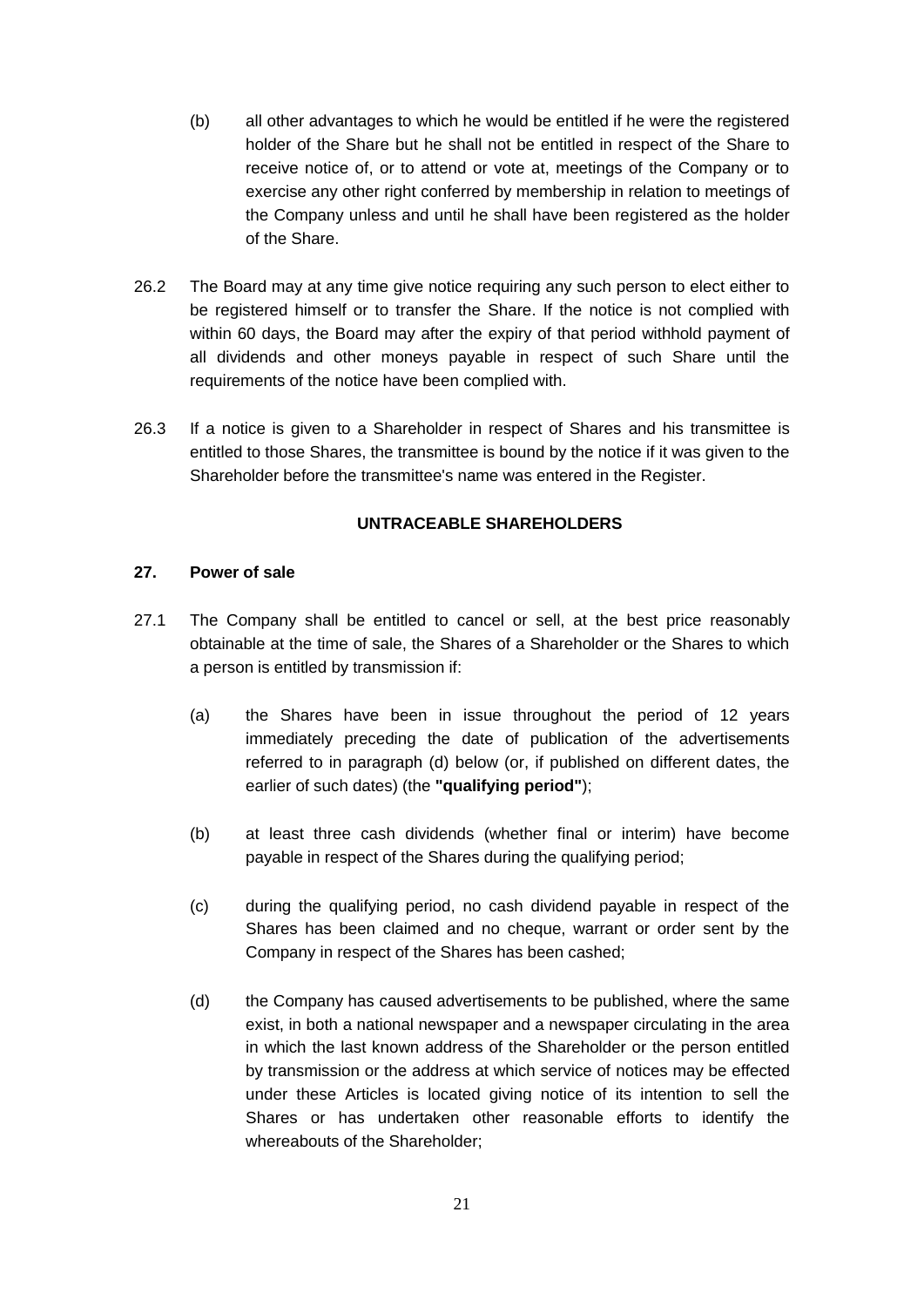- (e) a period of three months has elapsed from the date of the publication of the advertisements referred to in paragraph (d) above (or, if published on different dates, the later of such dates); and
- (f) during the period beginning at the commencement of the qualifying period and ending on the expiry of the three month period referred to in paragraph (e) above, the Company has not received any communication from the Shareholder or person entitled by transmission.
- 27.2 The Company shall also be entitled to sell, at the best price reasonably obtainable at the time of sale, any additional Share issued during the qualifying period in right of any Share.
- 27.3 To give effect to any such sale, the Board may authorise any person to sign as transferor an instrument of transfer of the Share to, or in accordance with the directions of, the purchaser and such transfer shall be as effective as if it had been signed by the holder or the person entitled by transmission to the Share and may cause the name of the transferee to be entered in the Register as the holder of the Share which has been sold. The transferee shall not be bound to see to the application of the purchase moneys nor shall his title to the Share be affected by any irregularity in, or invalidity of, the proceedings relating to the sale.

#### **28. Application of proceeds of sale**

The net proceeds of sale shall belong to the Company which shall be obliged to account to the former Shareholder or other person previously entitled to such Shares for an amount equal to such proceeds. The Company shall enter the name of such former Shareholder or other person in the books of the Company as a creditor for such amount. No trust shall be created in respect of the debt nor shall any profit be payable in respect thereof. The Company shall not be required to account for any money earned on the net proceeds of sale, which may be employed in the Company's business or invested in such investments as the Board may from time to time think fit.

### **GENERAL MEETINGS**

#### **29. Annual general meetings**

The Board shall call and the Company shall hold general meetings as annual general meetings in accordance with the Companies Law and the Rules.

#### **30. General meetings other than annual general meetings**

30.1 The Board may call a general meeting other than an annual general meeting whenever it thinks fit.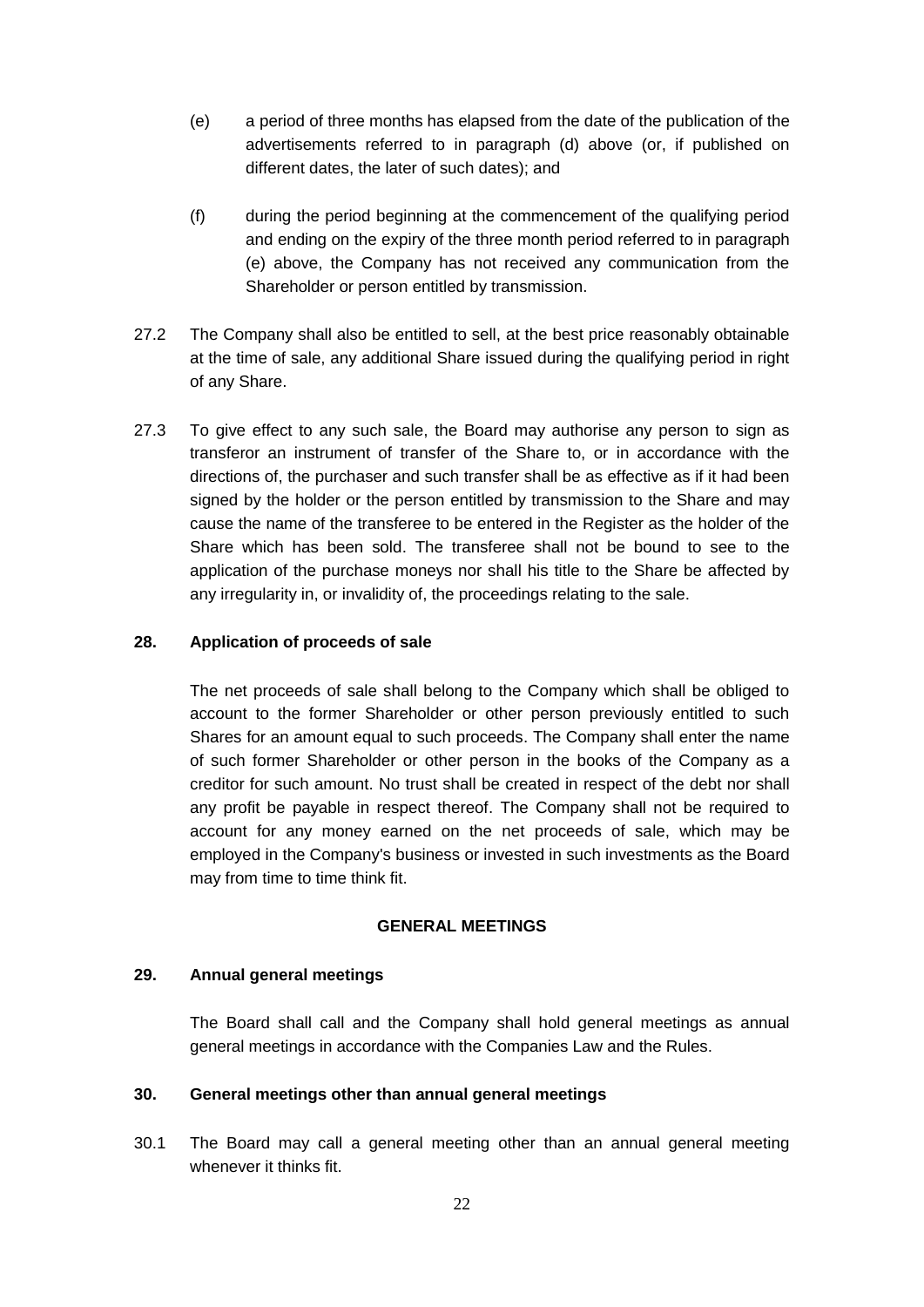- 30.2 The Board shall, on the requirement of Shareholders under the Companies Law, call a general meeting in accordance with the requirements of the Companies Law.
- 30.3 A general meeting may also be convened:
	- (a) by Shareholders holding not less than 5 per cent. of the Shares in issue and carrying a right to vote at a meeting:
	- (b) by the Fund Manager and such meeting shall be convened by the Fund Manager upon receipt by it of a request signed by registered Shareholders representing at least one-tenth in value of all the Shares then in issue, which states the purpose of the meeting, is dated and is deposited at the place of business of the Fund Manager; and
	- (c) otherwise in accordance with these Articles and the Rules.

#### **NOTICE OF GENERAL MEETINGS**

#### <span id="page-29-0"></span>**31. Notice of general meetings**

- 31.1 An annual general meeting and all other general meetings shall be called by at least such minimum period of notice as is required under the Companies Law being (except for an adjourned meeting), at the date of these Articles, 21 days in relation to any annual general meetings and 14 days in relation to all other general meetings.
- 31.2 Every notice of a general meeting shall be in writing and specify:
	- (a) the place of the meeting and the time and date of the meeting;
	- (b) in the case of an annual general meeting, that the meeting is an annual general meeting;
	- (c) the general nature of the business to be transacted at the meeting;
	- (d) if the meeting is to consider an Ordinary Resolution, a Special Resolution or an Extraordinary Resolution, the intention to propose the resolution as an Ordinary Resolution, a Special Resolution or an Extraordinary Resolution, as the case may be;
	- (e) state the resolution(s) to be considered; and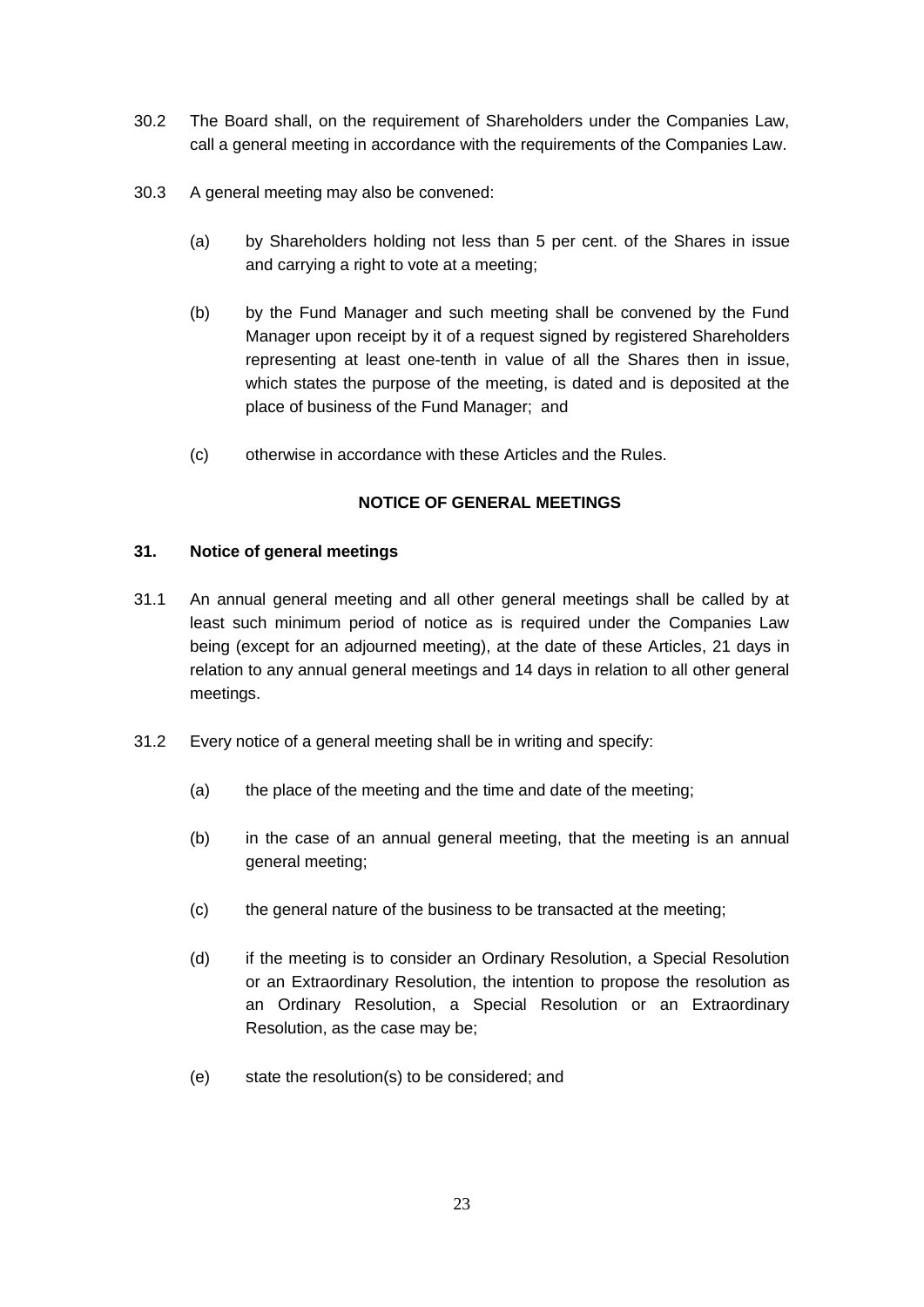- (f) with reasonable prominence, that a Shareholder is entitled to appoint another person as his proxy to exercise all or any of his rights to attend and to speak and vote at the meeting, that a Shareholder may appoint more than one proxy in relation to a meeting provided that each proxy is appointed to exercise the rights attached to a different Share or Shares held by him and that a proxy need not be a Shareholder.
- 31.3 The notice of a general meeting shall be given to the Shareholders (other than any Shareholders who, under the provisions of these Articles or of any restrictions imposed on any Shares, are not entitled to receive notice from the Company), to the Directors and to the Auditors.

#### **32. Accidental omission to give notice**

The accidental omission to give notice of a general meeting or to send or supply any document or information relating to the meeting to, or the non-receipt of any such notice, document or information by, any person entitled to receive the same, whether or not the Company is aware of such omission or non-receipt, shall not invalidate the proceedings at that meeting.

#### <span id="page-30-0"></span>**33. Postponement of general meetings**

- 33.1 If, after the sending of a notice of a general meeting but before the meeting is held or after the adjournment of a general meeting but before the adjourned meeting is held (whether or not notice of the adjourned meeting is required), the Board in its absolute discretion considers that it is impractical or undesirable for any reason to hold the general meeting on the date or at the time or place specified in the notice calling the meeting, it may postpone the general meeting to another time and/or date and/or change the place of the meeting to another place. If the Board decides to do so, it may then postpone the time of the meeting and/or change the place of the meeting again if it considers that any such further postponement or change is reasonably necessary or desirable.
- 33.2 The Board shall ensure that notice of the date, time and place of the rearranged meeting is provided to any Shareholder trying to attend the meeting at the original time and place. Where a meeting is so rearranged, notice of the date, time and place of the rearranged meeting shall, if practicable, also be placed in at least one national newspaper in the UAE. Notice of the business to be transacted at the rearranged meeting shall not be required.
- 33.3 If a meeting is postponed or moved in accordance with this Article [33,](#page-30-0) the appointment of a proxy will be valid if it is received as required by these Articles not less than 48 hours before the time appointed for holding the rearranged meeting.

#### **34. Consent to short notice**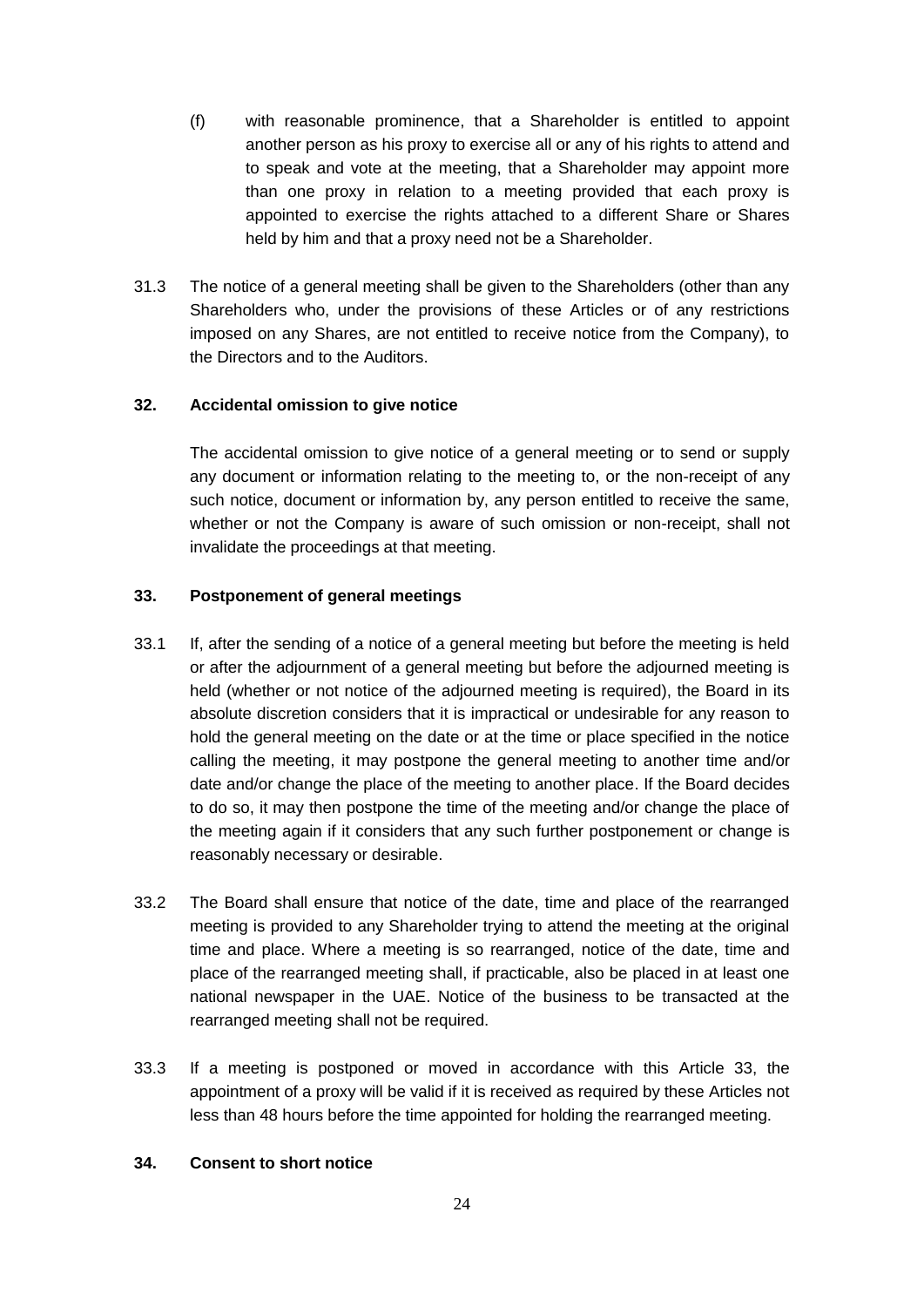A general meeting, including the annual general meeting, may be called by shorter notice than that specified in Article [31,](#page-29-0) if it is so agreed by a majority in number of the Shareholders having the right to attend and vote at the general meeting and a majority holding not less than 95 per cent. of the issued Shares of the relevant class giving a right to attend and vote at the general meeting.

### **PROCEEDINGS AT GENERAL MEETINGS**

### **35. Quorum**

- 35.1 No business shall be transacted at any general meeting unless a quorum is present. The absence of a quorum shall not preclude the appointment of a chairman of the meeting in accordance with the provisions of these Articles which shall not be treated as part of the business of the meeting.
- <span id="page-31-0"></span>35.2 The quorum for a general meeting shall be as follows:
	- (a) the quorum for a general meeting convened to consider and if thought fit approve an Extraordinary Resolution shall be the holders present in person or by proxy and entitled to vote on the business to be transacted at the meeting of not less than 50 per cent. of the Ordinary Shares in issue; and
	- (b) a quorum for any other general meeting shall be two Shareholders present (or where there is one Shareholder, that Shareholder) in person or by proxy and entitled to vote on the business to be transacted at the meeting.

### **36. Procedure if quorum not present**

- 36.1 If a quorum is not present within 30 minutes (or such longer interval as the chairman of the meeting may in his absolute discretion think fit to allow) from the time appointed for the commencement of a general meeting or if, during a meeting, a quorum ceases to be present, the meeting, if convened by or on the requisition of Shareholders, shall be dissolved. In any other case, the meeting shall stand adjourned to such day (being not less than seven clear days after the date of the original meeting), time and place as the chairman of the meeting (or, in default, the Board) may determine.
- 36.2 If at the adjourned meeting a quorum as specified in Article [35.2](#page-31-0) is not present within 15 minutes (or such longer interval as the chairman of the meeting may in his absolute discretion think fit to allow) from the time appointed for the commencement of the meeting or if, during the adjourned meeting, such quorum ceases to be present, the quorum for such adjourned meeting shall be one Shareholder.

### <span id="page-31-1"></span>**37. Chairman**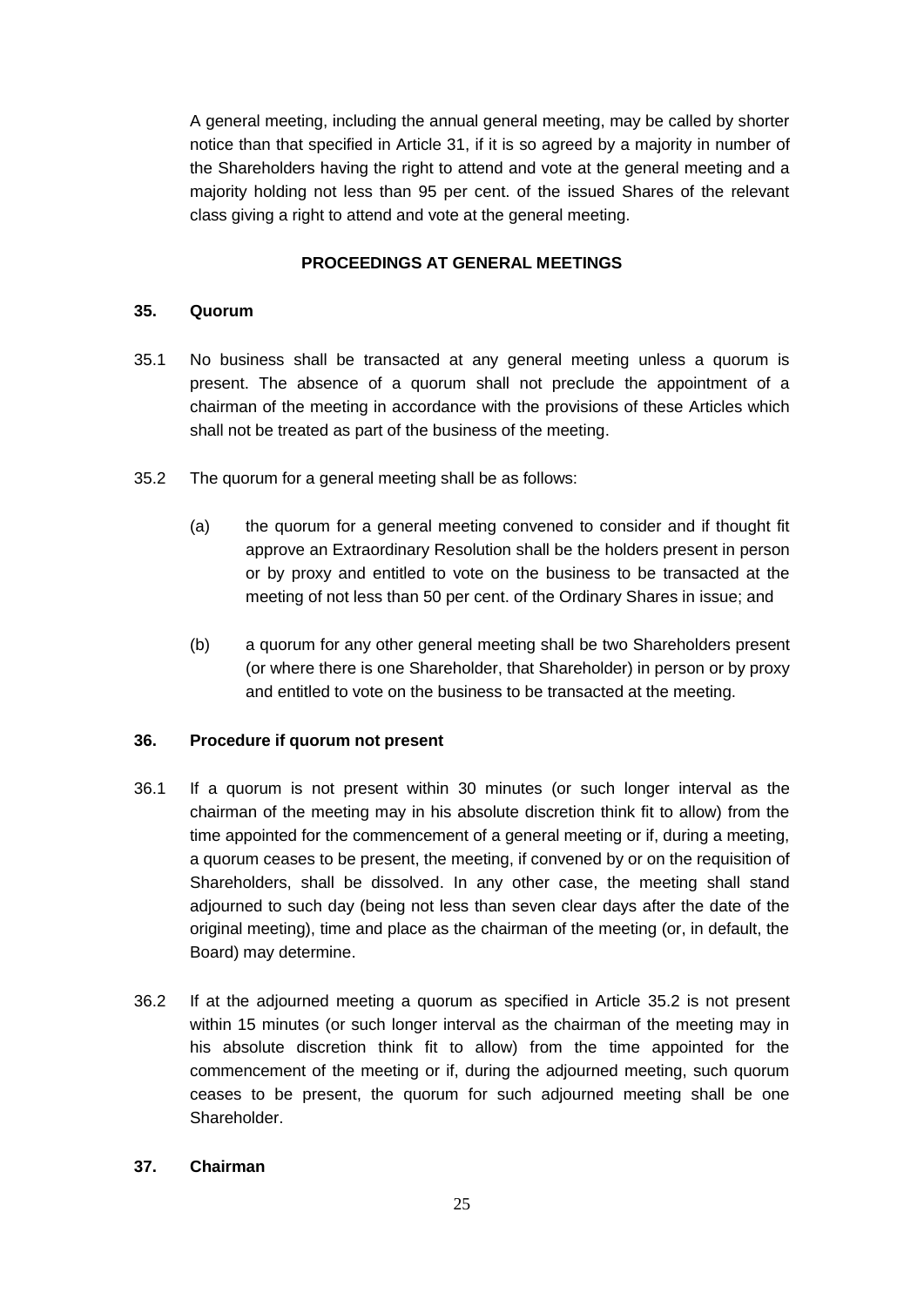- 37.1 The chairman of the Board shall chair the meeting. If the chairman of the Board is not present or willing to act within fifteen minutes of the stated time for commencement of the meeting, and in the absence of a nominee, another Director elected by the Directors present shall chair the meeting. If no Directors are present or willing to chair the meeting, then the Shareholders shall elect one of their number to chair the meeting.
- 37.2 The chairman of the meeting presiding pursuant to the provisions of this Article [37](#page-31-1) may, at any time during a general meeting, nominate any Shareholder to be the chairman of the meeting for the remainder of or for any part of the meeting.
- 37.3 The decision of the chairman of the meeting, made in good faith, on points of order or matters of procedure or points or matters arising incidentally out of the business of the meeting shall be final and conclusive as shall be his determination, acting in good faith, whether any point or matter is of such a nature.
- 37.4 In the case of an equality of votes cast whether on a show of hands or a poll in respect of a resolution put to a meeting of Shareholders the chairman of the meeting presiding pursuant to these Articles shall have a casting vote in addition to any other vote the chairman may have.

#### **38. Entitlement to attend and speak**

- 38.1 A Director and the Fund Manager shall be entitled to attend and speak at any meeting of the Company whether or not he is a Shareholder.
- 38.2 The chairman may invite any person to attend and speak at any meeting of the Company where he considers this will assist in the deliberations of the meeting.

### **39. Power to adjourn**

- 39.1 The chairman of the meeting may, with the consent of a meeting at which a quorum is present (and shall if so directed by the meeting), adjourn the meeting to another date, time and/or place or for an indefinite period.
- 39.2 Without prejudice to any other power which he may have under these Articles or by law, the chairman of the meeting may at any time without the consent of the meeting adjourn any general meeting (whether or not it has commenced or a quorum is present) to another date, time and/or place or for an indefinite period if it appears to him that:
	- (a) the Shareholders wishing to attend cannot conveniently be accommodated in the place appointed for the meeting; or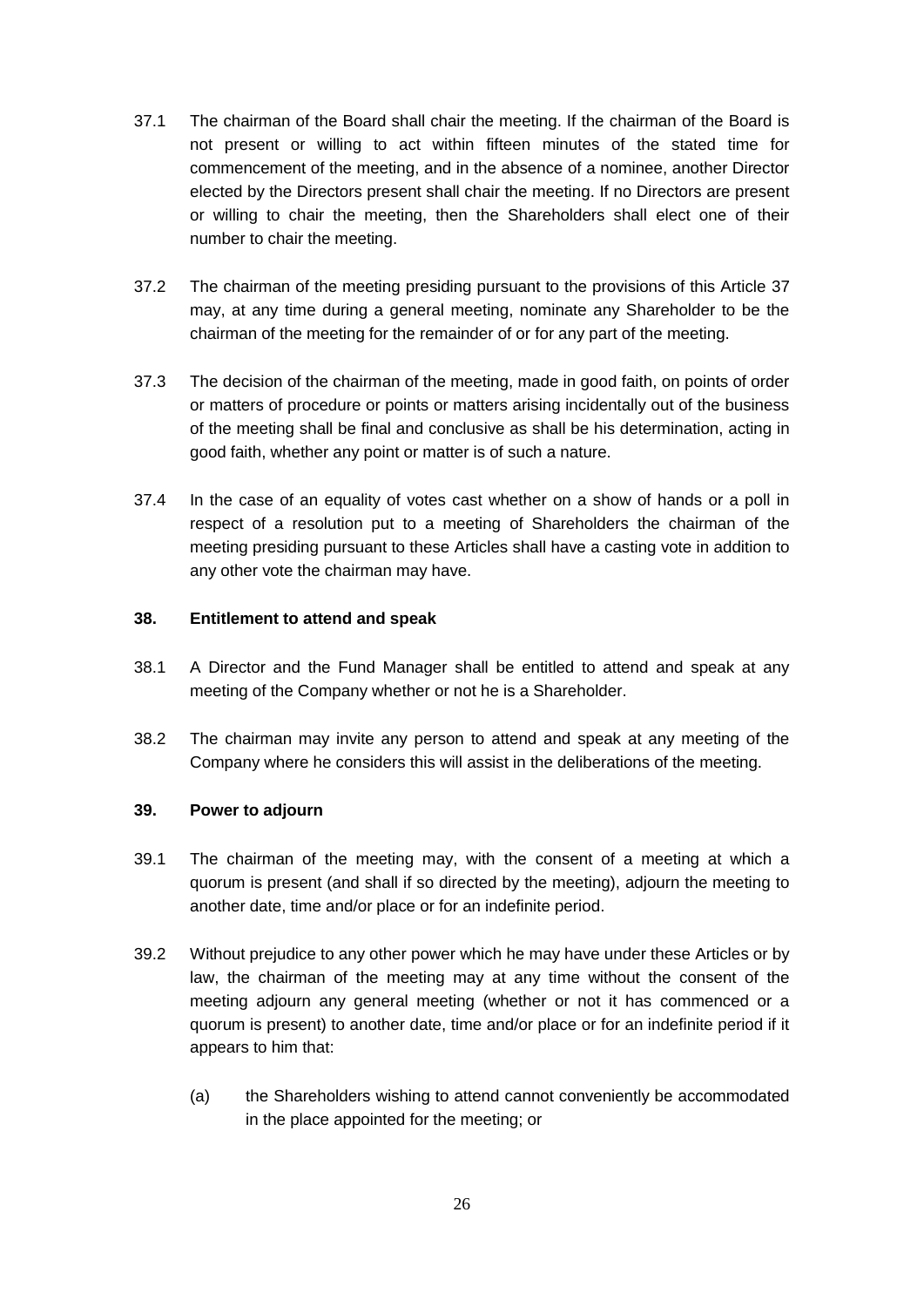- (b) the conduct of persons present prevents or is likely to prevent the proper and orderly conduct of the meeting; or
- (c) an adjournment is otherwise necessary so that the business of the meeting may be properly conducted.

### **40. Notice of adjourned meeting**

- 40.1 Not less than seven clear days' notice of the adjourned meeting shall be given in the same manner as in the case of the original meeting. Such notice shall specify the date, time and place of the adjourned meeting and the general nature of the business to be transacted at the adjourned meeting and shall specify that in the event that if there is no quorum present within 15 minutes of the start of the adjourned meeting one or more Shareholders present in person or by proxy and entitled to vote on the business to be transacted at the meeting shall constitute a quorum.
- 40.2 Save where expressly required by these Articles, it shall not be necessary to give any notice of an adjourned meeting or of the business to be transacted at an adjourned meeting.
- 40.3 No business shall be transacted at an adjourned meeting other than business which might properly have been transacted at the meeting from which the adjournment took place.

### **41. Overflow arrangements**

If it appears to the chairman of the meeting that the place of the meeting specified in the notice convening the meeting is inadequate to accommodate all Shareholders entitled and wishing to attend, the meeting shall nevertheless be duly constituted and its proceedings valid provided that the chairman of the meeting is satisfied that adequate facilities are available throughout the meeting to ensure that each such Shareholder who is unable to be accommodated is able:

- (a) to participate in the business for which the meeting has been convened;
- (b) to see and hear all persons who speak (whether through the use of microphones, loud-speakers, audio-visual communication equipment or otherwise), whether in the place of the meeting or elsewhere; and
- (c) to be seen and heard by all other persons present (whether in the place of the meeting or elsewhere) in the same manner.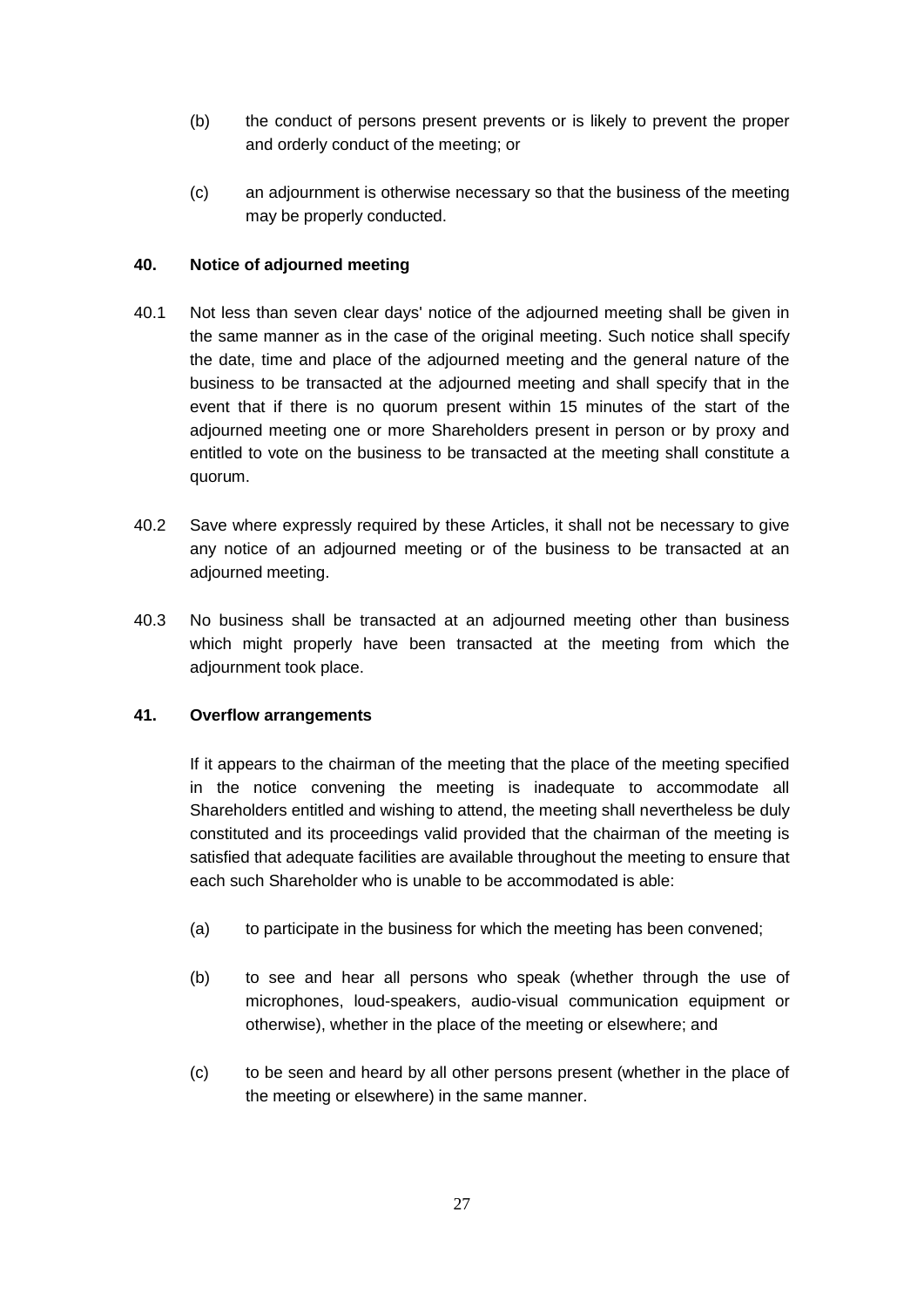For this purpose, the right of a Shareholder to participate in the business of any general meeting shall include, without limitation, the right to speak, vote on a show of hands, vote on a poll, be represented by a proxy and have access to all documents which are required by the Companies Law or these Articles to be made available at the meeting.

### **42. Security arrangements**

- 42.1 The Board (and, at any general meeting, the chairman) may make such arrangements and impose such requirements and restrictions which it (or he) considers appropriate to ensure the safety and security of those attending any general meeting and the proper and orderly conduct of the meeting including without limitation:
	- (a) requirements that those attending the meeting should produce evidence of identity or should submit to searches or other security arrangements; and
	- (b) the restriction of items which may be taken into the meeting place.
- 42.2 The Board (and, at any general meeting, the chairman) shall be entitled to refuse entry to the meeting to, or to arrange the removal from the meeting of, any person who refuses to cooperate or comply with any such arrangements, requirements or restrictions or who disrupts the proper and orderly conduct of the meeting.

### **VOTING AND POLLS**

### **43. Method of voting**

- 43.1 At all general meetings, resolutions shall be put to the vote of the meeting by the chairman of the meeting and there shall be no requirement for the resolution to be proposed or seconded by any person.
- 43.2 At any general meeting, a resolution put to the vote of the meeting shall be decided on a show of hands unless (before the show of hands or before or immediately following the declaration of the result of the vote on a show of hands) a poll is duly demanded.
- 43.3 Subject to the provisions of the Companies Law and the Rules, a poll may be demanded by:
	- (a) the chairman of the meeting; or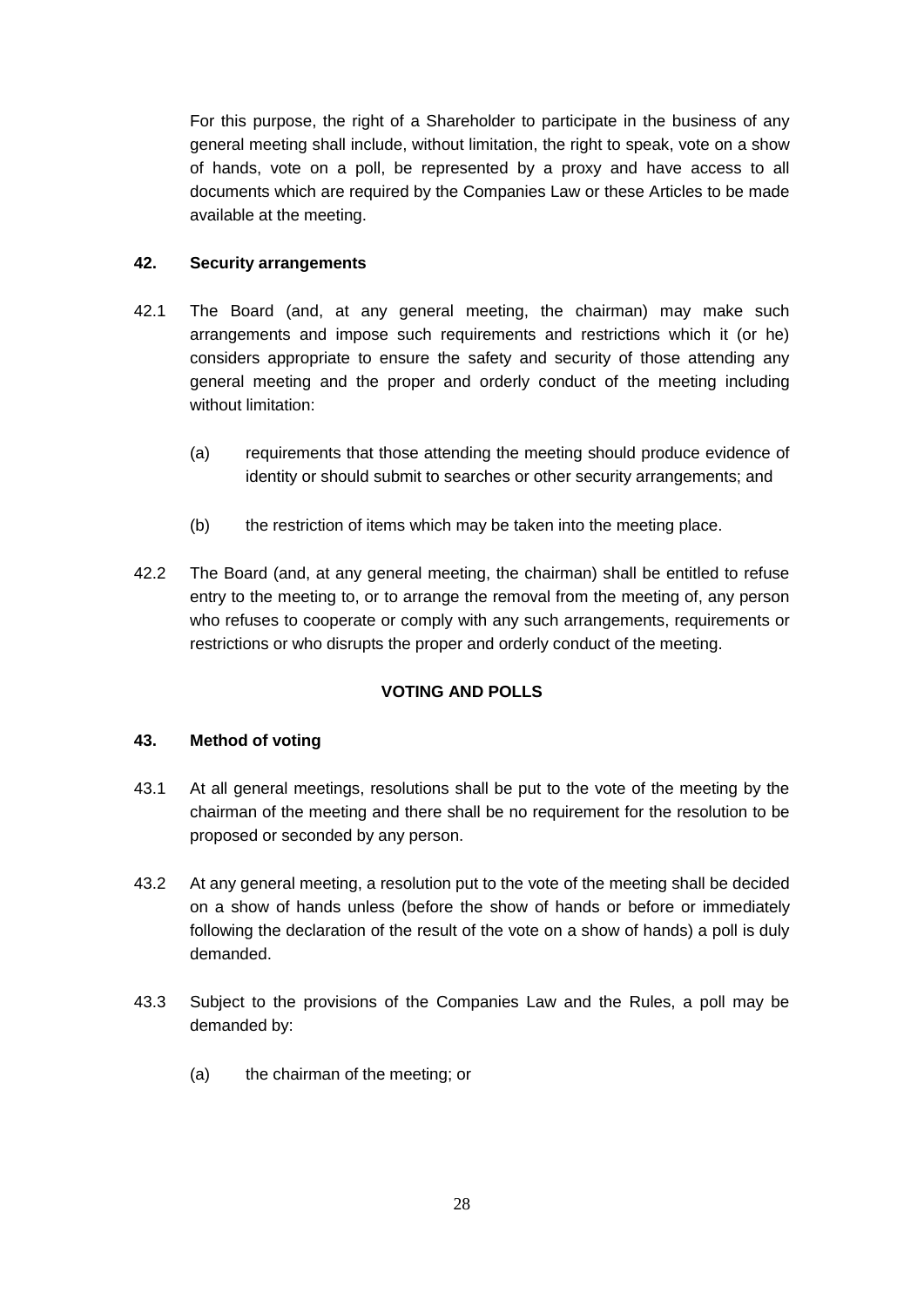- (b) a Shareholder or Shareholders present in person or by proxy and representing not less than 5 per cent. of the total voting rights of all the Shareholders having the right to vote on the resolution; or
- (c) a Shareholder or Shareholders present in person or by proxy and holding Shares conferring a right to vote on the resolution being Shares on which an aggregate sum has been paid up equal to not less than 5 per cent. of the total sum paid up on all the Shares conferring that right.

#### **44. Chairman's declaration conclusive on a show of hands**

Unless a poll is duly demanded and the demand is not withdrawn, a declaration by the chairman of the meeting that a resolution on a show of hands has been carried, or carried unanimously or by a particular majority, or lost or not carried by a particular majority, and an entry to that effect in the book containing the minutes of proceedings of the Company, shall be conclusive evidence of that fact without proof of the number or proportion of the votes recorded for or against such resolution.

#### **45. Objection to or error in voting**

No objection shall be raised to the qualification of any voter or to the counting of, or failure to count, any vote, except at the meeting or adjourned meeting or poll at which the vote objected to is given or tendered or at which the error occurs. Any objection made in due time shall be referred to the chairman of the meeting and shall only affect the result of the voting if, in the opinion of the chairman, it is of sufficient magnitude to affect the decision of the meeting. The decision of the chairman of the meeting in this regard shall be final and conclusive.

### **46. Amendments to resolutions**

- 46.1 No amendment to a resolution duly proposed as either an Ordinary Resolution, a Special Resolution or an Extraordinary Resolution (other than an amendment to correct a patent error) may be considered or voted on unless either:
	- (a) at least 48 hours before the time appointed for holding the meeting or adjourned meeting at which the resolution is to be proposed (which, if the Board so decides, shall be calculated taking no account of any part of a day that is not a working day), written notice of the terms of the amendment and intention to move it has been received in hard copy form at the Office or at such other place as may be specified by the Company for that purpose or received in electronic form at such address (if any) for the time being specified by the Company for that purpose (or such address as the Company may be deemed by the Companies Law to have agreed); or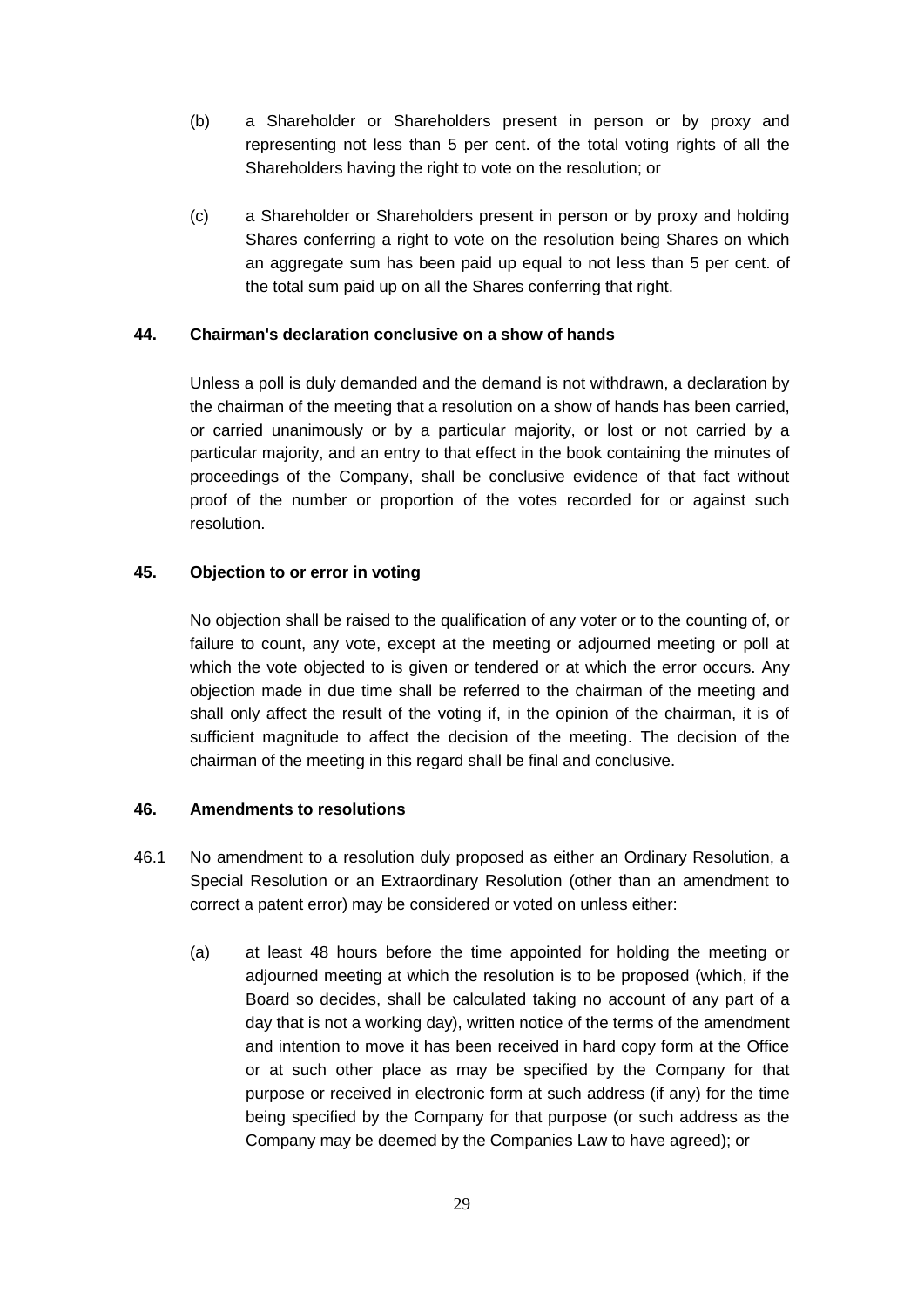- (b) the chairman of the meeting in his absolute discretion decides that it may be considered or voted on.
- 46.2 If an amendment is proposed to any resolution under consideration but is in good faith ruled out of order by the chairman of the meeting, the proceedings on the substantive resolution shall not be invalidated by any error in such ruling.
- 46.3 With the consent of the chairman of the meeting, an amendment proposed to any resolution may be withdrawn by its proposer before it is voted on.

# **47. Procedure on a poll**

- 47.1 If a poll is duly demanded, it shall be taken in such manner (including the use of ballot or voting papers or tickets or electronic means) as the chairman of the meeting may direct. He may (and if so directed by the meeting shall) appoint scrutineers (who need not be Shareholders) and may adjourn the meeting to some place and time fixed by him for the purpose of declaring the result of the poll. The result of the poll shall be deemed to be the resolution of the meeting at which the poll was demanded.
- 47.2 A poll duly demanded on the election of a chairman of a meeting or on a question of adjournment shall be taken at the meeting and without adjournment. A poll duly demanded on any other question shall be taken either at the meeting or at such time (but not more than 30 days after the poll is demanded) and place as the chairman may direct.
- 47.3 No notice need be given of a poll not taken immediately if the date, time and place at which it is to be taken are announced at the meeting at which it is demanded. In any other case, at least seven clear days' notice shall be given specifying the date, time and place at which the poll is to be taken.
- 47.4 The demand for a poll (other than on the election of the chairman of the meeting or on a question of adjournment) shall not prevent the continuance of a meeting for the transaction of any business other than the question on which the poll has been demanded. If a poll is demanded before the declaration of the result on a show of hands and the demand is withdrawn, the meeting shall continue as if the demand had not been made.
- 47.5 A demand for a poll may be withdrawn before the poll is taken, but only with the consent of the chairman. A demand so withdrawn shall not be taken to have invalidated the result of a show of hands declared before the demand was made, which result shall be effective.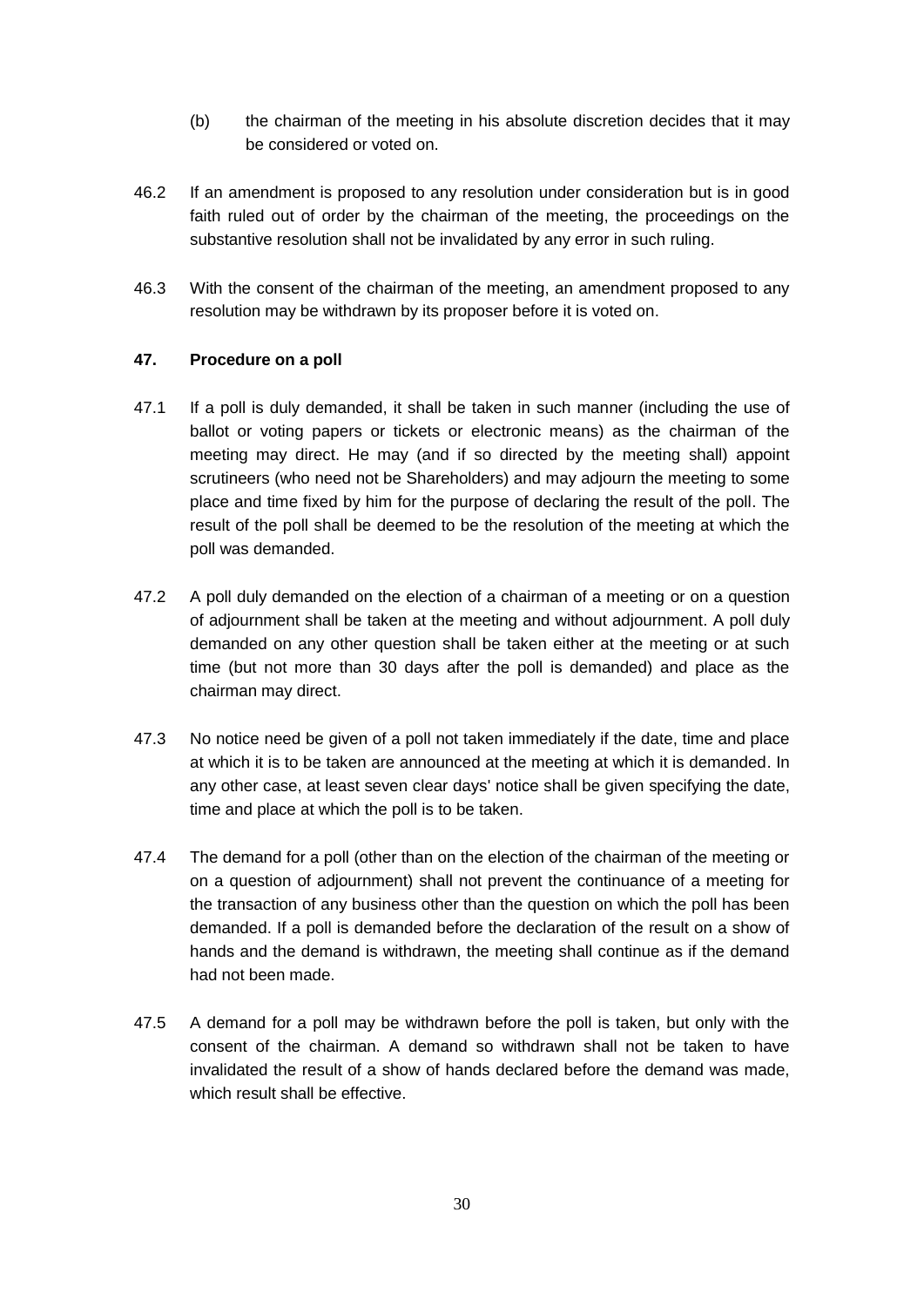47.6 On a poll, votes may be given in person or by proxy. A Shareholder entitled to more than one vote need not, if he votes on the poll, use all his votes or cast all the votes he uses in the same way.

# **48. Votes of Shareholders**

- <span id="page-37-0"></span>48.1 Subject to any rights or restrictions as to voting attached to any Shares or any class of Shares and to any suspension or abrogation of voting rights pursuant to these Articles:
	- (a) on a vote on a resolution on a show of hands, every Shareholder present (not being present by proxy) and entitled to vote on the resolution shall have one vote and, subject to paragraph (b) of this Article [48.1,](#page-37-0) every proxy present who has been duly appointed by a Shareholder entitled to vote on the resolution shall have one vote;
	- (b) on a vote on a resolution on a show of hands, a proxy shall have one vote for and one vote against the resolution if the proxy has been duly appointed by more than one Shareholder entitled to vote on the resolution and the proxy has been instructed:
		- (i) by one or more of those Shareholders to vote for the resolution and by one or more other of those Shareholders to vote against the resolution; or
		- (ii) by one or more of those Shareholders to vote either for or against the resolution and by one or more other of those Shareholders to use his discretion as to how to vote; and
	- (c) on a vote on a resolution on a poll, every Shareholder who is present in person or by proxy and entitled to vote on the resolution shall have one vote for every Share of which he is the holder.
- <span id="page-37-1"></span>48.2 For the purposes of determining which persons are entitled to attend or vote at a general meeting and how many votes such persons may cast, the Company may in compliance with the Companies Law specify in the notice of meeting a time by which persons must be entered on the Register in order to have the right to attend or vote at the meeting. Changes to entries on the Register after the time specified by virtue of this Article [48.2](#page-37-1) shall be disregarded in determining the rights of any person to attend or vote at the meeting.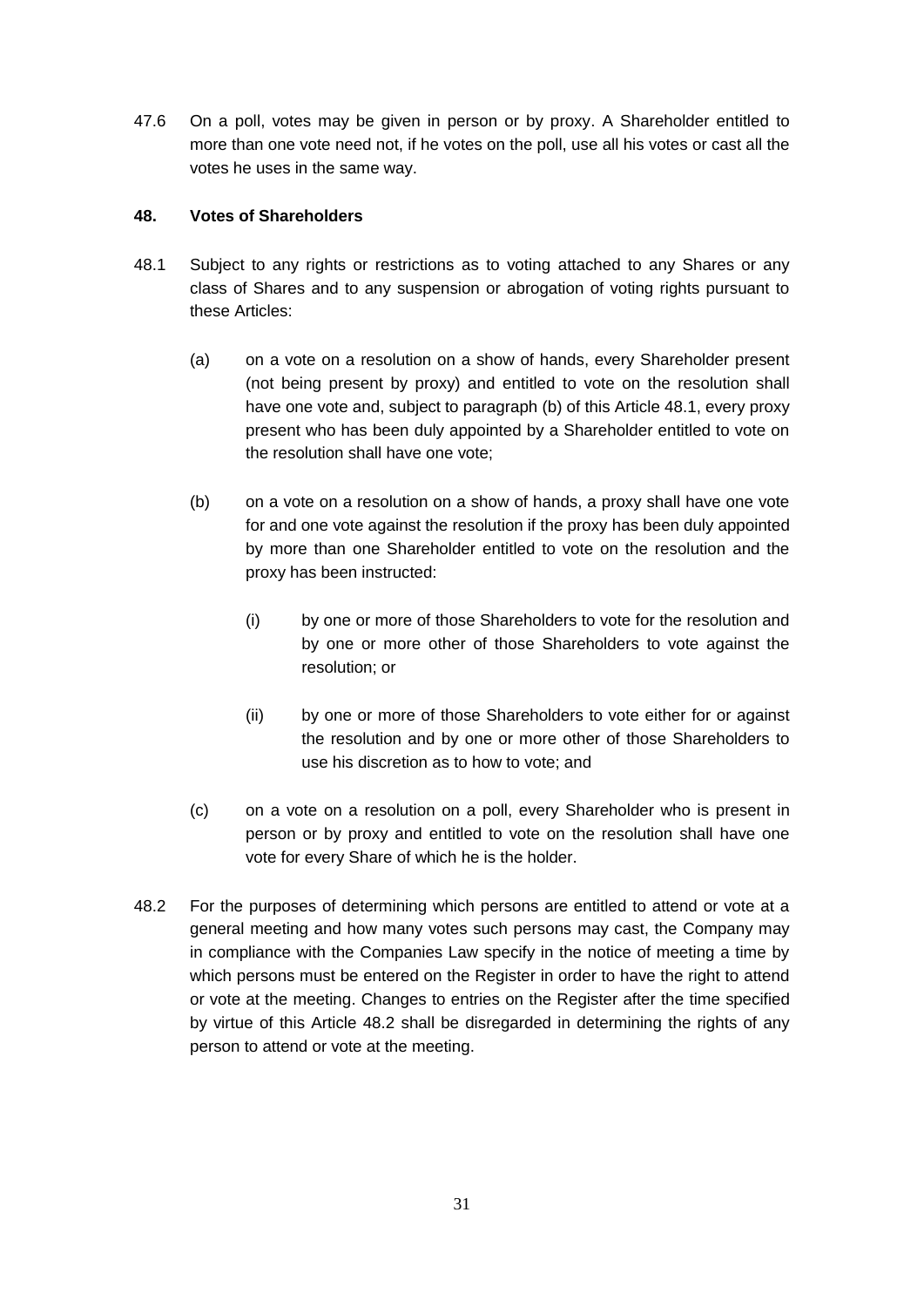48.3 A Shareholder in respect of whom an order has been made by any court or official having jurisdiction in matters concerning mental disorder may vote, whether on a show of hands or on a poll, by his guardian, receiver, or other person (by whatever name called) authorised for that purpose by that court or official. Any such guardian, receiver, or other person may vote by proxy. The right to vote shall be exercisable only if evidence satisfactory to the Board of the authority of the person claiming to exercise the right to vote has been received by the Company by not later than the last time prescribed by these Articles for the receipt of appointments of proxy for use at the meeting, adjourned meeting or poll at which the right to vote is to be exercised.

### **49. Written resolutions**

- 49.1 Save in circumstances where the Companies Law or the Rules require otherwise, anything that may be done by a resolution of a Company passed at a Shareholders' or a class of Shareholders' meeting, may be done either by an Ordinary Resolution, a Special Resolution or an Extraordinary Resolution in writing.
- 49.2 A resolution in writing is passed, unless otherwise prescribed in the Companies Law or the Rules:
	- (a) as an Ordinary Resolution, if it is passed by Shareholders representing a simple majority of the total voting rights of Shareholders who, at the date when the Ordinary Resolution is deemed to be passed, would be entitled to vote;
	- (b) as a Special Resolution, only if: (i) it stated that it was proposed as a Special Resolution; and (ii) it is passed by Shareholders representing not less than 75 per cent. of the total voting rights of Shareholders who, at the date when the resolution is deemed to be passed, would be entitled to vote; and
	- (c) as an Extraordinary Resolution, only if: (i) it stated that it was proposed as an Extraordinary Resolution; and (ii) it is passed by Shareholders representing not less than 85 per cent. of the total voting rights of Shareholders who, at the date when the resolution is deemed to be passed, would be entitled to vote.
- 49.3 An Ordinary Resolution, a Special Resolution or an Extraordinary Resolution in writing may consist of several instruments in the same form each duly executed by or on behalf of one or more members. If the resolution in writing is described as a Special Resolution or the Extraordinary Resolution, it shall have effect accordingly.

### **50. Restrictions on voting rights**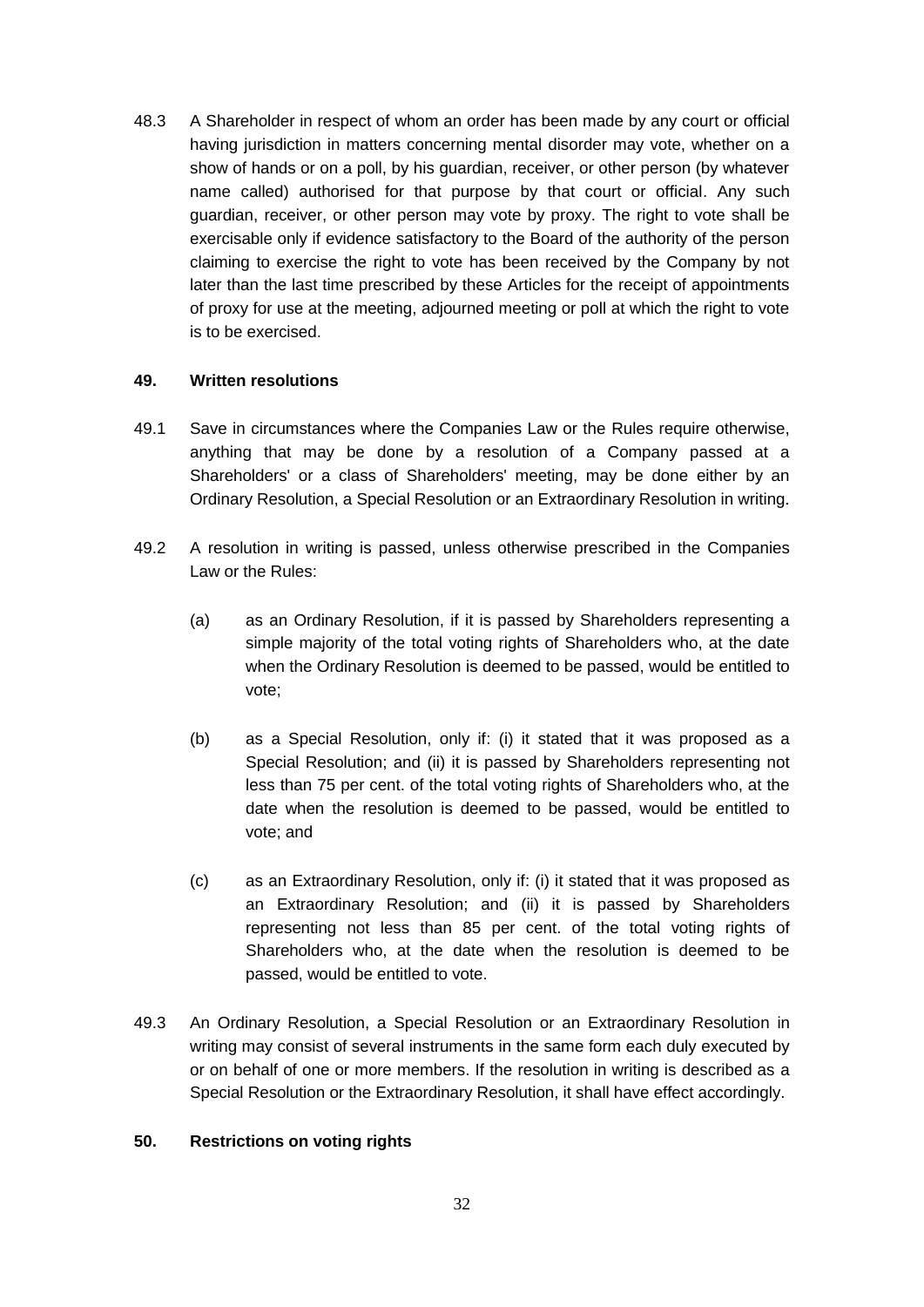Unless the Board otherwise decides, no Shareholder shall be entitled in respect of any Share held by him to vote at any meeting of the Company, either in person or by proxy, or to exercise any other right conferred by membership in relation to meetings of the Company if any sum presently payable by him to the Company in respect of that Share remains unpaid.

# **PROXIES AND CORPORATE REPRESENTATIVES**

## **51. Entitlement to appoint a proxy**

- 51.1 A Shareholder is entitled to appoint another person (whether a Shareholder or not) as his proxy to exercise all or any of his rights to attend and to speak and vote at a meeting of the Company. The appointment of a proxy shall not preclude a Shareholder from attending and voting in person at the meeting or any adiournment of it or on a poll.
- 51.2 A Shareholder may appoint more than one proxy to attend on the same occasion and vote on any proposed resolution on a poll, provided that each proxy is appointed to exercise the rights attached to a different Share or Shares held by him. Where a Shareholder appoints more than one proxy, the Shareholder shall:
	- (a) specify whether the proxy is entitled to vote on behalf of the Shareholders on a resolution on a show of hands as well as on a poll (provided that the Shareholder may appoint only one proxy in respect of its Shares to vote on any resolution on a show of hands);
	- (b) specify the number of Shares in respect of which each proxy is entitled to exercise the related votes; and
	- (c) ensure that no Shareholder is appointed to exercise the votes which any other proxy has been appointed by that Shareholder to exercise.

## **52. Rights of proxy**

- 52.1 A proxy shall have the right to exercise all or any of the rights of his appointor (or, where more than one proxy is appointed, all or any of the rights attached to the Shares in respect of which he is appointed the proxy) to attend, and to speak and vote at, a meeting of the Company.
- 52.2 The appointment of a proxy shall: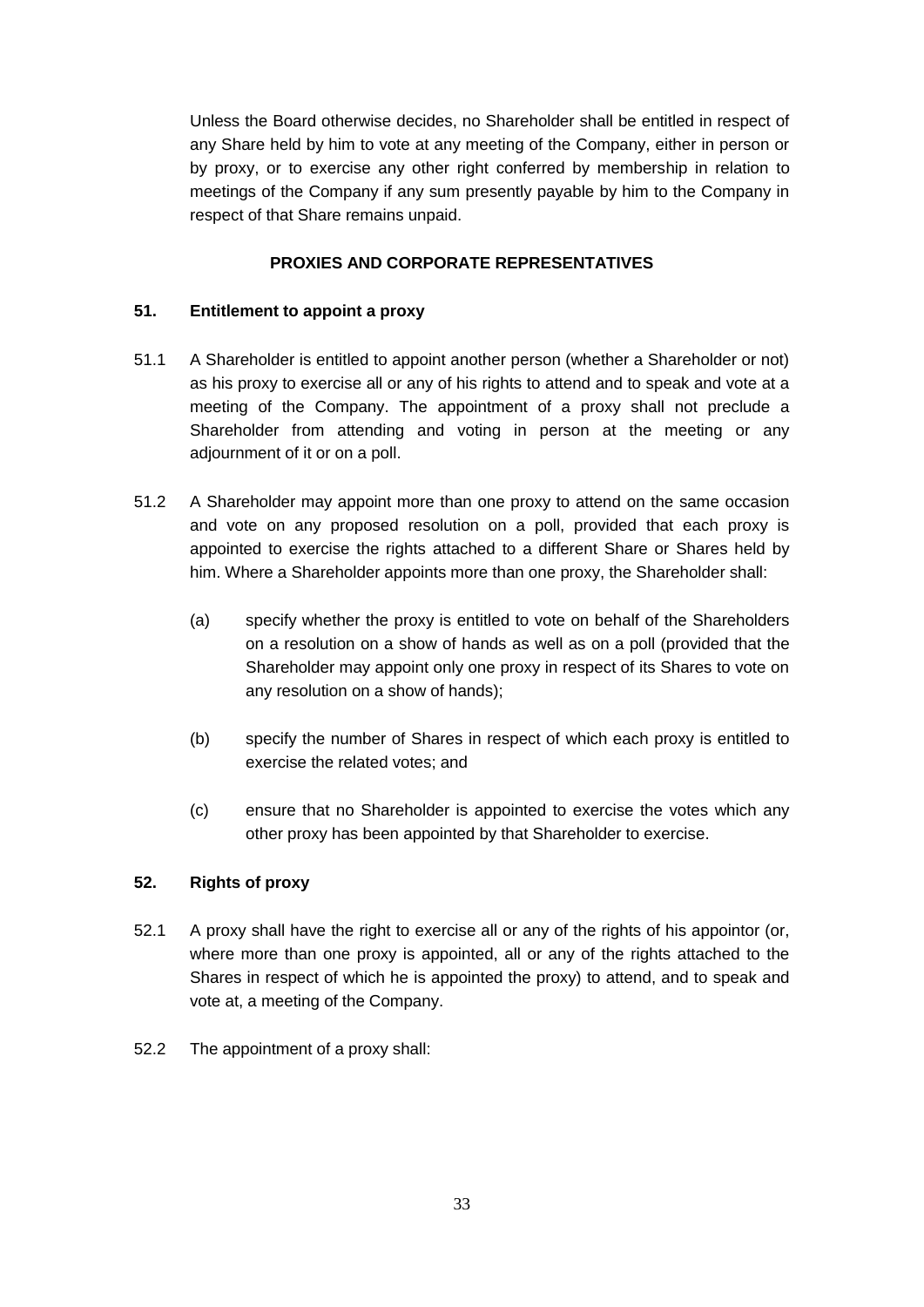- (a) be deemed (subject to any contrary direction contained in the proxy appointment) to confer authority to demand or join in demanding a poll and to vote or abstain as the proxy thinks fit on any resolution or amendment of a resolution put to, or any other business which may properly come before, the meeting for which it is given; and
- (b) unless the contrary is stated in it, be valid for any adjournment of the meeting as well as for the meeting to which it relates.

## <span id="page-40-2"></span>**53. Method and delivery of proxy appointment**

- 53.1 The appointment of a proxy shall:
	- (a) be in writing in any usual form or in any other form which the Board may approve; and
	- (b) signed by the appointor or his attorney duly authorised in writing or, if the appointor is a corporation, signed on its behalf by a duly authorised officer or attorney or other person duly authorised in that behalf.
- <span id="page-40-0"></span>53.2 In order to be valid, the appointment of a proxy must:
	- (a) in the case of a proxy appointment made in hard copy form, be received at the Office or at such other place as may be specified by the Company for the receipt of proxy appointments in hard copy form by the relevant time together with (if required by the Board) any authority under which the proxy appointment is made or a copy of such authority certified notarially or in some other way approved by the Board; and
	- (b) in the case of a proxy appointment made by electronic means, be received at the address specified by the Company for the receipt of proxy appointments made by electronic means by the relevant time. Any authority under which the proxy appointment is made or a copy of such authority certified notarially or in some other way approved by the Board must (if required by the Board) also be received at such address or at the Office (or at such other address or place as may be specified by the Company) by the relevant time.
- <span id="page-40-1"></span>53.3 For the purpose of Article [53.2,](#page-40-0) **"relevant time"** means:
	- (a) in the case of a meeting or adjourned meeting, not less than 48 hours (or such shorter time as the Board may decide) before the time appointed for holding the meeting or adjourned meeting at which the person named in the proxy appointment proposes to vote; or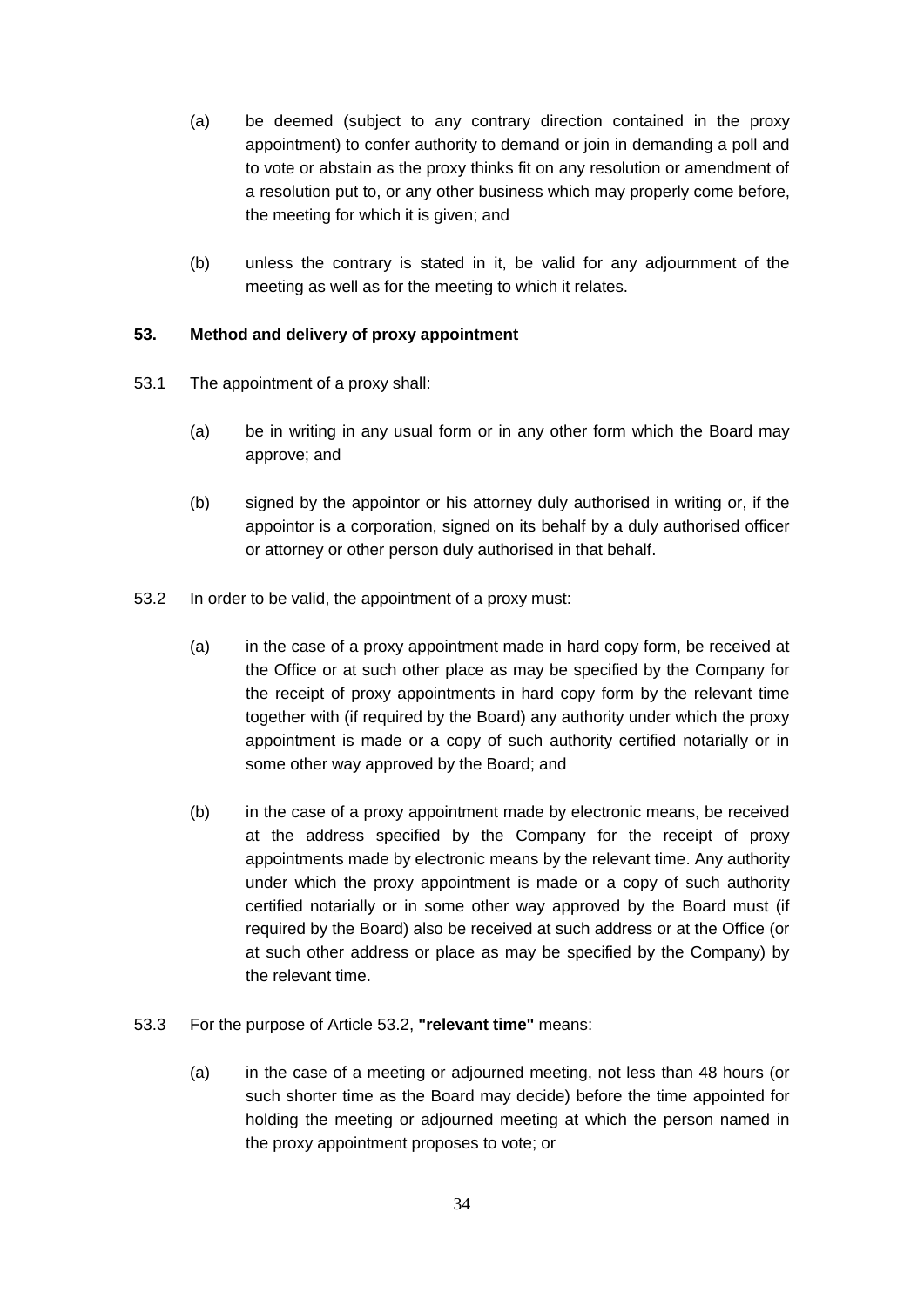- (b) in the case of a poll taken more than 48 hours after it was demanded, not less than 24 hours (or such shorter time as the Board may decide) before the time appointed for the taking of the poll; or
- (c) in the case of a poll taken following the conclusion of a meeting or adjourned meeting but 48 hours or less after it was demanded, before the end of the meeting at which it was demanded (or such later time as the Board may decide).

The Board may at its discretion decide that, in calculating the periods mentioned in this Article [53.3,](#page-40-1) no account shall be taken of any part of a day that is not a working day.

# **54. Validity of proxy appointment**

- 54.1 An appointment of a proxy which is not received in accordance with Article [53](#page-40-2) shall be invalid.
- 54.2 An appointment of a proxy will cease to be valid at the expiration of 12 months from the date of its receipt, save that, unless the proxy appointment itself states otherwise, it will remain valid for use at an adjourned meeting or on a poll demanded at a meeting or an adjourned meeting where the meeting was originally held within 12 months from such date.
- 54.3 When two or more valid but differing appointments of proxy are received in respect of the same Share for use at the same meeting and in respect of the same matter, the one which is last validly received shall (regardless of its date or the date of its signature) be treated as replacing and revoking the others as regards that Share. If the Company is unable to determine which proxy appointment was last received, none of them shall be treated as valid in respect of that Share.

# **55. Termination of proxy's authority**

A vote cast or demand for a poll made by a proxy shall not be invalidated by the previous death or mental disorder of the Shareholder or by the revocation of the appointment of the proxy or of the authority under which the appointment was made unless written notice of the death, mental disorder or revocation shall have been received by the Company at the Office or at such other place or address as has been specified by the Company for the receipt of appointments of proxy by not later than the last time at which a proxy appointment should have been received in order to be valid for use at the meeting or adjourned meeting at which the vote was given or the poll demanded or for use on the holding of the poll at which the vote was given.

# **56. Corporate representatives**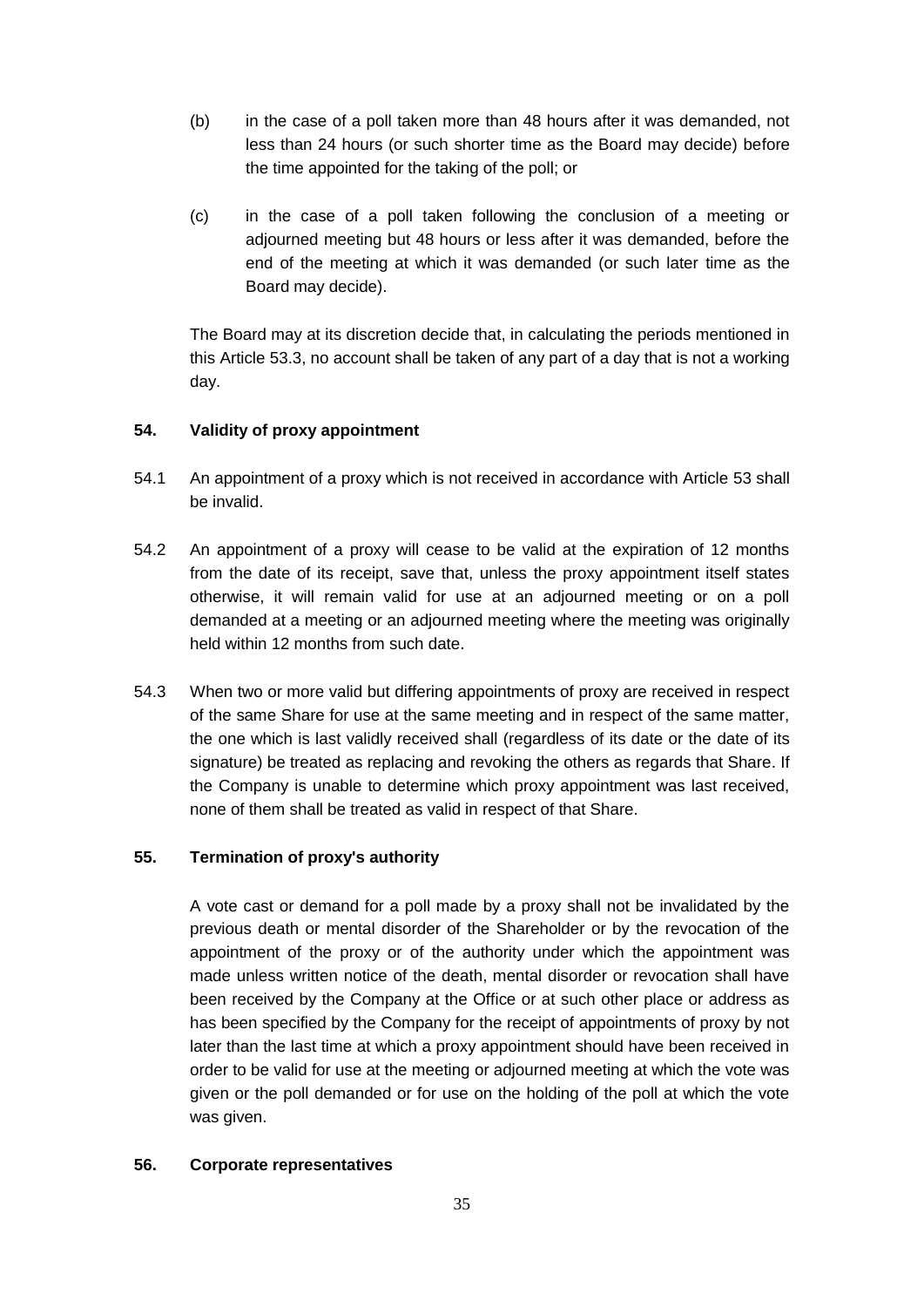- 56.1 Any corporation (whether or not a company within the meaning of the Companies Law) which is a Shareholder may, by resolution of its directors or other governing body, authorise a person or persons to act as its representative or representatives at any meeting of the Company. A corporation shall, for the purposes of these Articles, be deemed to be present in person at any meeting of the Company if a person so authorised by it is present at the meeting.
- 56.2 Subject to the Companies Law, a person so authorised shall be entitled to exercise, on behalf of the corporation, the same powers as the corporation could exercise if it were an individual shareholder of the Company.
- 56.3 The Company (or any person acting on its behalf) may require any representative of a corporation to produce a certified copy of the resolution authorising him to act as such or other satisfactory evidence of his authority before permitting him to exercise his powers.

## **57. No obligation to verify proxy or representative acting as instructed**

The Company is not obliged to verify that a person appointed as a proxy for a Shareholder or authorised to act as a representative of a corporation which is a Shareholder has voted in accordance with the instructions of such Shareholder or has otherwise acted in accordance with the terms of his appointment and any failure to so vote or act shall not affect the validity of any proceedings at a meeting of the Company.

### **AMENDMENT OF THESE ARTICLES**

### **58. Amendment of these Articles**

- 58.1 For the avoidance of doubt, notwithstanding the need for a Special Resolution to amend these Articles, no amendment to these Articles relating to the investment, financing or gearing powers of the Company may be made unless approved by a Special Resolution passed by Shareholders at a meeting convened solely for the purpose of considering such a resolution.
- 58.2 No amendments to these Articles shall be effective unless and until: (i) the Shari'a Supervisory Board has confirmed in writing that such amendment complies with Shari'a; and (ii) the DFSA has confirmed in writing that it approves of such amendments and until such written confirmations are received the Articles in the form immediately prior to the passing of the relevant Shareholder resolution shall prevail as the articles of association of the Company.

### **DIRECTORSHIP**

### **59. Number of Directors**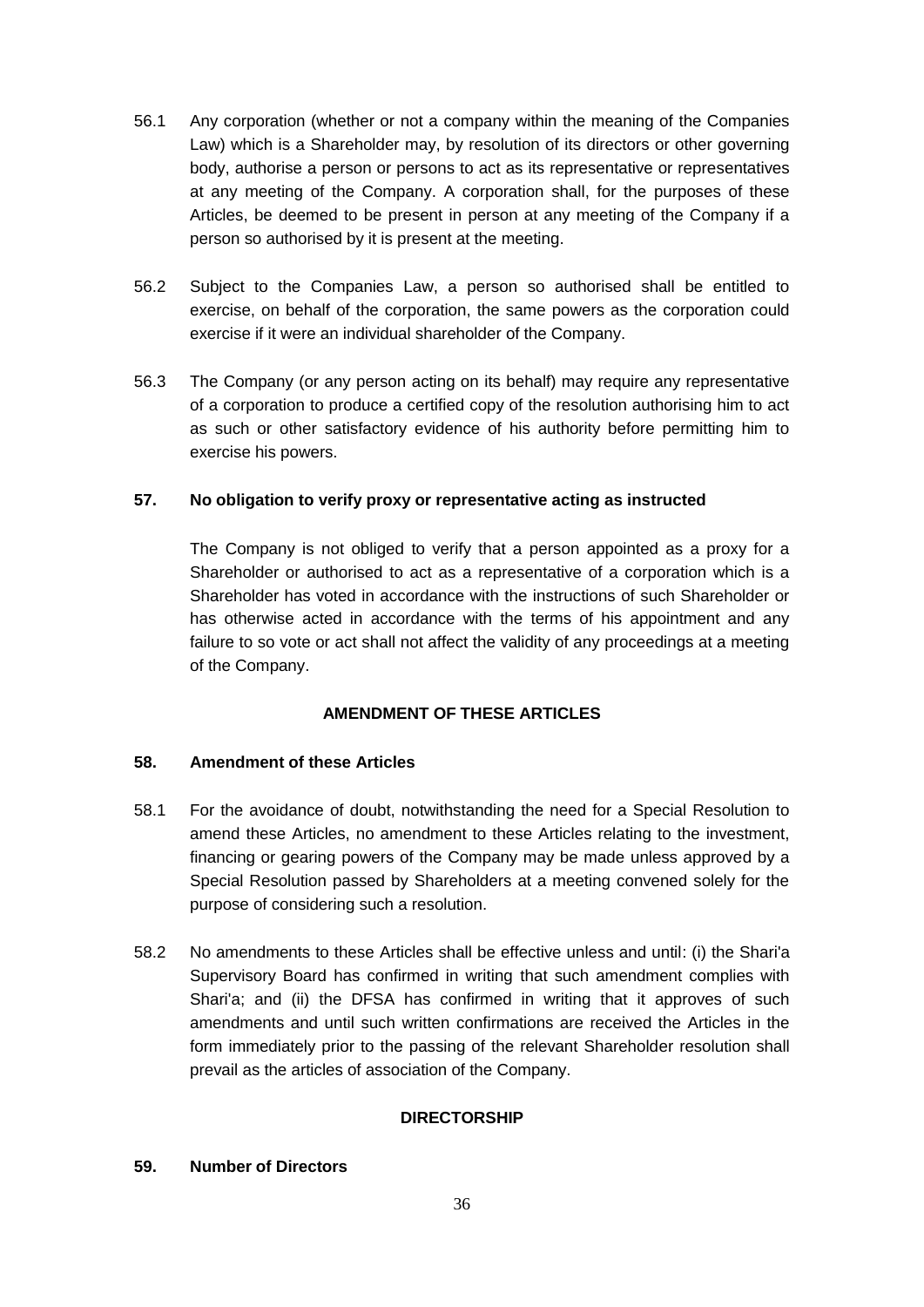- 59.1 The minimum number of directors of the Company shall be two.
- 59.2 A Director may be a natural person or a body corporate.

### **60. Power of Board to appoint Directors**

Subject to the provisions of these Articles, the Board may at any time appoint any person who is willing to act to be a Director, to fill a casual vacancy and provided that any Director appointed by the remaining Directors shall be subject to reappointment by a Special Resolution at the next general meeting and shall cease to be a Director at the conclusion of the general meeting if such Special Resolution is not passed.

## **61. Vacation of office**

- 61.1 The office of a Director shall be vacated if the Director:
	- (a) is prohibited by the Companies Law and/or the Rules from being a Director;
	- (b) becomes bankrupt or otherwise incapable of acting;
	- (c) resigns his office by notice to the Fund Manager or the Company; or
	- (d) is removed from office by a resolution passed by the Shareholders.
- 61.2 The office of a Director who is the Fund Manager shall be vacated if the office of Fund Manager is vacated in accordance with these Articles and, in such event, the Shareholders may by Special Resolution appoint any person who is willing to act to be a Director subject to such person ceasing to be a director on the appointment of a replacement Fund Manager.

# **ALTERNATE DIRECTORS**

### **62. Appointment and termination of appointment of an alternate Director**

- 62.1 A Director may at any time appoint any other person (including another Director) to be his alternate and may at any time remove from office an alternate Director so appointed. Unless the appointment has previously been approved by the Board or unless the appointee is another Director, the appointment of an alternate Director shall not be effective until the appointment has been approved by the Board.
- 62.2 An alternate Director ceases to be an alternate Director:
	- (a) if his appointor revokes his appointment; or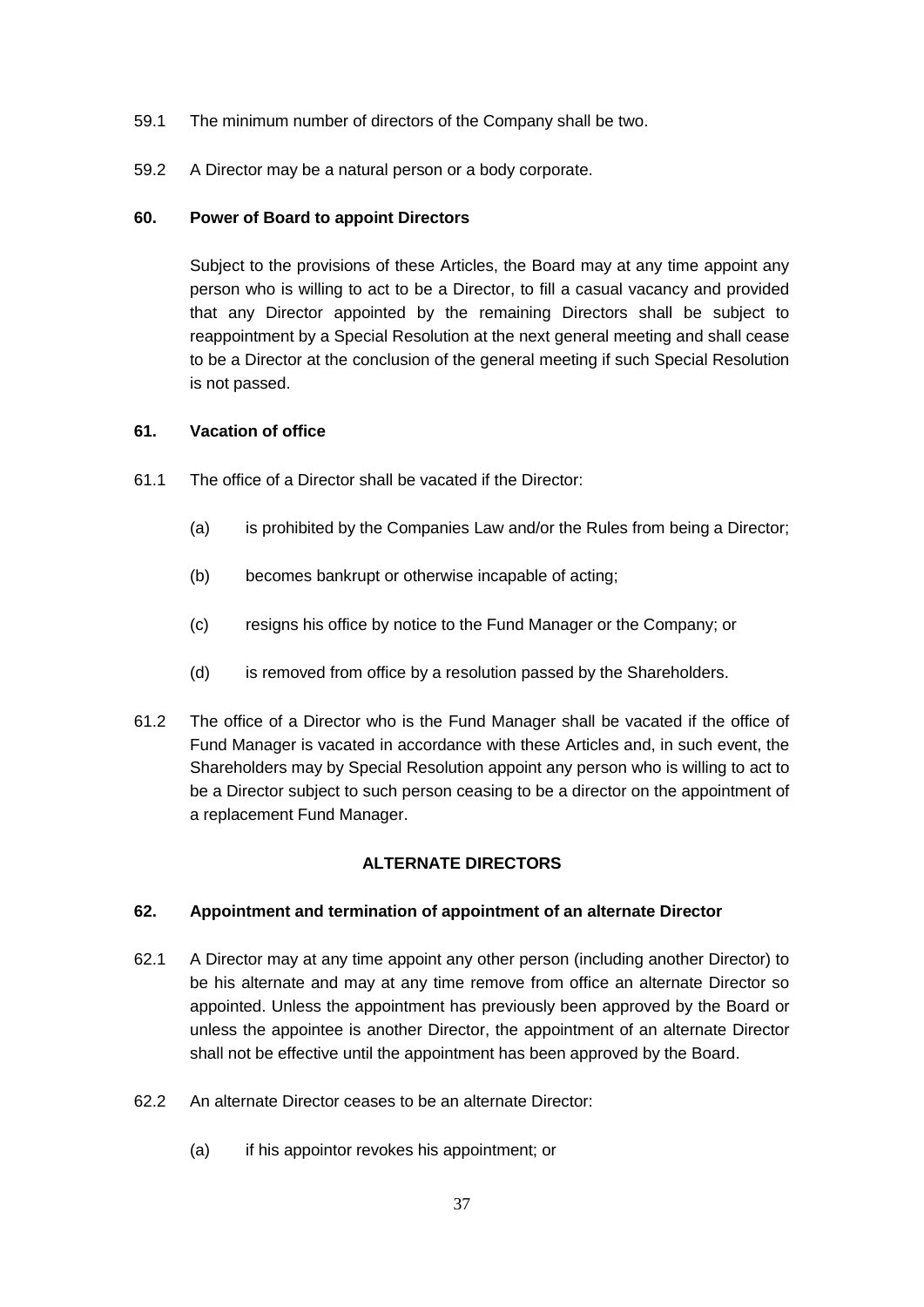- (b) if his appointor ceases for any reason to be a Director provided that, if a Director retires but is re-appointed or is deemed to be re-appointed at the meeting at which he retires, any appointment by such Director of an alternate Director made by him which was in force immediately prior to his retirement shall remain in force after his re-appointment; or
- (c) on the happening of any event which, if he were a Director otherwise appointed, would cause him to vacate his office as a Director; or
- (d) if he resigns his office by notice in writing to the Company.
- 62.3 Any appointment or removal of an alternate Director shall be effected by notice to the Company signed by the Director making or revoking the appointment and sent to or received by the Company at the Office or at an address specified by the Company for the purpose of communication by electronic means or tabled at a meeting of the Board or in any other manner approved by the Board.

# **63. Rights and responsibilities of an alternate Director**

- 63.1 Every alternate Director is (subject to his giving to the Company an address at which notices may be served on him) entitled to receive notice of all meetings of the Board and of all committees of which the Director appointing him is a member. In his appointor's absence from such meetings, an alternate Director is entitled to attend and vote at such meetings and to exercise all the powers, rights, duties and authorities of his appointor.
- 63.2 A Director or any other person may act as alternate Director to represent more than one Director and an alternate Director shall be entitled at meetings of the Board or any committee to one vote for every Director for whom he is acting as alternate in addition to his own vote if he is also a Director, but he shall count as only one for the purpose of determining whether a quorum is present.
- 63.3 The signature of an alternate Director to a resolution in writing of the Directors is as effective as the signature of the Director who appointed him unless the notice of his appointment provides otherwise.
- 63.4 Subject to the provisions of the Companies Law and the Rules, an alternate Director is entitled to contract and to be interested in and benefit from transactions or arrangements, to be paid expenses and to be indemnified to the same extent as if were a Director. However, an alternate Director is not entitled to receive any remuneration from the Company for serving as an alternate Director, except such part (if any) of the remuneration otherwise payable to the Director who appointed him as the appointing Director may direct by notice in writing to the Company.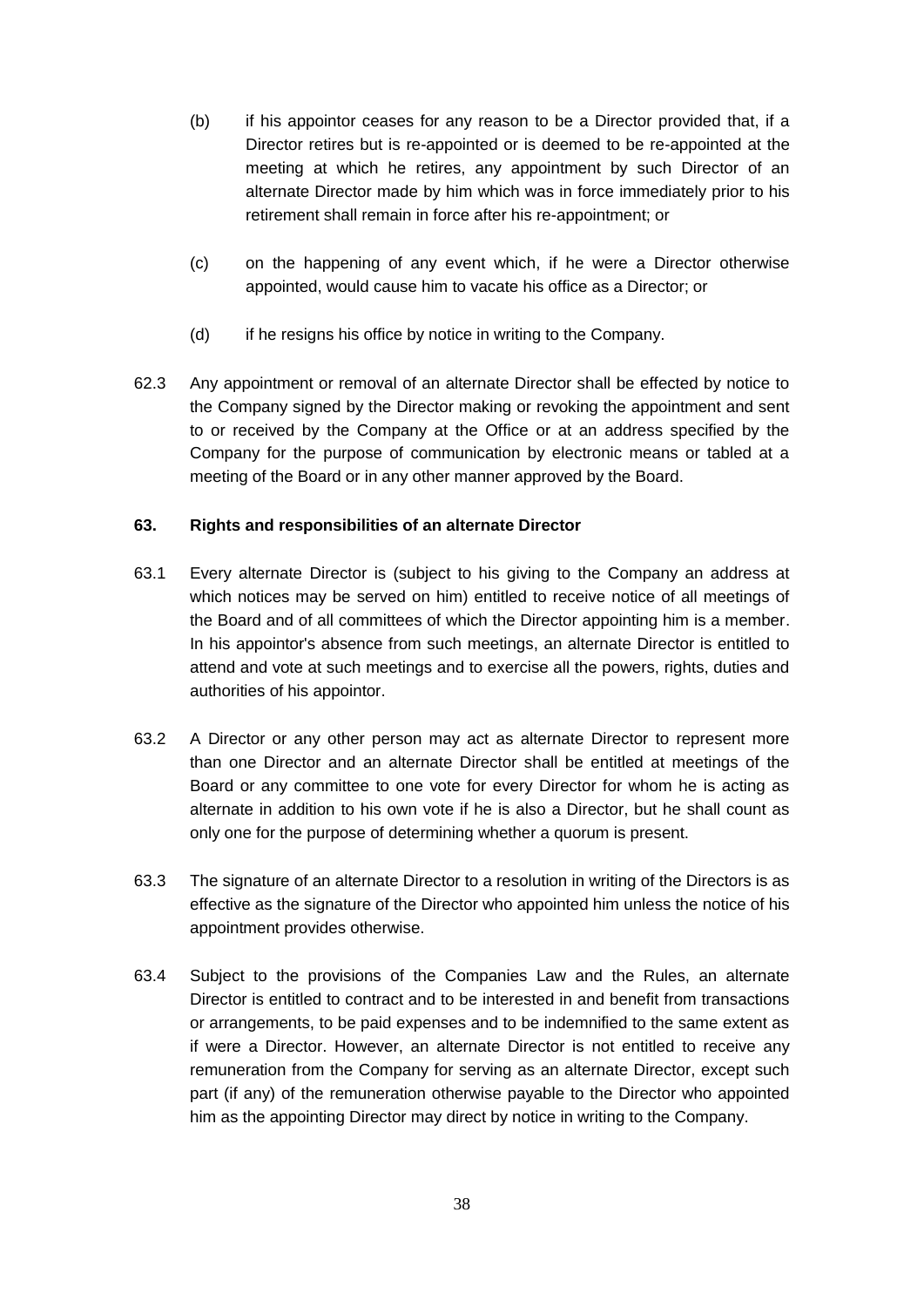- 63.5 An alternate Director is an officer of the Company but, except to the extent set out in these Articles, he does not have the power to act as a Director and is not deemed to be a Director for the purposes of these Articles.
- 63.6 An alternate Director is alone responsible to the Company for his own acts and defaults and is not deemed to be the agent of the Director who appointed him.

# **DIRECTORS' REMUNERATION AND EXPENSES**

### <span id="page-45-0"></span>**64. Directors' fees**

- 64.1 The Directors (other than alternate Directors and any Director who for the time being holds any employment or executive office with the Company or a subsidiary of the Company) may receive remuneration for their services as directors of the Company and if they do they shall be paid the same out of the funds of the Company.
- 64.2 Any fees payable pursuant to this Article [64](#page-45-0) shall be distinct from any salary, remuneration or other amounts payable to a Director under any other provisions of these Articles and shall accrue from day to day.
- 64.3 For the avoidance of doubt, a Director who is also a director of the Fund Manager shall not be entitled to any additional fees or remuneration pursuant to this Article [64](#page-45-0) other than such fees or remuneration the Fund Manager is contractually entitled to from time to time.

### **65. Additional remuneration**

- 65.1 Any Director who performs any special or extra services which in the opinion of the Board are outside the scope of his ordinary duties as a director of the Company and not in his capacity as a holder of employment or executive office may be paid such additional remuneration as the Board may decide.
- 65.2 Such additional remuneration may be by way of lump sum, salary, commission, participation in profits, the issue of Shares in the Company or otherwise as the Board may decide.

### **66. Remuneration of executive Directors**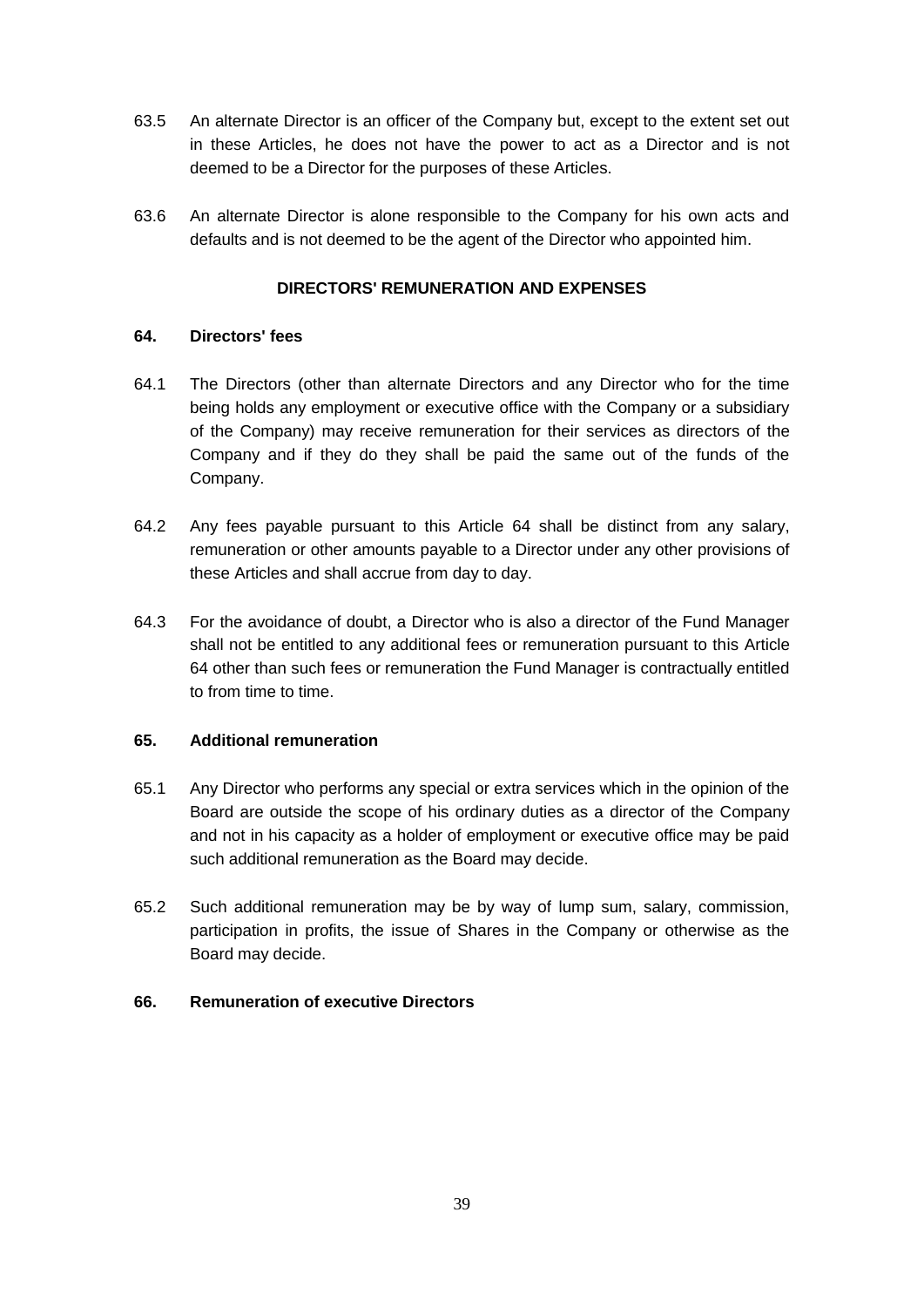The salary or remuneration of any Director appointed to hold any employment or executive office in accordance with the provisions of these Articles shall be such as the Board may from time to time decide and may be either a fixed sum of money or may altogether or in part be governed by business done or profits made or otherwise decided by the Board. Any such salary or remuneration may be in addition to or in lieu of any fees payable to the Director for his services as a director of the Company under these Articles.

### **67. Reimbursement of expenses**

Each Director shall be entitled to be repaid all reasonable travelling, hotel and other expenses properly incurred by him in or about the performance of his duties as a director of the Company, including any expenses incurred in attending meetings of the Board or of any committees or meetings of the Company and any expenses reasonably incurred and approved by the Board in advance (such approval not to be unreasonably withheld or delayed) in relation to seeking independent legal advice in relation to material matters connected with the Director's observance of his or her duties as a Director.

## **POWERS AND DUTIES OF DIRECTORS**

### <span id="page-46-0"></span>**68. General powers**

- 68.1 Subject to the provisions of the Companies Law, the Rules and these Articles and to any directions given by Special Resolution of the Company, the business and affairs of the Company shall be managed by the Board which may exercise all the powers of the Company whether relating to the management of the business or not.
- 68.2 No alteration of these Articles and no direction given by Special Resolution of the Company shall invalidate any prior act of the Board which would have been valid if that alteration had not been made or that direction had not been given.
- 68.3 The general powers given by this Article [68](#page-46-0) shall not be limited or restricted by any specific authority or power given to the Board by any other Article.

### **69. Power of Directors if number falls below minimum**

If there is no Director or if no Director or Directors are able or willing to act, then any Shareholder holding 25 per cent. of the Shares of the Company or Shareholders holding together 51 per cent. of the Shares of the Company may summon a general meeting for the purpose of appointing Directors.

## <span id="page-46-1"></span>**70. Delegation**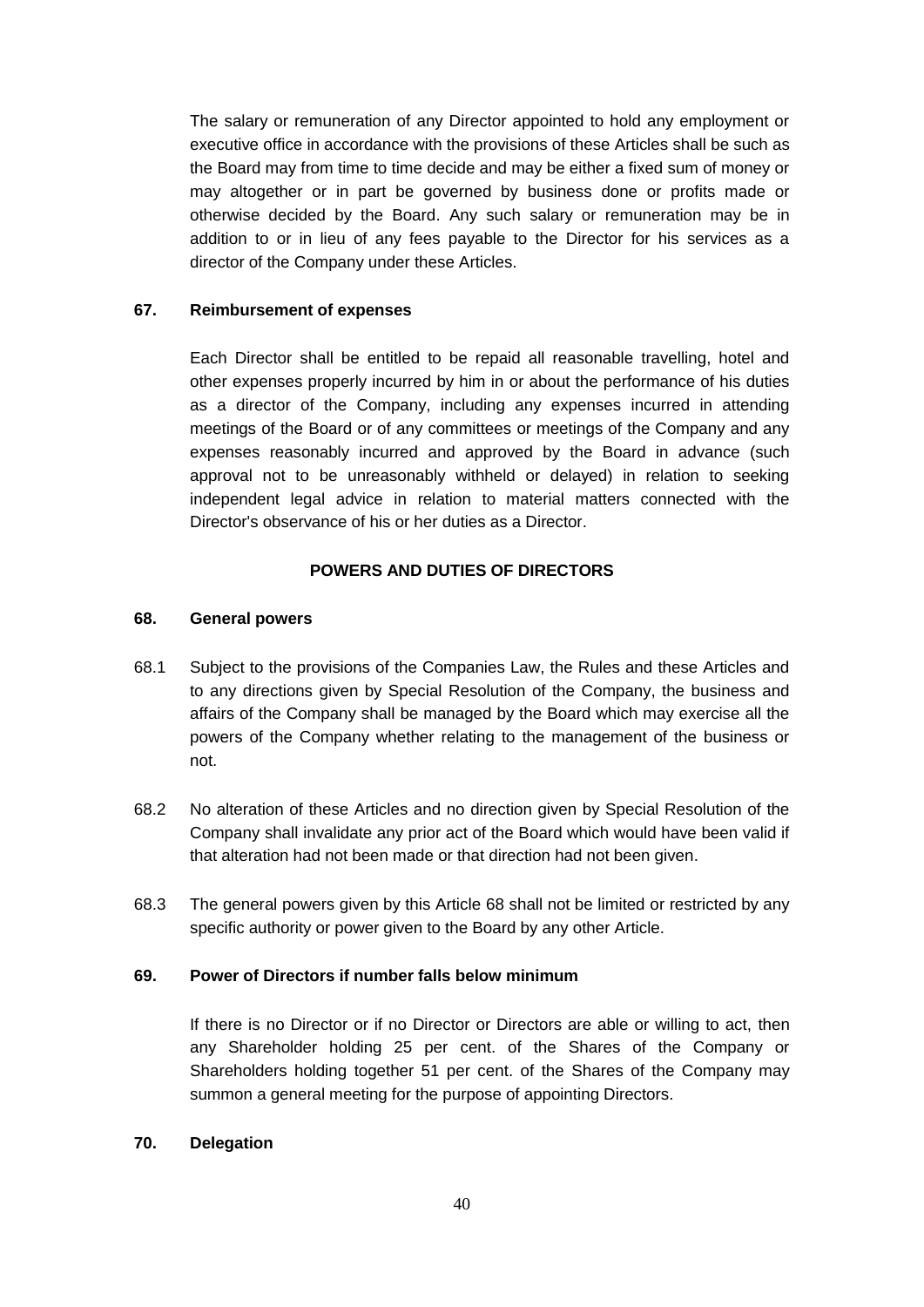- 70.1 The Board may delegate any of their powers to any committee consisting of one or more directors. Subject to the Companies Law and the Rules, they may also delegate to the Fund Manager such of their powers as they consider desirable to be exercised by it. The Board may confer such powers either collaterally with, or to the exclusion of and in substitution for, all or any of the powers of the Board in that respect and may from time to time revoke, withdraw, alter or vary all or any such powers.
- 70.2 The Board may delegate (with power to sub-delegate) any of its powers, authorities and discretions (including all powers, authorities and discretions relating to the remuneration of or benefits conferred on the Directors or any of them) for such time, on such terms and subject to such conditions as the Board thinks fit to any committee consisting of one or more Directors and (if thought fit) one or more other persons provided that no resolution of the committee shall be effective unless Directors or alternate Directors voted in favour of such resolution. The Board may confer such powers either collaterally with, or to the exclusion of and in substitution for, all or any of the powers of the Board in that respect and may from time to time revoke, withdraw, alter or vary all or any of such powers and discharge any such committee in whole or in part.
- 70.3 Where any power, authority or discretion of the Board is delegated to a committee authorised by the Board, any reference in these Articles to the exercise by the Board of such power, authority or discretion shall be construed as if it were a reference to the exercise of such power, authority or discretion by such committee (as the case may be).
- 70.4 The power to delegate contained in this Article [70](#page-46-1) shall be effective in relation to the powers, authorities and discretions of the Board generally and shall not be limited by the fact that in certain Articles, but not in others, express reference is made to particular powers, authorities or discretions being exercised by the Board or by a committee.
- 70.5 All committees shall, in the exercise of the powers delegated to them and in the transaction of business, conform to any mode of proceedings and regulations which may be prescribed by the Board. Subject thereto, the proceedings of any committee shall be governed by the provisions of these Articles regulating the proceedings of the Board, so far as they are capable of applying.

# **71. Agents**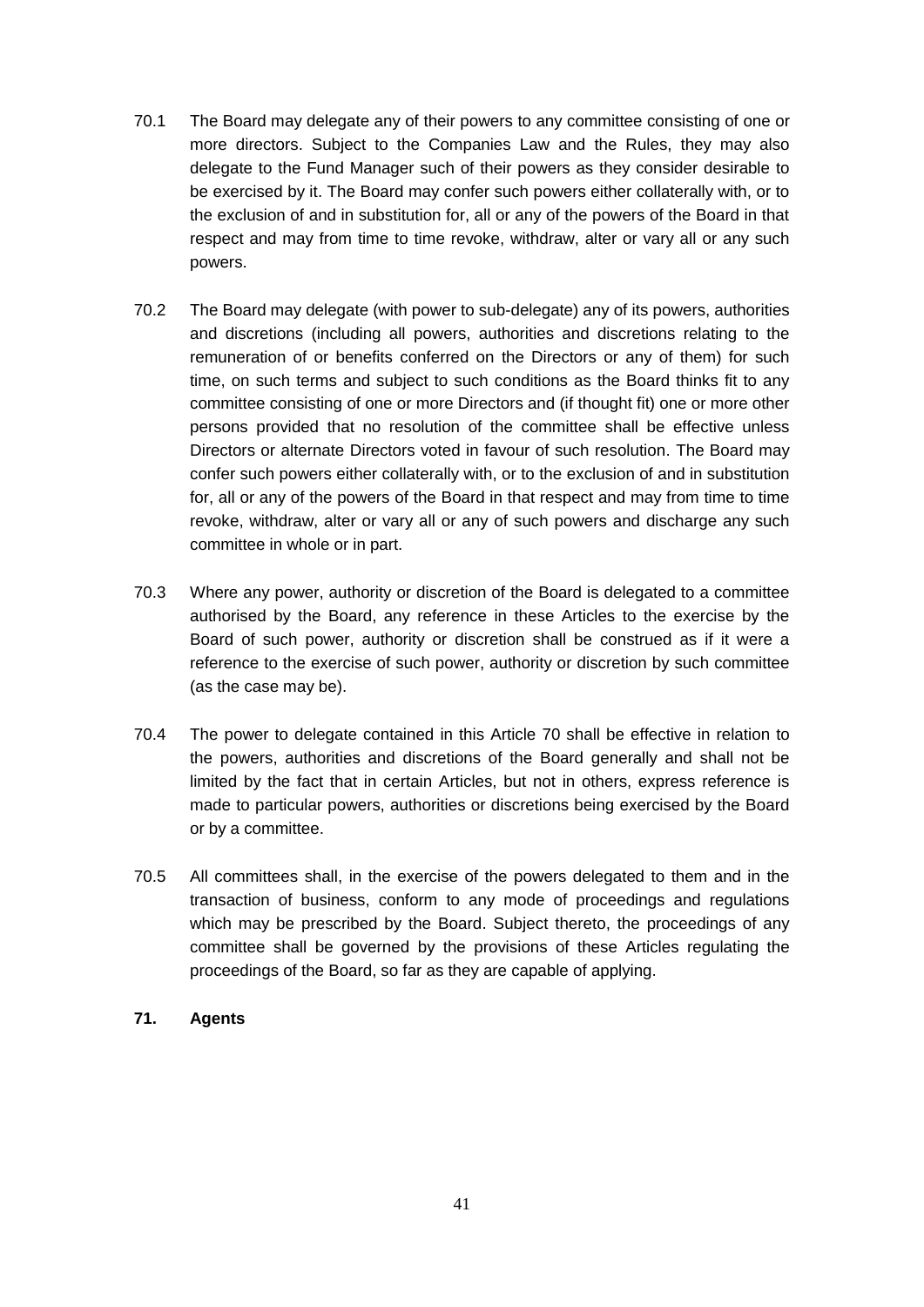The Board may, by power of attorney or otherwise, appoint any person or persons to be the agent of the Company and may delegate to any such person or persons any of its powers, authorities and discretions (with power to sub-delegate), in each case for such purposes and for such time, on such terms (including as to remuneration and the protection and convenience of persons dealing with the agent) and subject to such conditions as the Board thinks fit. The Board may confer such powers either collaterally with, or to the exclusion of and in substitution for all or any of the powers of the Board in that respect and may from time to time revoke, withdraw, alter or vary all or any of such powers.

# **72. Exercise of voting rights**

The Board may exercise or cause to be exercised the voting rights conferred by Shares in any other company held or owned by the Company, or any power of appointment to be exercised by the Company, in such manner in all respects as it thinks fit (including the exercise of the voting rights or power of appointment in favour of the appointment of any Director as a director or other officer or employee of such company or in favour of the payment of remuneration to the directors, officers or employees of such company).

## **PROCEEDINGS OF DIRECTORS**

#### **73. Meetings of the Board**

- 73.1 Subject to the provisions of these Articles, the Board may meet for the despatch of business, adjourn and otherwise regulate its proceedings as it thinks fit.
- 73.2 At any time, a Director may, and the Secretary at the request of a Director shall, summon a meeting of the Board.

### **74. Notice of a meeting of the Board**

- 74.1 Notice of a meeting of the Board may be given to a Director personally or by word of mouth or sent in hard copy form or by electronic means to him at an address specified by him to the Company for this purpose (or, if no such address has been specified, at his last known address).
- 74.2 A Director may waive notice of any meeting of the Board either prospectively or retrospectively.

## **75. Quorum**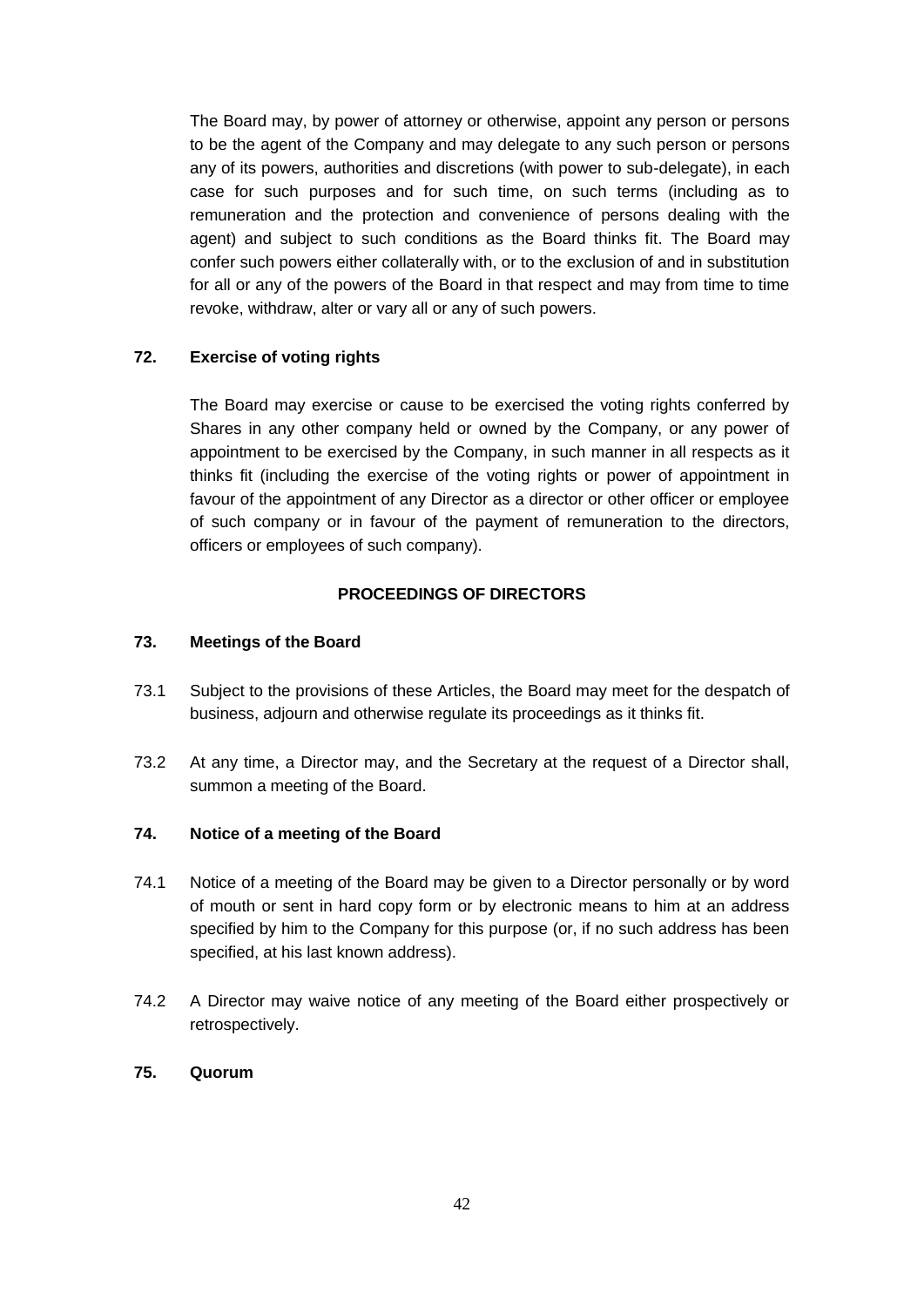- 75.1 The quorum necessary for the transaction of business of the Board may be determined by the Board and, unless so determined at any other number, shall be two or, for the avoidance of doubt, where there is only one Director, one. A person who holds office only as an alternate Director shall, if his appointor is not present, be counted in the quorum.
- 75.2 A duly convened meeting of the Board at which a quorum is present shall be competent to exercise all or any of the powers, authorities and discretions for the time being vested in or exercisable by the Board.
- 75.3 Subject to the provisions of these Articles, any Director who ceases to be a Director at a meeting of the Board may continue to be present and to act as a Director and be counted in the quorum until the termination of the meeting if no other Director objects and if otherwise a quorum of Directors would not be present.

## **76. Chairman of the Board**

- 76.1 The Board may appoint one of its body as chairman of the Board and, if thought fit, one or more deputy chairmen and may determine the period for which each is to hold office (and may at any time remove him or them from office). The chairman of the Board, failing whom a deputy chairman, shall preside at all meetings of the Board. If no such chairman of the Board or deputy chairman is appointed or if at any meeting neither the chairman of the Board nor a deputy chairman is present within fifteen minutes after the time appointed for the commencement of the meeting, the Directors and (in the absence of their appointors) alternate Directors present shall choose one of their number to be chairman of the meeting.
- 76.2 In the absence of the chairman of the Board at any meeting of the Board, if two or more deputy chairmen are present, the deputy chairman to act as chairman of the meeting shall be decided by those Directors and (in the absence of their appointors) alternate Directors present.
- 76.3 Any chairman of the Board or deputy chairman may also hold executive office under the Company.

# **77. Voting**

Questions arising at any meeting of the Board shall be determined by a majority of votes. In the case of an equality of votes, the chairman of the meeting shall have a second or casting vote.

### **78. Participation by telephone or video conference**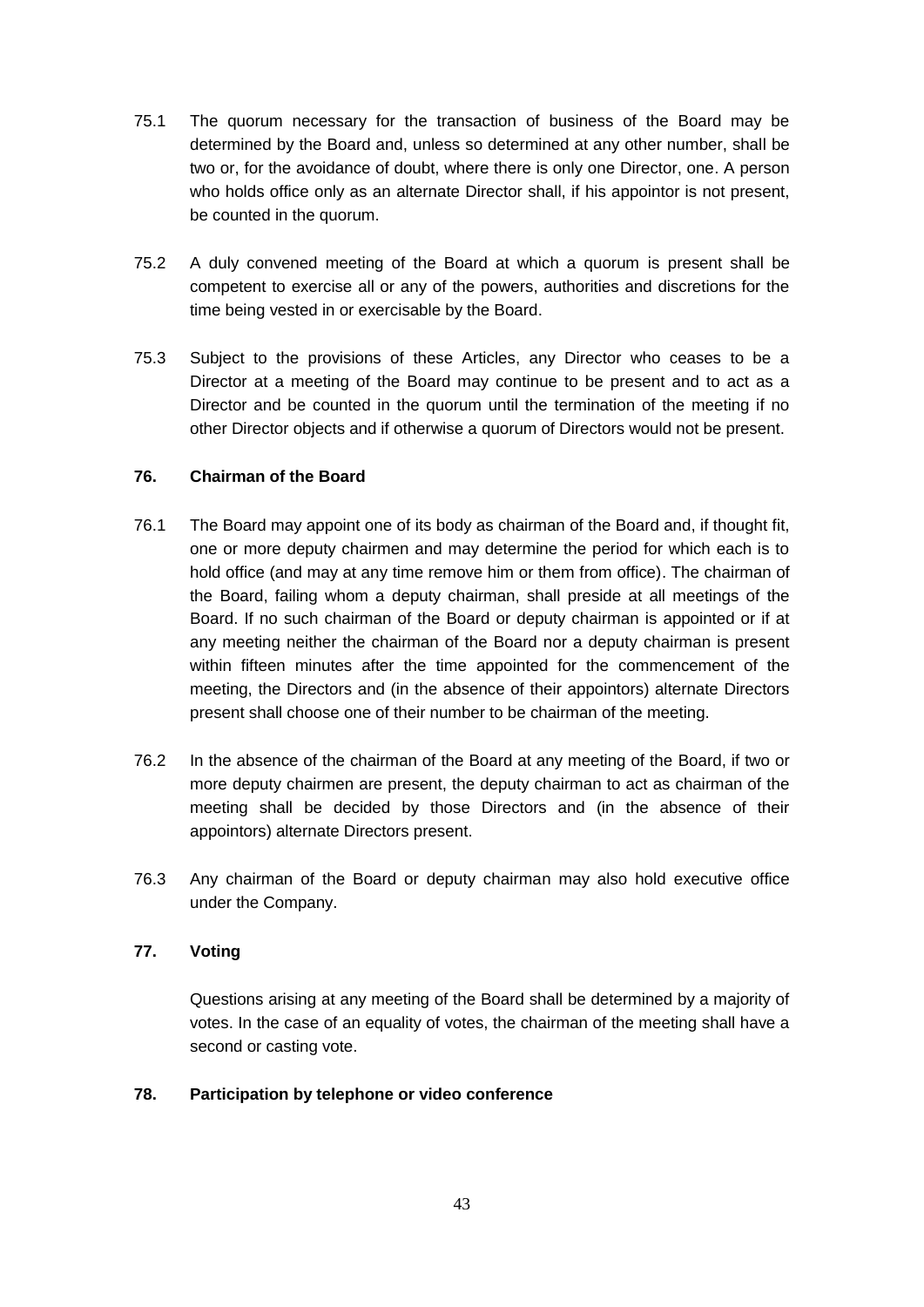- 78.1 Any Director or alternate Director may validly participate in a meeting of the Board or a committee by means of conference telephone, video conferencing link or any other form of communications equipment provided that all persons participating in the meeting are able to hear and speak to each other throughout the meeting.
- 78.2 A person so participating shall be deemed to be present in person at the meeting and shall accordingly be counted in the quorum and be entitled to vote. The meeting shall be deemed to take place where the largest group of those participating is assembled or, if there is no group which is larger than any other group, where the chairman of the meeting is.

# **79. Resolution in writing**

A resolution in writing signed by all the Directors who would have been entitled to vote on the resolution at a meeting of the Board (provided that those Directors would have formed a quorum at such a meeting) shall be as valid and effective for all purposes as a resolution duly passed at a meeting of the Board. Such a resolution may consist of several documents in the same form, each signed by one or more of the Directors or members of the relevant committee.

### **80. Resolution in writing by majority**

A resolution in writing signed by all of the Directors who would have been entitled to vote on the resolution at a meeting of the Board (provided that those Directors would have formed a quorum at such a meeting) shall also be valid and effective for all purposes as a resolution duly passed at a meeting of the Board. Such a resolution may consist of several documents in the same form, each signed by one or more of the Directors or members of the relevant committee.

### **81. Validity of proceedings**

All acts done by, or in pursuance of a resolution of, a meeting of the Board or of a committee or by a person acting as a Director, alternate Director or member of a committee shall, notwithstanding that it is afterwards discovered that:

- (a) there was some defect in the appointment of any Director, alternate Director or member of a committee; or
- (b) any such person was disqualified from holding office or had vacated office or was not entitled to vote,

be as valid as if every such person had been duly appointed and was duly qualified and had continued to be a Director, alternate Director or member of a committee and had been entitled to vote.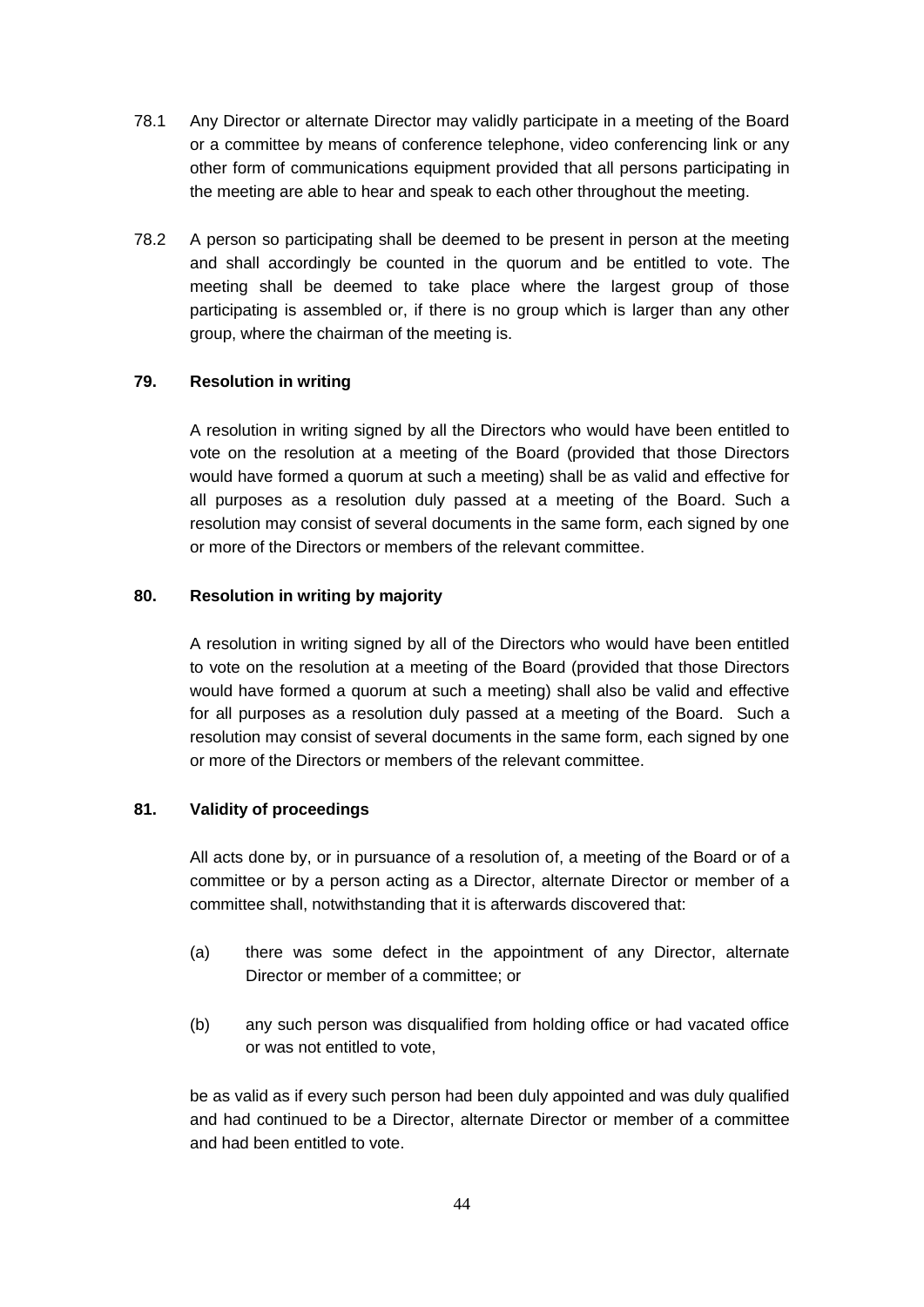## **DIRECTORS' INTERESTS AND CONFLICTS OF INTEREST**

## <span id="page-51-0"></span>**82. Authorisation of conflicts of interest**

- 82.1 In the event that a Director has, or may have, a direct or indirect interest which conflicts, or possibly may conflict, with the interests of the Company (a "**Conflict Situation**") (an "**Interested Director**") the Board may, subject to the quorum and voting requirements set out in this Article [82,](#page-51-0) or as otherwise determined by the Shareholders in accordance with Article [87,](#page-56-0) authorise such Conflict Situation.
- 82.2 An Interested Director seeking authorisation of a Conflict Situation:
	- (a) must, unless he has previously declared such Conflict Situation to the Board, declare to the Board the nature and extent of his interest giving rise to the Conflict Situation as soon as is reasonably practicable; and
	- (b) must provide the Board with all such information as is necessary to enable the Board to decide whether or not to authorise the Conflict Situation together with such additional information as may be requested by the Board.
- 82.3 Any Director (including the Interested Director) may propose that a Conflict Situation be authorised by the Board. Any such proposal and any authorisation given by the Board shall be effected in the same way that any other matter may be proposed to and resolved upon by the Board under the provisions of these Articles save that:
	- (a) the Interested Director and any other Director with an interest in the Conflict Situation shall not count towards the quorum nor vote on any resolution giving such authorisation; and
	- (b) the Interested Director and any other Director with an interest in the Conflict Situation may, if the other members of the Board so decide, be excluded from any meeting of the Board while the Conflict Situation is under consideration.
- 82.4 Where the Board authorises a Conflict Situation:
	- (a) the Board may (whether at the time of giving the authorisation or subsequently):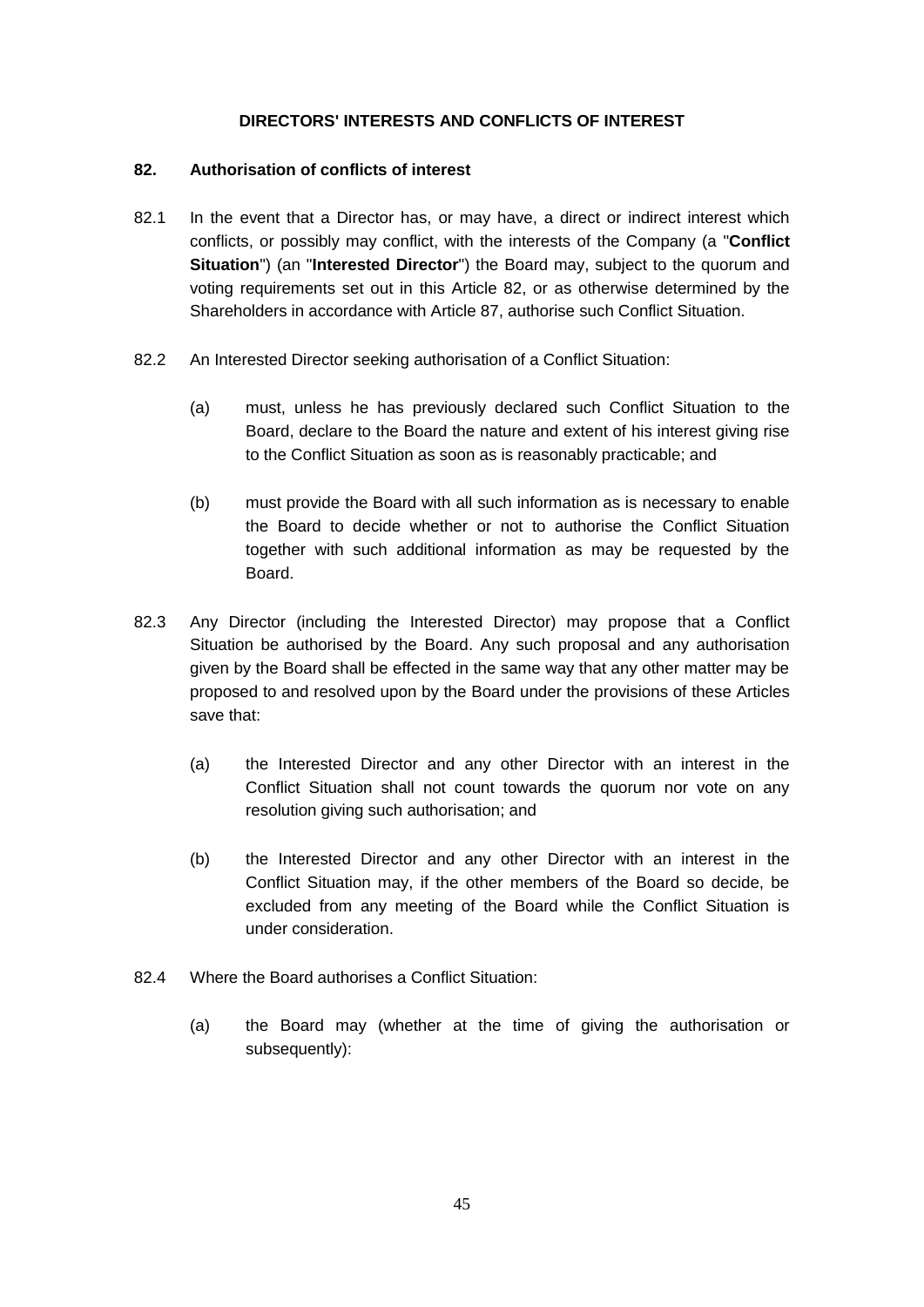- (i) require that the Interested Director is excluded from the receipt of information and documentation, participation in discussions and/or the making of decisions (whether at meetings of the Board or otherwise) concerning the Conflict Situation or any matter in relation to which the Conflict Situation is relevant; and
- (ii) impose upon the Interested Director such other terms for the purpose of dealing with the Conflict Situation as the Board may decide;
- (b) the Interested Director will be obliged to conduct himself in accordance any terms imposed by the Board in relation to the Conflict Situation;
- (c) the Board may provide that, where the Interested Director receives (otherwise than through his position as a director of the Company) information in respect of which he owes a duty of confidentiality to a third party, he will not be obliged to disclose such information to the Company or to use or apply such information in furtherance of the interests, or otherwise in relation to the affairs, of the Company where to do so would amount to a breach of that duty;
- (d) the terms of authorisation must be recorded in writing (but the authorisation will be effective whether or not the terms are so recorded); and
- (e) the Board may revoke or vary the authorisation at any time but any such revocation or variation will not affect anything done or omitted to be done by the Interested Director prior to such revocation or variation in accordance with the terms of such authorisation.

## <span id="page-52-1"></span>**83. Permitted interests**

- <span id="page-52-0"></span>83.1 Subject to compliance with Article [83.2](#page-53-0) and the Rules and the Companies Law, a Director may, notwithstanding his office:
	- (a) be a party to or otherwise interested in any transaction or arrangement with the Company or in which the Company is directly or indirectly interested;
	- (b) hold any other office or place of profit with the Company (except that of auditor) in conjunction with the office of Director for such period and on such terms, including as to remuneration, as the Board may decide;
	- (c) act by himself or through a firm with which he is associated in a professional capacity for the Company or any body corporate in which the Company is directly or indirectly interested (otherwise than as auditor) on such terms, including as to remuneration, as the Board may decide;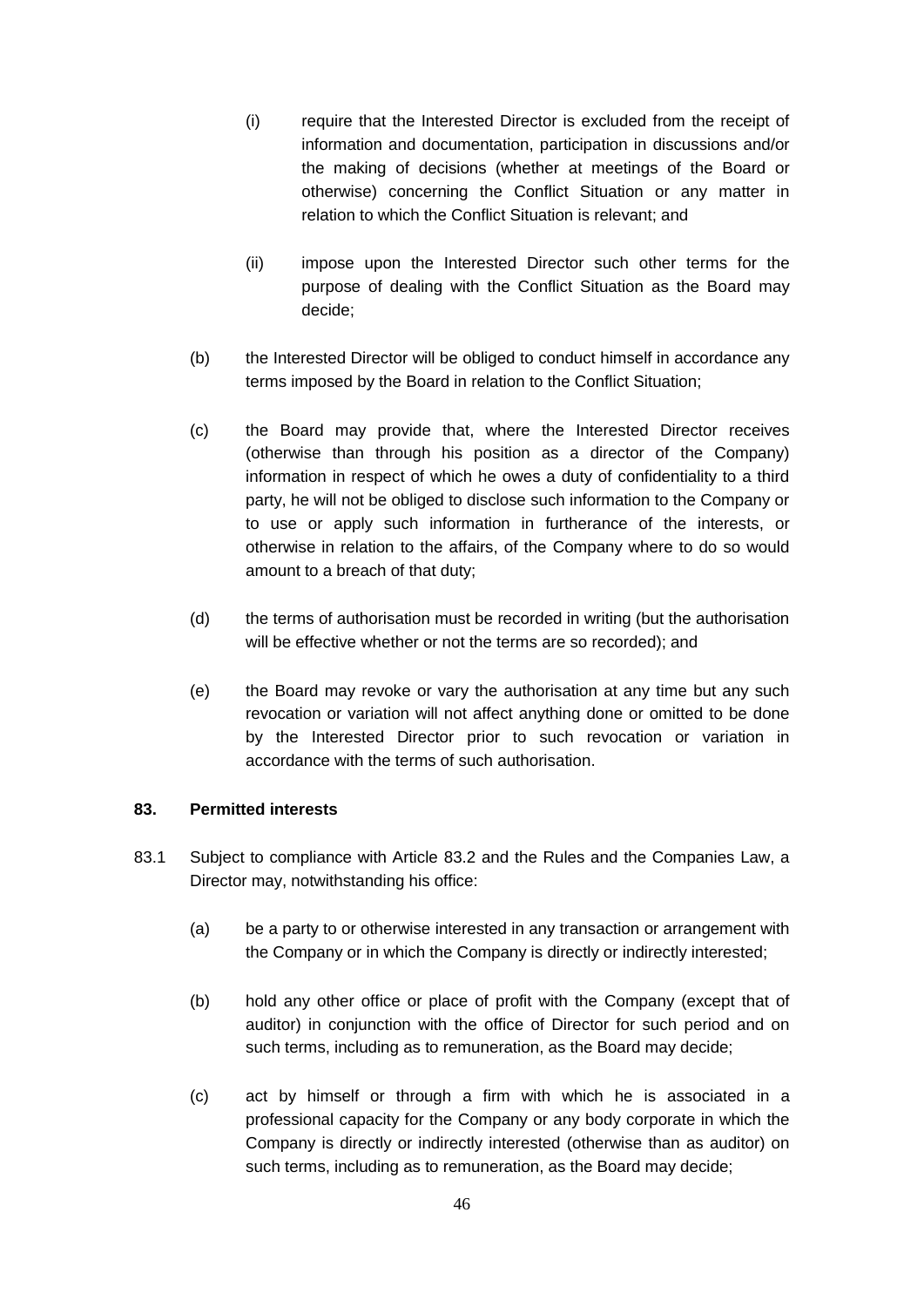- (d) be or become a director or other officer of, or employed by, or a party to any transaction or arrangement with, or otherwise interested (including by the holding of Shares or other securities) in, any body corporate promoted by the Company or in which the Company is otherwise directly or indirectly interested or as regards which the Company has any powers of appointment;
- (e) be or become a director of any body corporate in which the Company is not directly or indirectly interested if, at the time of his appointment as a director of that other company, such appointment cannot reasonably be regarded as giving rise to a conflict of interest,

and no authorisation under Article [82](#page-51-0) shall be required in respect of any such interest.

- <span id="page-53-0"></span>83.2 If a Director has any interest referred to in Article [83.1,](#page-52-0) he then must declare the nature and extent of that interest to the Board provided always that a Director need not declare an interest:
	- (a) if it cannot reasonably be regarded as likely to give rise to a conflict of interest;
	- (b) if, or to the extent that, the other Directors are already aware of it (and, for this purpose, the other Directors are treated as aware of anything of which they ought reasonably to be aware);
	- (c) of which the Director is not aware or, in the case of an interest in a proposed or existing transaction or arrangement with the Company, where the Director is not aware of the transaction or arrangement in question (and, for this purpose, the Director is treated as being aware of matters of which he ought reasonably to be aware); or
	- (d) if, or to the extent that, it concerns the terms of his service contract that have been or are to be considered by a meeting of the Board or a committee appointed for the purpose under these Articles.

Any declaration required by this Article [83.2](#page-53-0) must be made as soon as is reasonably practicable and, in the case of any interest in a proposed transaction or arrangement with the Company, before the Company enters into the transaction or arrangement. If any such declaration proves to be, or becomes during the course of the transaction or arrangement, inaccurate or incomplete, a further declaration must be made.

# **84. Conflict between the Articles and the Rules**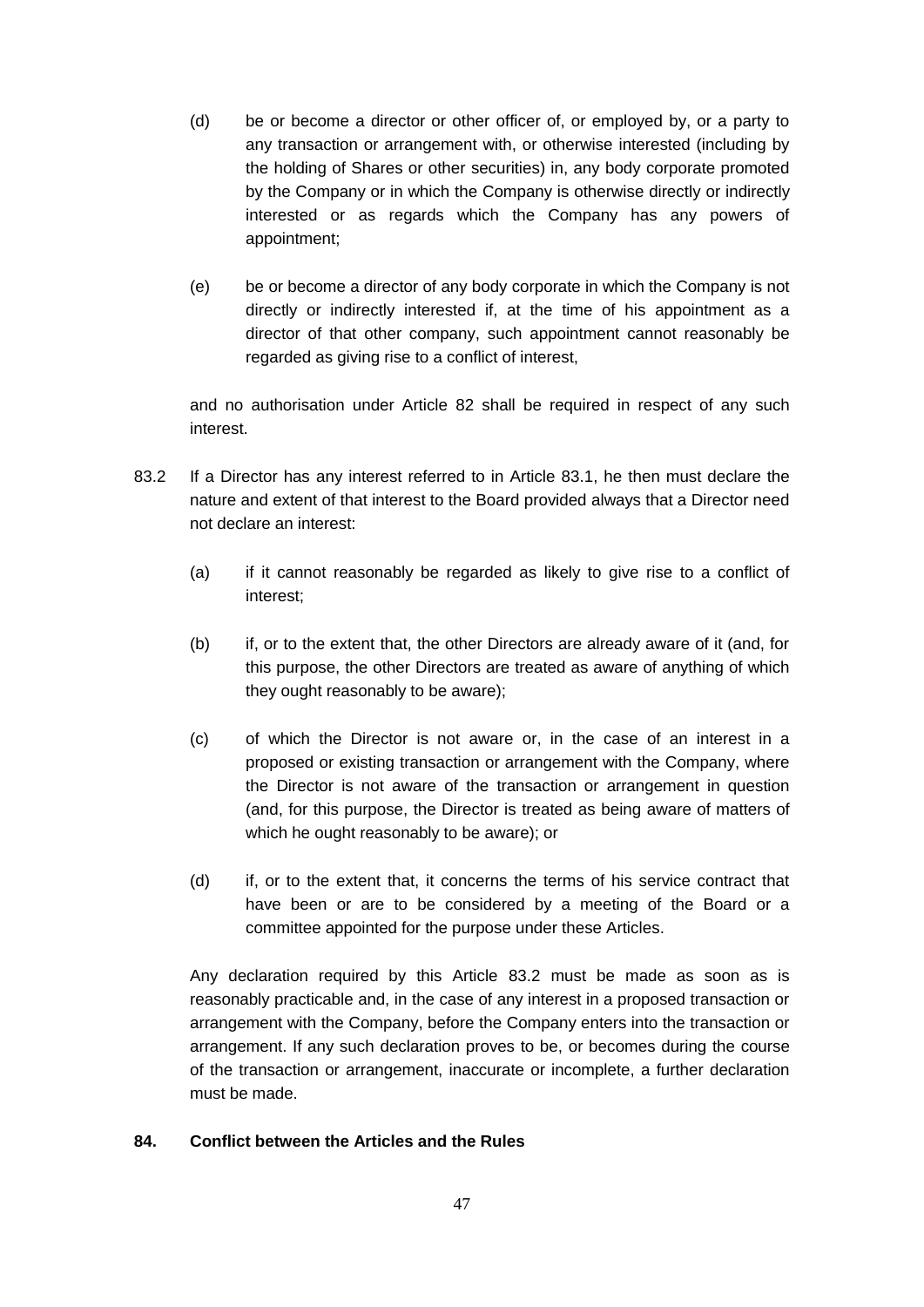Nothing in the Articles shall seek to limit the obligations of the Fund Manager or any other person under the Rules and the Companies Law in connection with any conflict of interest. In the event of any conflict between the Rules and the Companies Law and the Articles, the Rules and the Companies Law shall prevail.

# <span id="page-54-0"></span>**85. No liability to account**

- 85.1 A Director shall not, by reason of his office or the fiduciary relationship thereby established, be liable to account to the Company for any remuneration, profit or other benefit which he derives from any transaction or arrangement or from any office, employment, position or relationship or from any interest in any body corporate:
	- (a) the entry into, acceptance, continuance or existence of which has been authorised by the Board pursuant to Article [82](#page-51-0) (subject, in any such case, to the terms of such authorisation); or
	- (b) which he is permitted to hold or enter into by virtue of Article [83](#page-52-1) or otherwise pursuant to these Articles,
- 85.2 No transaction or arrangement shall be liable to be avoided on the grounds of a Director having an interest therein (including deriving a benefit therefrom) if the interest has been authorised under Article [82](#page-51-0) or is permitted under Article [83.](#page-52-1)

# <span id="page-54-1"></span>**86. Quorum and voting requirements**

- 86.1 Save as otherwise provided in these Articles and subject always to compliance with the Companies Law and the Rules and, save as approved in accordance with these Articles, a Director shall not vote on, or be counted in the quorum in relation to, any resolution of the Board or of a committee concerning any transaction or arrangement in which he has a direct or indirect interest and, if he shall do so, his vote shall not be counted but this prohibition does not apply to any resolution concerning a transaction or arrangement in which his interest cannot reasonably be regarded as likely to give rise to a conflict of interest or to any resolution concerning:
	- (a) the giving of any guarantee, security or indemnity to the Director or any other person in respect of:
		- (i) money lent or obligations incurred by him or by any other person at the request of or for the benefit of the Company or any of its subsidiary undertakings; or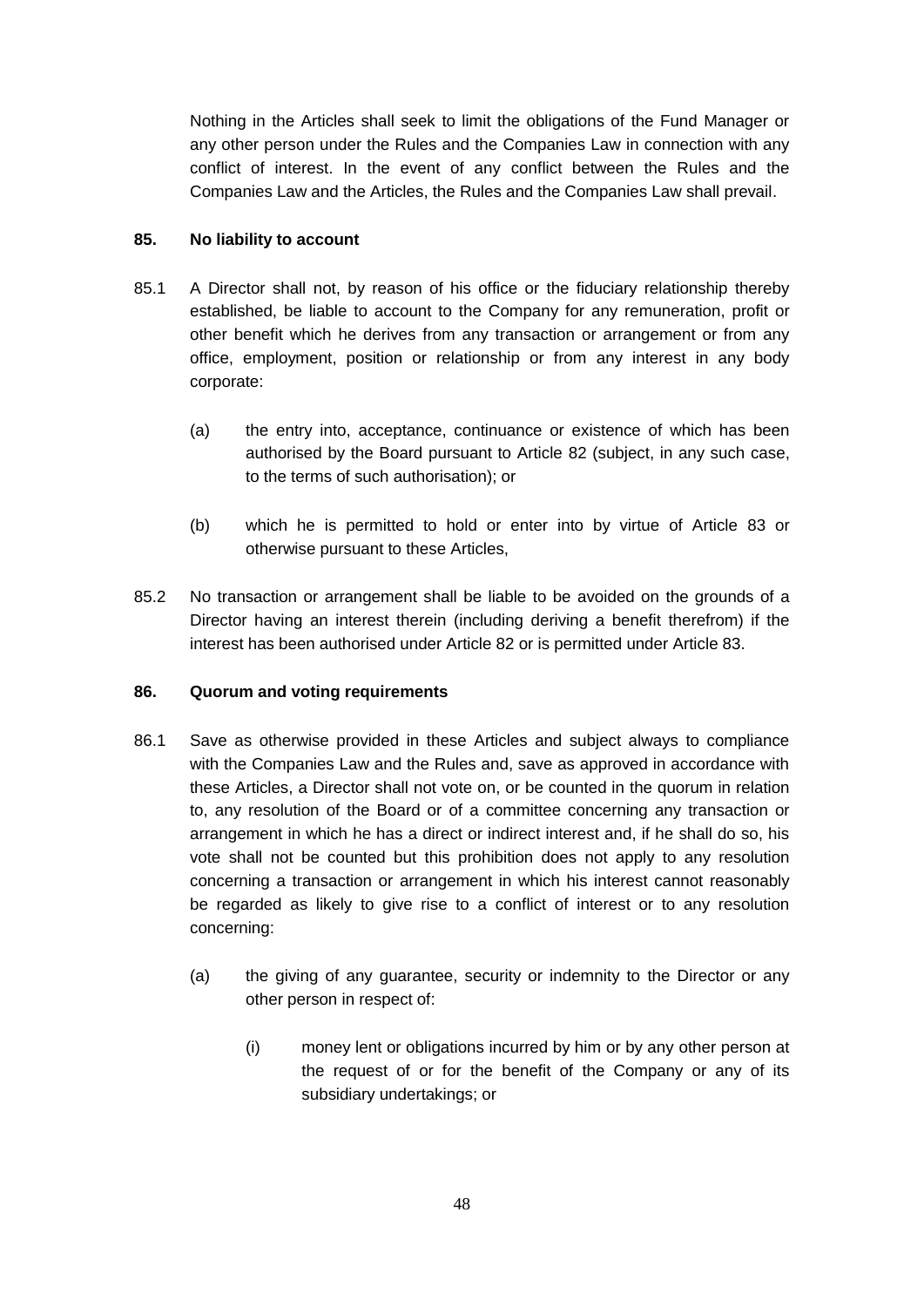- (ii) a debt or other obligation of the Company or any of its subsidiary undertakings for which the Director has assumed responsibility (in whole or in part and whether alone or jointly with others) under a guarantee or indemnity or by the giving of security;
- (b) an offer by the Company or any of its subsidiary undertakings of securities for subscription, purchase or exchange in which offer the Director is or may be entitled to participate as a holder of securities or in the underwriting or sub-underwriting of which he is to participate;
- (c) a transaction or arrangement in which he has an interest only by virtue of an interest or interests in Shares, debentures or other securities of the Company or by reason of any other interest in or through the Company;
- (d) a transaction or arrangement concerning any other body corporate in which he (or any person connected with him) is interested, directly or indirectly, and whether as an officer, Shareholder, creditor, employee or otherwise, if he and any persons connected with him do not to his knowledge hold an interest in Shares representing one per cent. or more of either any class of the equity share capital of that body corporate or of the voting rights available to members of that body corporate;
- (e) a transaction or arrangement concerning the adoption, modification or operation of a pension fund, superannuation or similar scheme or retirement, death or disability benefits scheme or employees' Share scheme which relates to both Directors and employees of the Company or any of its subsidiary undertakings and does not accord to any Director as such any privilege or benefit not accorded to the employees to whom the fund or scheme relates;
- (f) a transaction or arrangement for the benefit of employees of the Company or any of its subsidiary undertakings under which he benefits in a similar manner to the employees and which does not accord to any Director as such any privilege or benefit not accorded to the employees to whom the transaction or arrangement relates;
- (g) any proposal relating to the purchase or maintenance of insurance against any liability for the benefit of any Director or Directors or for the benefit of persons who include Directors;
- (h) the giving of indemnities in favour of Directors; and/or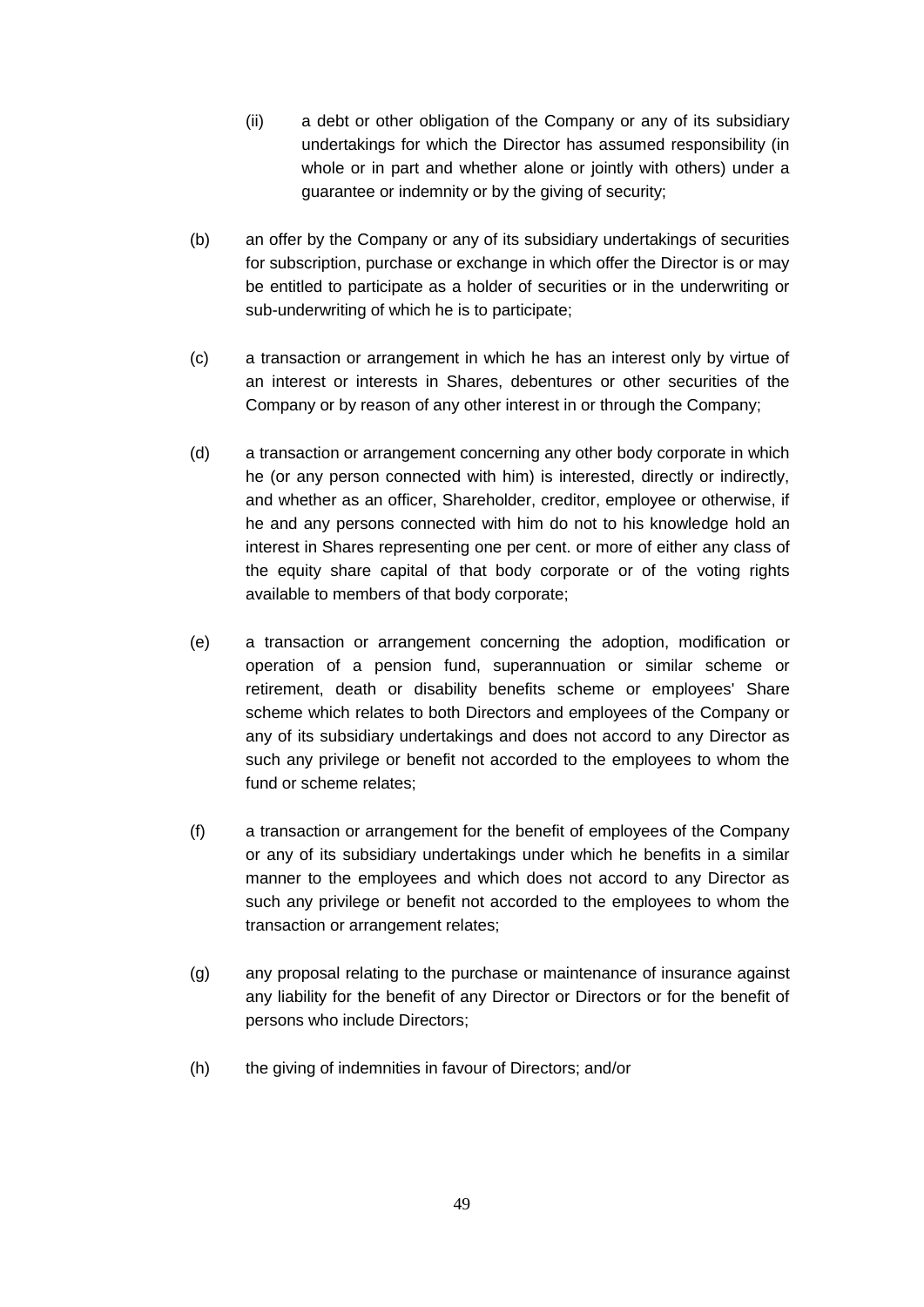- (i) the funding of expenditure incurred or to be incurred by any Director or Directors in defending any criminal or civil proceedings or in connection with an application to the court for relief or in defending him or them in any investigation by, or against action proposed to be taken by, a regulatory authority or the doing of anything to enable any Director or Directors to avoid incurring any such expenditure.
- 86.2 A Director shall not vote on, or be counted in the quorum in relation to, any resolution of the Board or of a committee concerning his own appointment (including the settlement or variation of the terms of his appointment or its termination) as the holder of any office or place of profit with the Company or any company in which the Company is interested. Where proposals are under consideration concerning the appointment (including the settlement or variation of the terms of appointment or its termination) of two or more Directors to offices or places of profit with the Company or any company in which the Company is interested, such proposals may be divided and considered in relation to each Director separately. In such a case, each of the Directors concerned (if not otherwise debarred from voting under these Articles shall be entitled to vote (and be counted in the quorum) in respect of each resolution except that concerning his own appointment).
- 86.3 If any question arises at a meeting of the Board or of a committee as to whether the interest of any Director (other than the chairman of the meeting) may reasonably be regarded as likely to give rise to a conflict of interest or as to the entitlement of any Director (other than the chairman of the meeting) to vote or be counted in the quorum and the question is not resolved by his voluntarily agreeing to abstain from voting or not to be counted in the quorum, the question shall be referred to the chairman of the meeting. The ruling of the chairman of the meeting in relation to the Director concerned shall be final and conclusive except in a case where the nature or extent of the interest of the Director concerned (so far as is known to him) has not been fairly disclosed. If any such question shall arise in relation to the chairman of the meeting, the question shall be decided by a resolution of the Directors or members of the committee present at the meeting (excluding the chairman). The majority vote of such Directors or committee members shall be final and conclusive except in a case where the nature or extent of the interest of the chairman of the meeting (so far as is known to him) has not been fairly disclosed.

### <span id="page-56-0"></span>**87. General**

- 87.1 Subject to the Companies Law and the Rules, the Shareholders may determine by Ordinary Resolution to:
	- (a) suspend or relax any provision of Articles [82,](#page-51-0) [83,](#page-52-1) [85](#page-54-0) and [86](#page-54-1) to any extent, either generally or in respect of any particular matter; and/or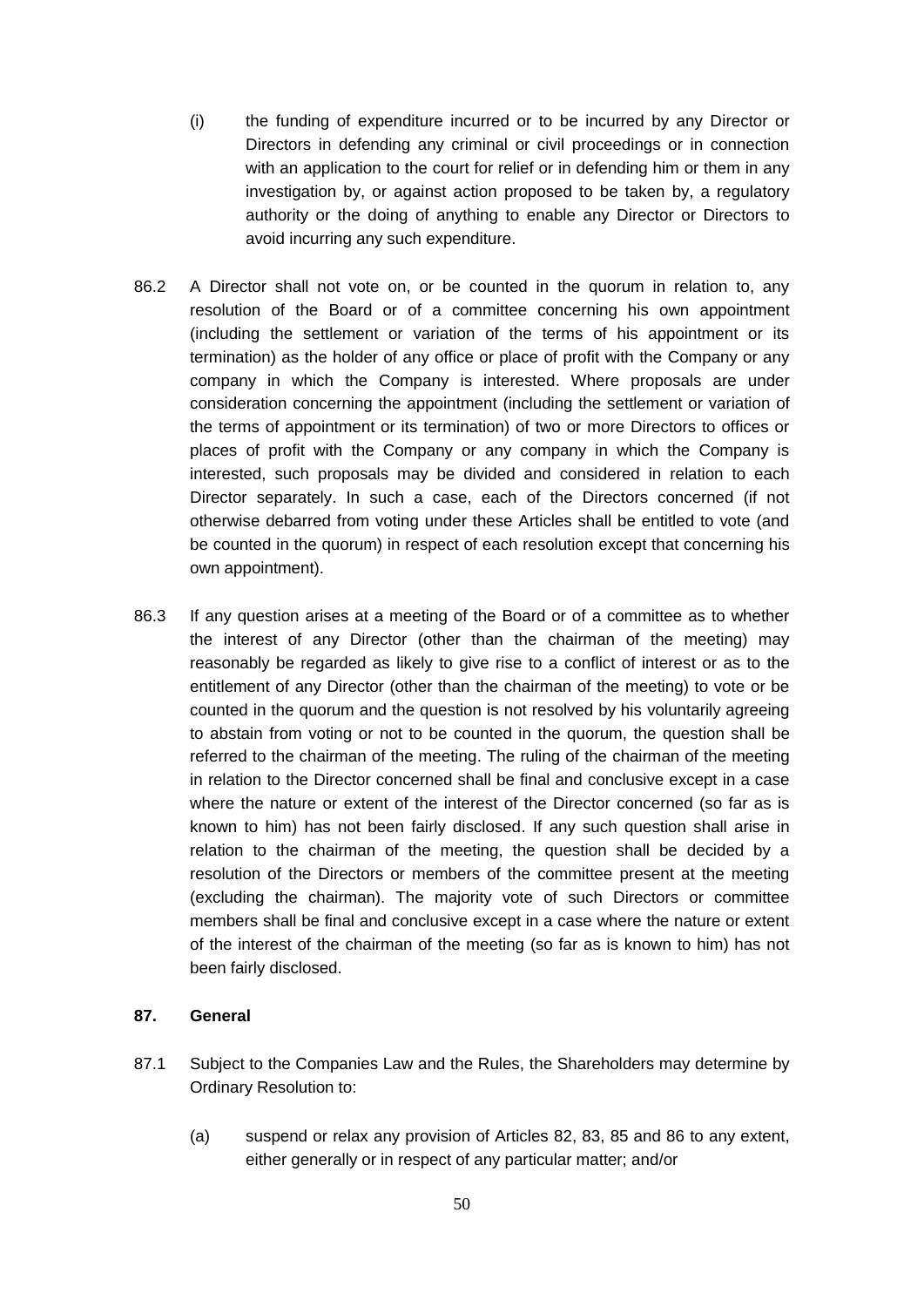- (b) ratify any transaction, arrangement or other matter not properly authorised by reason of a contravention of any provision of these Articles.
- 87.2 For the purposes of Articles [82](#page-51-0) to [86:](#page-54-1)
	- (a) a conflict of interest includes a conflict of interest and duty and a conflict of duties;
	- (b) references to an interest of a Director shall be construed so as to include the interest of a person who is connected with the Director;
	- (c) in relation to an alternate Director, the interest of his appointor shall be treated as the interest of the alternate Director in addition to any interest which the alternate Director otherwise has; and
	- (d) Articles [82](#page-51-0) to [86](#page-54-1) apply to an alternate Director as if he were a director of the Company appointed as such.

# 87.3 **All Directors conflicted**

In the event that all the Directors have an interest that comprises a Conflict Situation, then such Directors shall seek authorisation of the Conflict Situation from the Oversight Board and the provisions of Articles [82](#page-51-0) to [87](#page-56-0) shall apply *mutatis mutandis* to such authorisation.

### **SECRETARY**

### **88. Secretary**

- 88.1 Subject to the provisions of the Companies Law, the Board shall appoint a secretary of the Company. Any such appointment shall be at such remuneration and on such terms and conditions as the Board thinks fit. Any person so appointed may be removed by the Board at any time but any such removal shall be without prejudice to any claim for damages for breach of any contract of service between the person concerned and the Company.
- 88.2 If the office of secretary is vacant or if for any reason the secretary is incapable of acting, anything required or authorised by the Companies Law or these Articles to be done by or to the secretary may be done by any officer of the Company who is not a director authorised either generally or specifically by the Board in that regard.

### **AUTHENTICATION OF DOCUMENTS AND MINUTES**

### **89. Authentication of documents**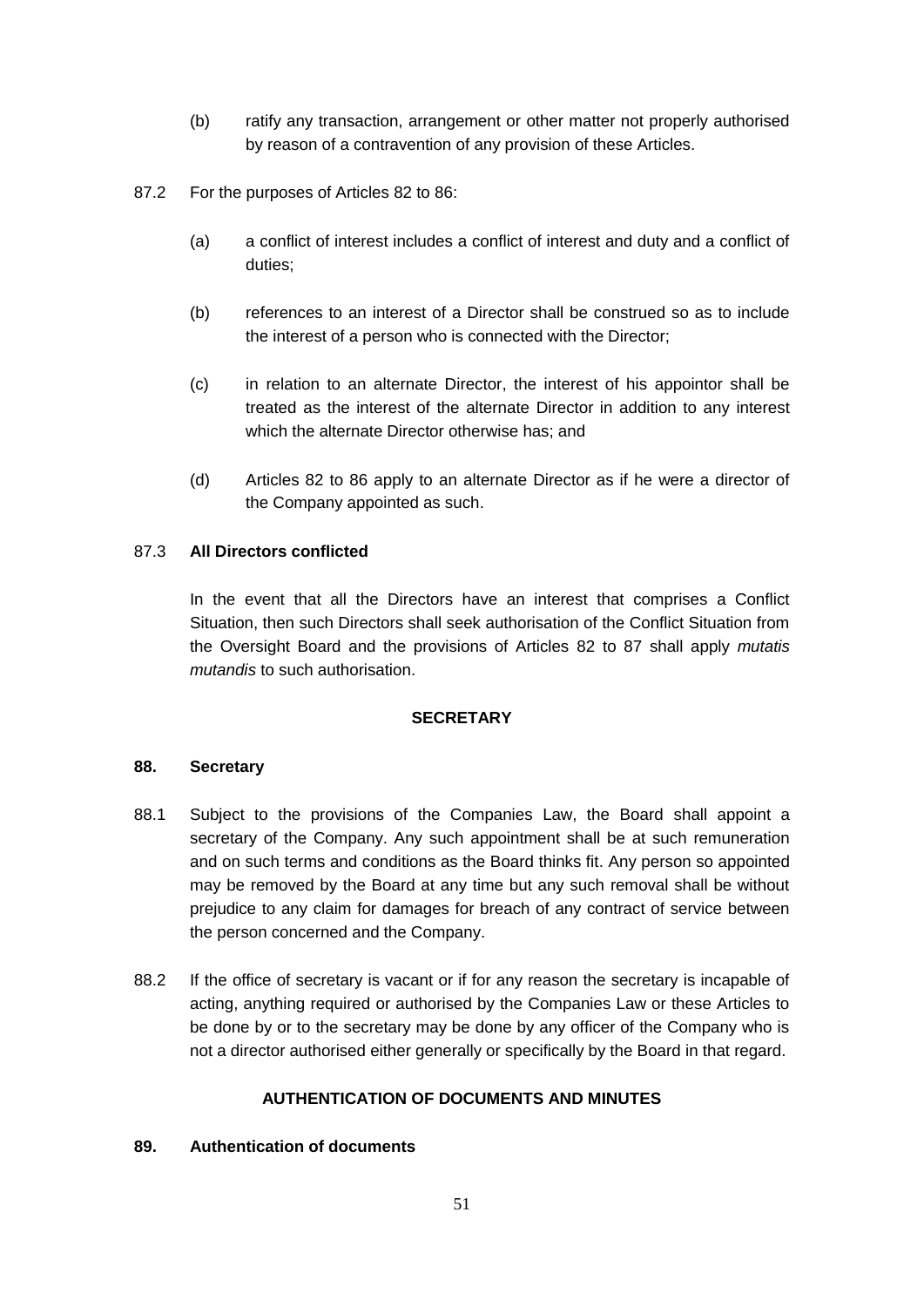- 89.1 Any Director or the Secretary or any other person appointed by the Board for the purpose shall have power to authenticate:
	- (a) any documents comprising or affecting the constitution of the Company;
	- (b) any resolutions passed by the Company or the Board or a committee; and
	- (c) any books, records, documents or accounts relating to the business of the Company,

and to certify copies of them or extracts from them as true copies of or extracts.

A document purporting to be a copy of a resolution of, or the minutes (or an extract from the minutes) of a meeting of, the Company or the Board or a committee which is so certified shall be conclusive evidence in favour of all persons dealing with the Company that the resolution was duly passed or that the minutes are (or the extract from the minutes is) a true and accurate record of proceedings at a duly constituted meeting.

89.2 Where any books, records, documents or accounts are elsewhere than at the Office, the local manager or other officer of the Company who has their custody shall be deemed to be a person appointed by the Board for this purpose.

### **90. Minutes**

- 90.1 The Board shall cause minutes to be made of:
	- (a) all appointments of officers made by the Board;
	- (b) all appointments of committees;
	- (c) the names of the Directors (including any alternate Directors) present at each meeting of the Company, of the Board and of any committee; and
	- (d) all resolutions and proceedings of all meetings of the Company, of the Board and of any committee.
- 90.2 Any such minutes, if purporting to be signed by the chairman of the meeting at which the proceedings took place or by the chairman of the next following meeting, shall be sufficient evidence, without any further proof, of the matters stated in such minutes.

### **OVERSIGHT COMMITTEE**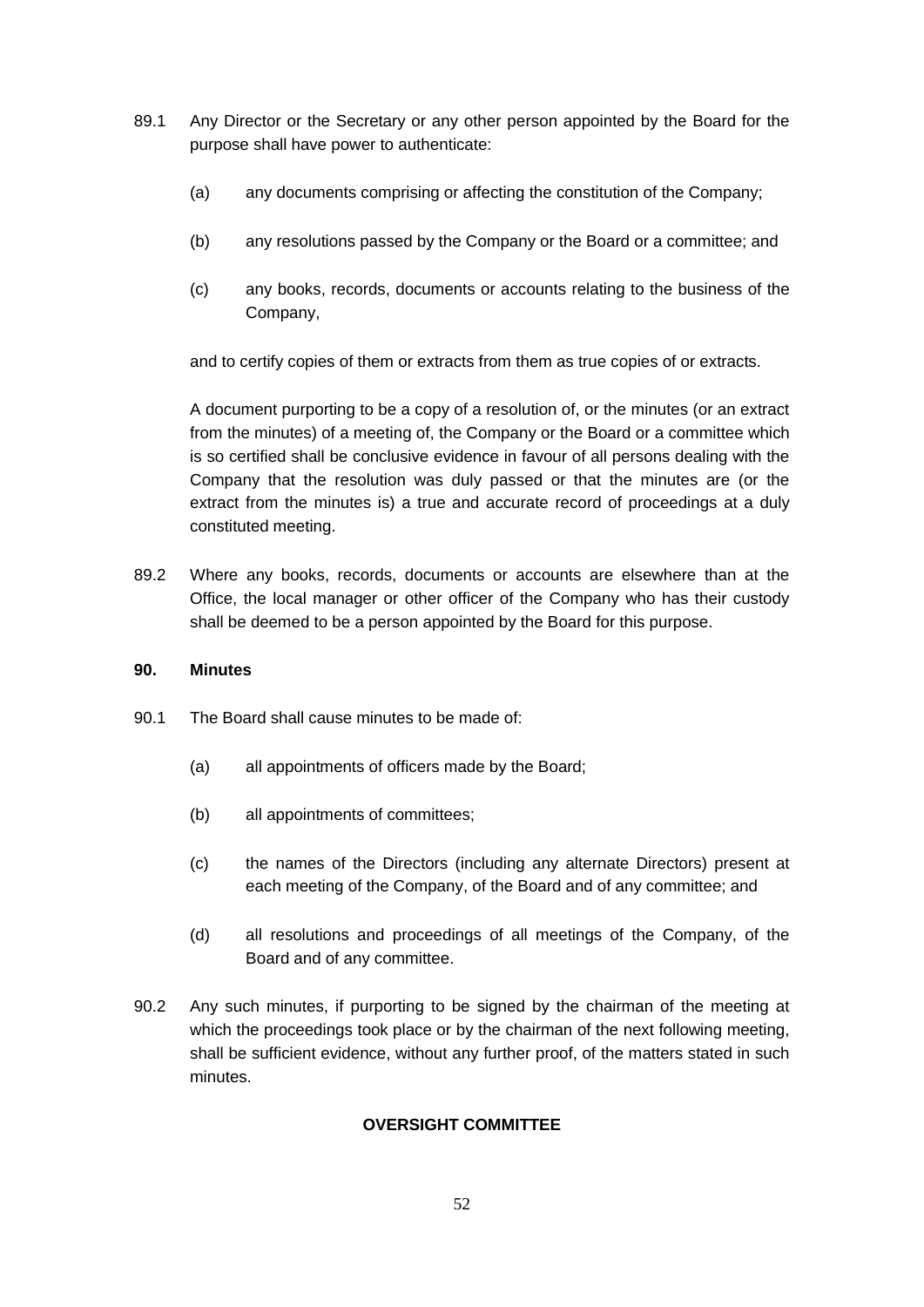# **91. Appointment**

The Fund Manager shall establish and maintain an Oversight Committee, in accordance with the Rules and in doing so shall nominate at least three individuals to constitute the Oversight Committee whose sole role shall be to be members of the Oversight Committee.

## **92. Role and Duties**

- 92.1 The Oversight Committee shall supervise the activities of the Fund Manager and the Company as set out in the Rules and these Articles.
- 92.2 The Oversight Committee shall carry out such duties and functions in relation to the Company as are necessary to ensure compliance with the Rules that impose obligations on an Oversight Committee.
- 92.3 The Oversight Committee shall monitor and report to the Board whether the Fund Manager is:
	- (a) managing the Company in accordance with the Articles and the Rules, including in particular, any investment and financing limitations, requirements relating to the valuation of the Company's property; and
	- (b) complying with any terms and conditions on the Fund Manager's DFSA licence particularly with respect to management of the Company.
- 92.4 The Oversight Committee shall assess whether the Fund Manager's systems and controls, particularly those relating to risk management and compliance, operate as intended and remain adequate.
- 92.5 The Oversight Committee shall report to the Fund Manager on its findings, including any actual or potential breaches or inadequacies in relation to the matters specified in above, as soon as such breaches or inadequacies are identified or suspected.
- 92.6 The Oversight Committee shall report to the DFSA if:
	- (a) the Fund Manager has failed, or is reasonably likely to fail, to take appropriate action to rectify or remedy a matter reported to it within 30 days of that matter being so reported; and
	- (b) subject to a requirement of reasonableness, that the matter has had, or is likely to have, a material adverse impact on the interests of the Shareholders.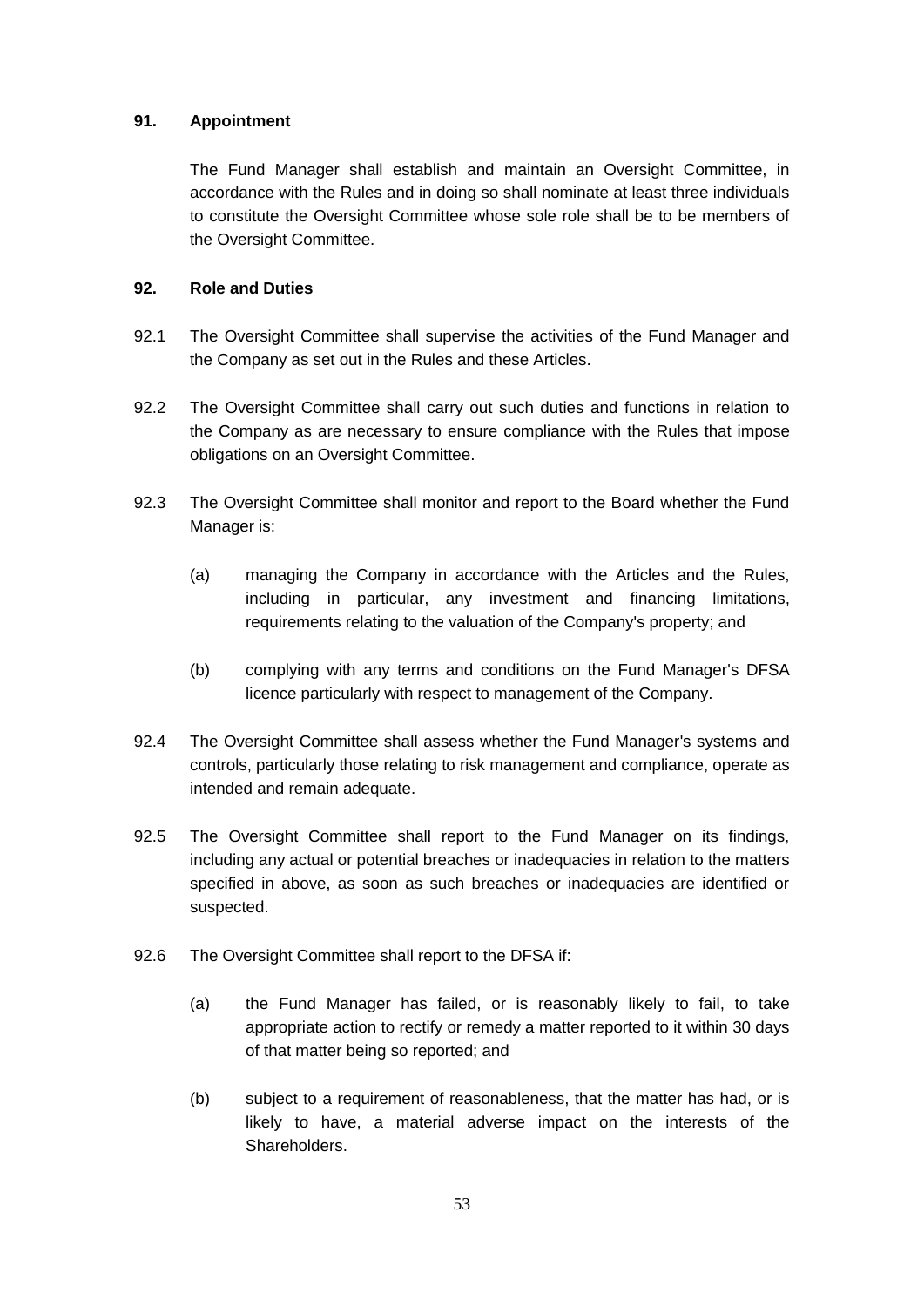- 92.7 The Oversight Committee shall hold in accordance with applicable law such number of meetings during every annual accounting period as the Oversight Committee consider appropriate for the nature and scale of the activities of the Company. Subject to applicable laws and regulations, a resolution in writing on one or more documents, (whether physically or by email or any other reasonable electronic means) signed by all of the members of the Oversight Committee entitled to receive notice of and to vote at a meeting of the Oversight Committee, shall be as valid and effectual as if it had been passed at a meeting of the Oversight Committee duly convened and held.
- 92.8 The Oversight Committee shall prepare a report (the **"Report"**) for Shareholders each year, to be included in the Company's annual report. The Report shall contain:
	- (a) a description of Oversight Committee's oversight duties and in respect of safekeeping of the Fund Property;
	- (b) a statement as to whether or not the issue, sale, redemption, cancellation, calculation of the price of Shares and the application of the Company's income have been carried out in accordance with Rules and these Articles; and
	- (c) a statement as to whether or not the investment and borrowing powers and other restrictions applicable to the Company have been exceeded.
- 92.9 The Oversight Committee shall consider and, if thought fit, approve any person or entity proposed to be appointed as Fund Administrator and the removal of the Fund Administrator. The Fund Manager may appoint and remove the Fund Administrator but such appointment and removal shall be subject to and conditioned upon the approval of the Oversight Committee.

### **93. Independence**

No person may be a member of the Oversight Committee unless that person is independent as regards the Company and the Fund Manager and the respective businesses of the Company and the Fund Manager.

### **94. Term and Removal**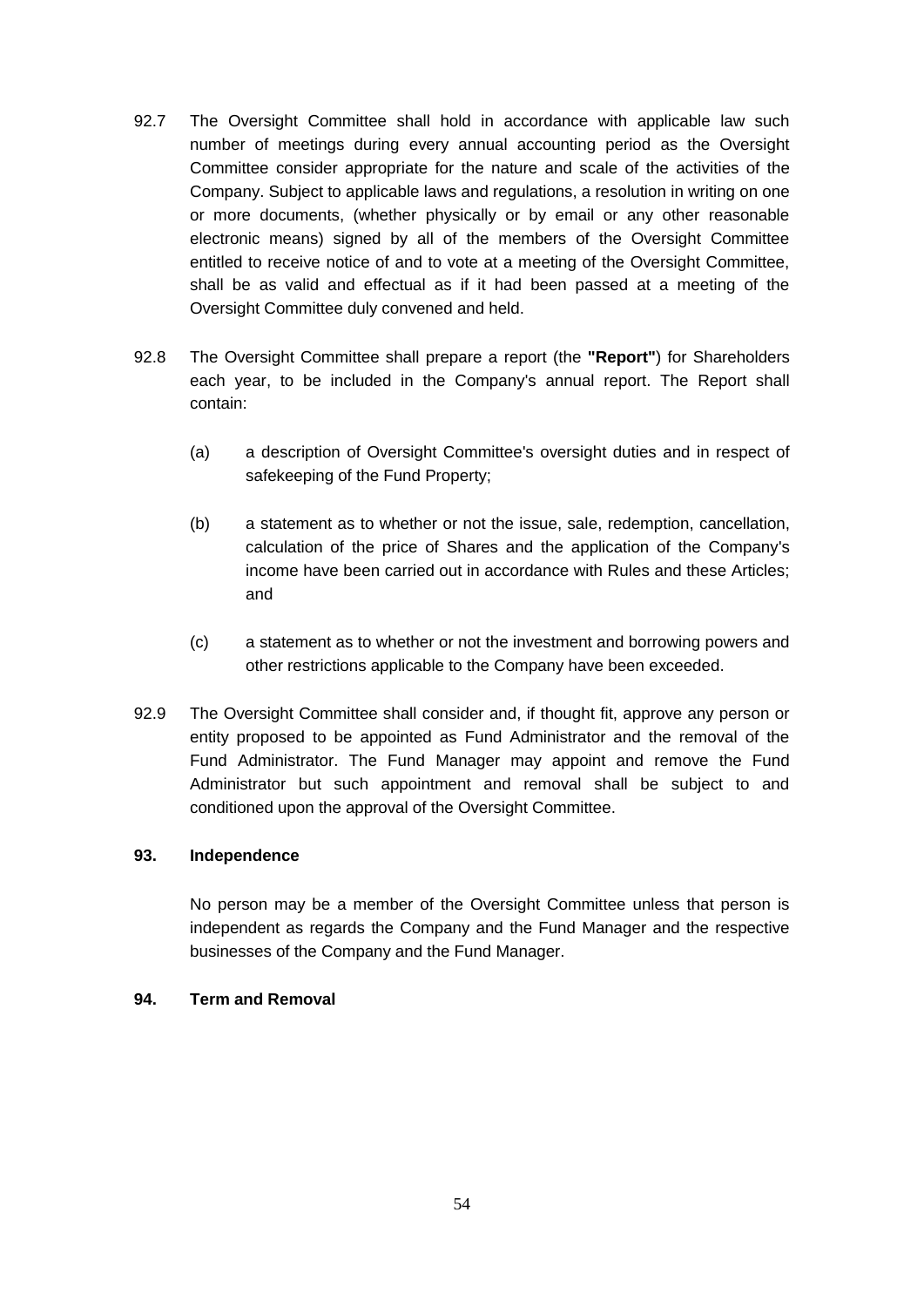Each member of the Oversight Committee shall be appointed for an initial period of 12 months (such term to be extended at the discretion of the Fund Manager). The Fund Manager may remove a member of the Oversight Committee if, such member resigns, has died, is incapacitated or has been adjudged to be legally incompetent to hold office or, in the reasonable opinion of the Fund Manager, such member is not acting in a diligent and proper manner as a member of the Oversight Committee or, such member is not acting in the best interests of the Shareholders as a whole, has failed to attend more than three consecutive meetings of the Oversight Committee or the Fund Manager has grounds to believe that such member's continued holding of office or association with the Company or the Fund Manager could in any way have an adverse effect (whether material or not) on the reputation of the Company or the Fund Manager or, such member no longer meets the suitability criteria set out in the Rules or, in any circumstances of termination provided for in such member's terms of appointment.

### **95. Remuneration**

Members of the Oversight Committee may receive remuneration for carrying out their duties as members of the Oversight Committee and such remuneration may be set by the Board.

#### **96. Ratification and indemnity**

The Company shall indemnify members of the Oversight Committee (each, an **"indemnified party"**) to the fullest extent permitted by the Companies Law and the Rules against any actual liability, actions, proceedings, claims, demands, costs or expenses reasonably incurred or sustained by it in connection with any debt, claim, action, demand, suit, proceeding, judgment, decree, liability or obligation of any kind in which it becomes involved as a party or otherwise, by virtue of him being or having been a member of the Oversight Committee except where such debt, claim, action, demand, suit, proceeding, judgment, decree, liability or obligation arises as a result of any breach, fraud, gross negligence or wilful default on the part of the relevant indemnified party. Subject to any provision of the Companies Law and the Rules to the contrary, no indemnified party shall be liable for any damage, loss, costs or expenses to or of the Company at any time unless caused by the indemnified party's breach, fraud, gross negligence or wilful default.

#### **INVESTMENT COMMITTEE**

### **97. Appointment**

97.1 The Fund Manager shall convene a meeting of the Shareholders every 12 months to elect at least three experts proposed by the Fund Manager to sit on the Investment Committee, which shall comprise the investment committee of the Company.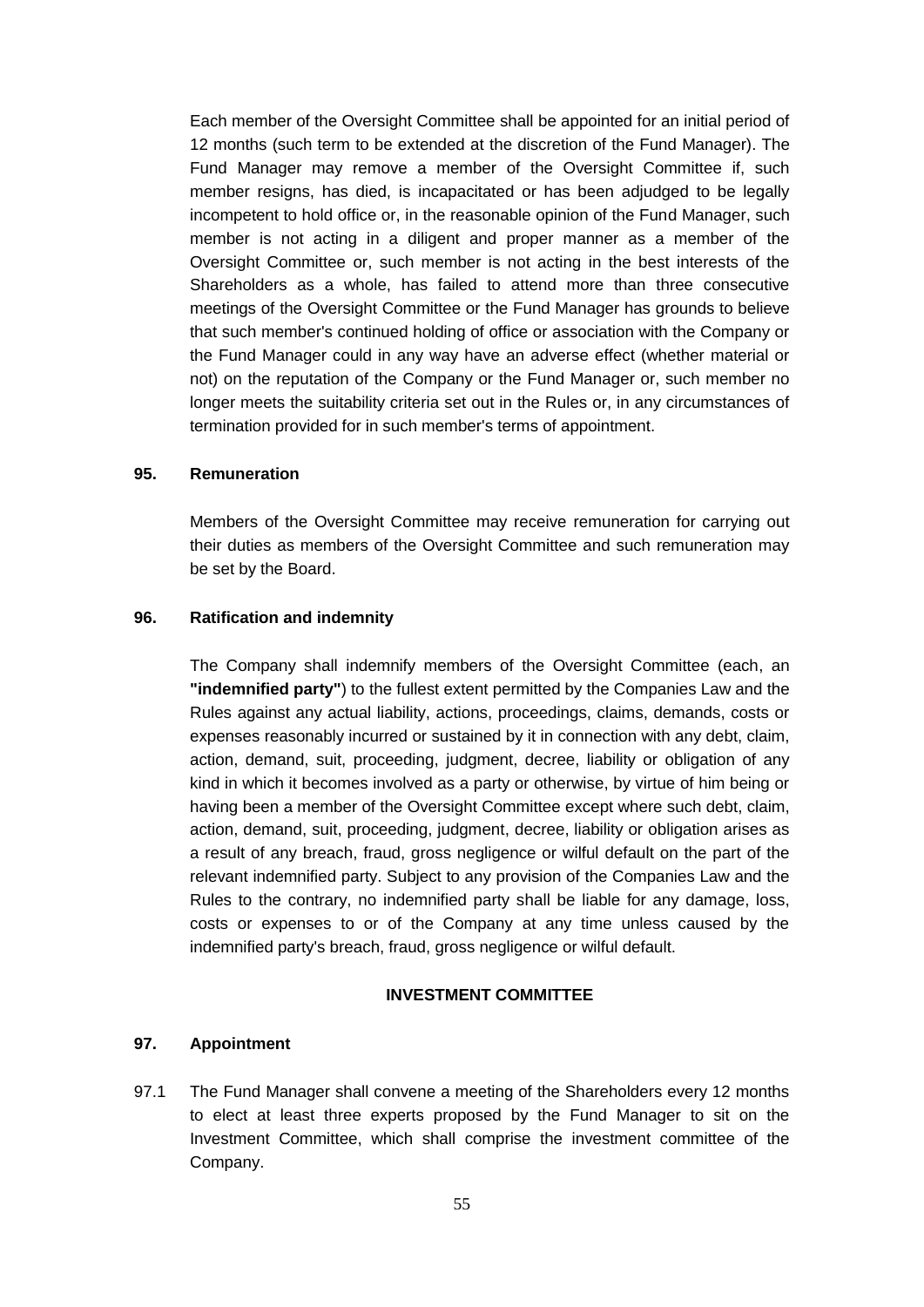- <span id="page-62-0"></span>97.2 The Investment Committee shall comprise of at least three experts who are persons whose profession, expertise or reputation gives authority to a statement or opinion made by that person in relation to the subject matter of the statement or opinion. An individual must be independent of the Fund Manager and each Shareholder to be eligible to be elected to the Investment Committee.
- 97.3 For the purposes of determining independence of a Shareholder in Article [97.2,](#page-62-0) in order to ensure that the positions of Article [97.2](#page-62-0) are applied in a practical and reasonable manner, a person will be deemed to be independent of a Shareholder if the Fund Manager, acting reasonably, determines that he is independent of that Shareholder.
- 97.4 Subject to the provisions of these Articles and the Rules, the Board may at any time appoint any person who is willing to act to be a member of the Investment Committee, to fill a casual vacancy and to hold such position until the next general meeting following such appointment.

# **98. Role and duties**

- 98.1 The Investment Committee's sole role will be to review investment opportunities and its members must not involve themselves in the day to day management of the Company. No investment shall be made by the Company without the prior approval of the Investment Committee.
- 98.2 The Investment Committee shall prepare a report for Shareholders each year, which shall be included in the Company's annual report and, in the event that there are any material issues identified by the Investment Committee that the Investment Committee believes should be brought to the attention of Shareholders then the Company shall include details of such matters in the Company's interim report to Shareholders and in the event that there are matters identified by the Investment Committee that are sufficiently material to be brought to the attention of Shareholders without delay the Company shall circulate a statement of the Investment Committee on such matters without delay and in such form as the Investment Committee may in absolute discretion determine.

### **99. Term and Removal**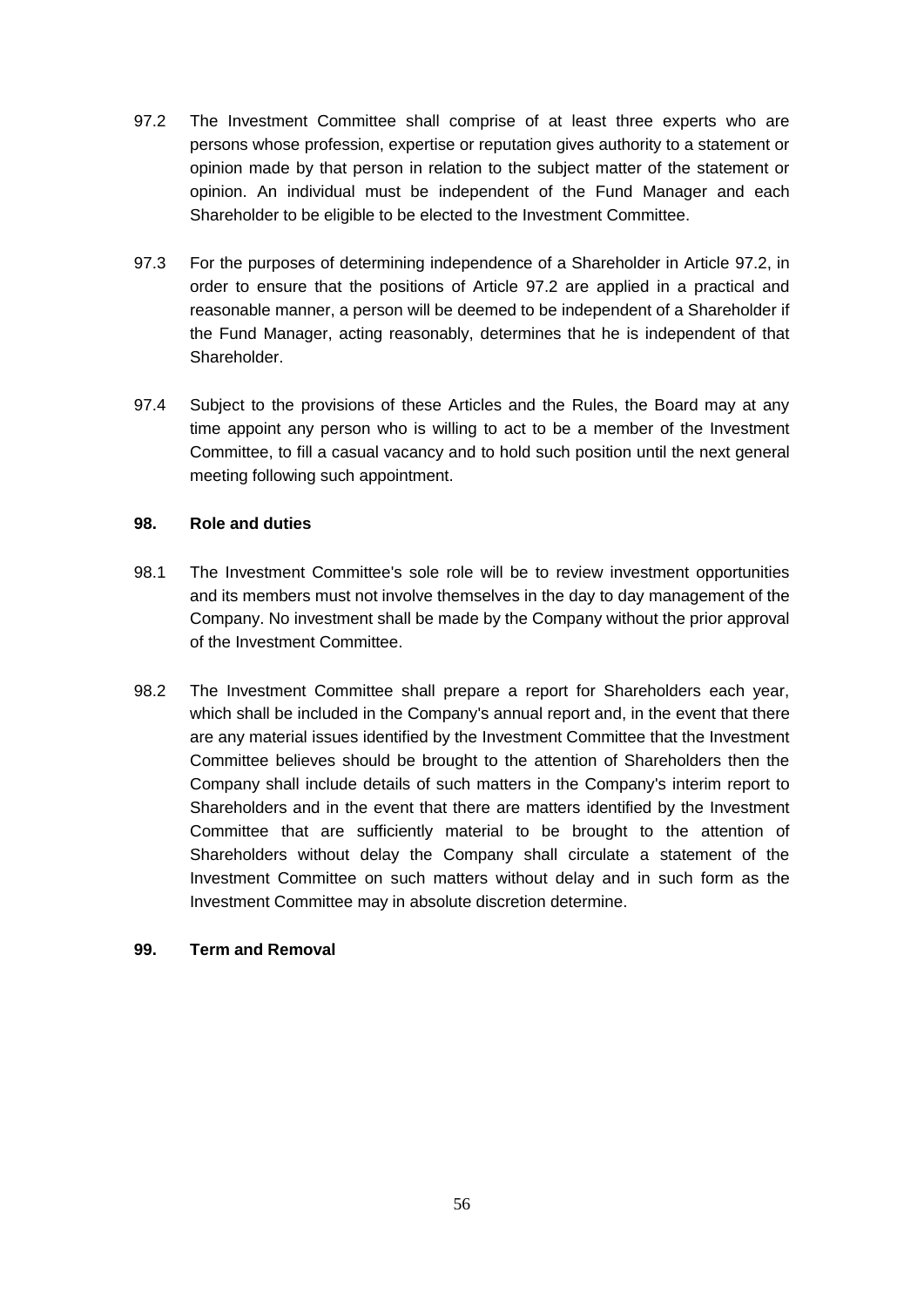Each member of the Investment Committee shall be elected on an annual basis by the Shareholders at a meeting convened by the Fund Manager. The Fund Manager or the Shareholders by Ordinary Resolution may remove a member of the Investment Committee (if, in the case of removal by the Fund Manager, such member resigns, has died, is incapacitated or has been adjudged to be legally incompetent to hold office; or, in the reasonable opinion of the Fund Manager, such member is not acting in a diligent and proper manner as a member of the Investment Committee, he is not acting in the best interests of the Shareholders as a whole, has failed to attend more than three consecutive meetings of the Investment Committee, or the Fund Manager has grounds to believe that his continued holding of office or association with the Company could in any way have an adverse effect (whether material or not) on the reputation of the Company), or, in any other circumstance of appointment termination set out in such member's terms of appointment.

### **100. Remuneration**

Members of the Investment Committee may receive remuneration for carrying out their duties as members of the Investment Committee and such remuneration may be set by the Board.

#### **101. Conflicts of Interest**

In any case where the Fund Manager reasonably believes that any member of the Investment Committee may be subject to a conflict of interest in relation to any proposal to acquire or dispose of any investment, that member of the Investment Committee shall not be asked to review the proposed transaction and only the other members of the Investment Committee will do so. The Fund Manager shall advise the members of the Investment Committee reviewing the transaction proposed, in writing, that one or more of their number is not to review the proposed transaction. The Fund Manager shall, at the same time, also notify in writing the member of the Investment Committee that is or, the Fund Manager considers to be, conflicted that this is the case and advising that member that they are not to review the proposed transaction. In each case when writing to the members of the Investment Committee, the Fund Manager shall give its reasons for considering a member of the Investment Committee to be conflicted. In any case where an investment is made following a decision that any Investment Committee member is conflicted, the Fund Manager shall report the circumstances giving sufficient explanation for its decision in the next report to the Shareholders and where such report is an Interim Report the Fund Manager will again report the circumstances in the relevant Annual Report.

### **102. Ratification and Indemnity**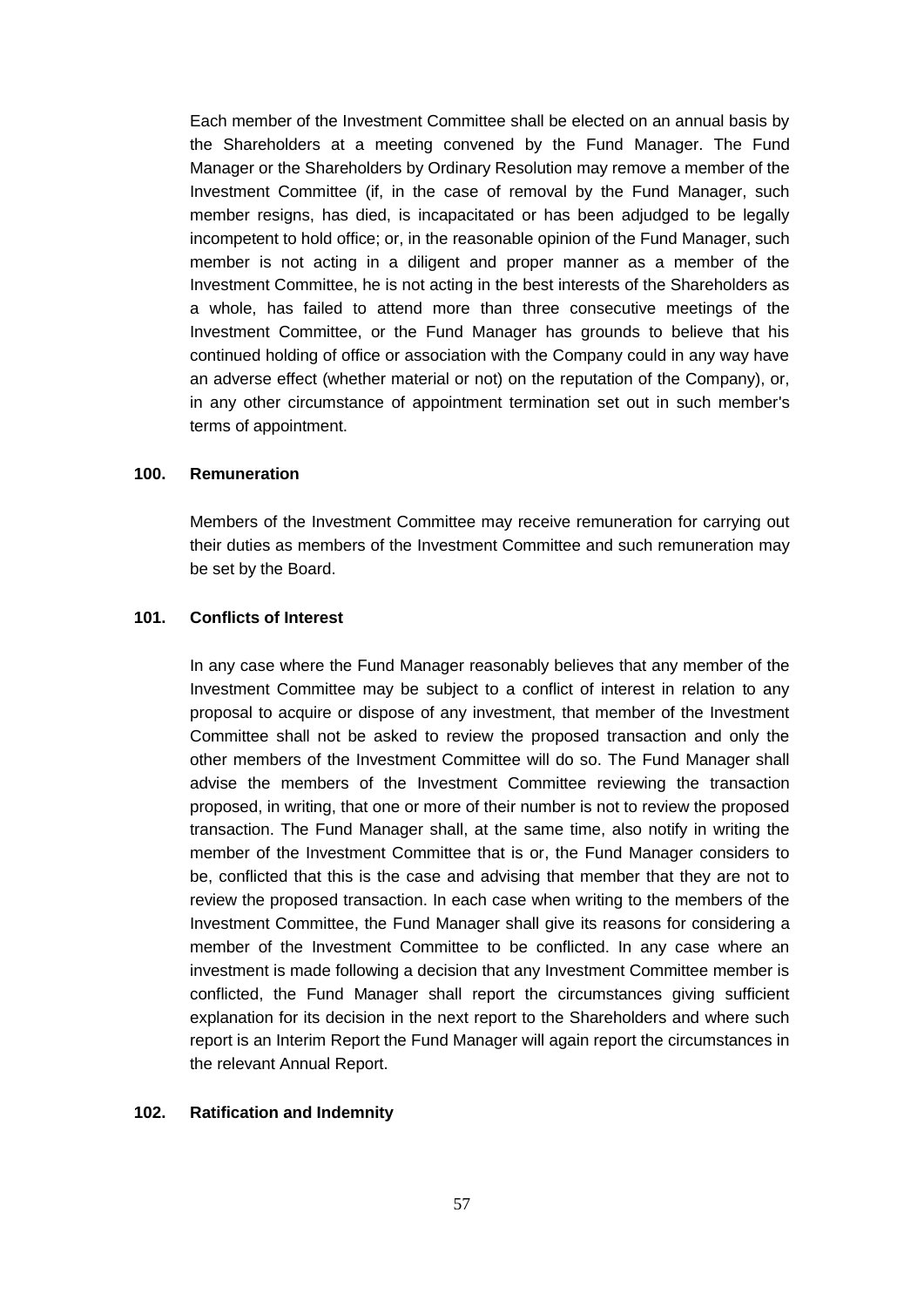The Company shall indemnify members of the Investment Committee (each, an **"indemnified party"**) to the fullest extent permitted by the Companies Law and Rules against any actual liability, actions, proceedings, claims, demands, costs or expenses reasonably incurred or sustained by it in connection with any debt, claim, action, demand, suit, proceeding, judgment, decree, liability or obligation of any kind in which it becomes involved as a party or otherwise, by virtue of him being or having been a member of the Investment Committee except where such debt, claim, action, demand, suit, proceeding, judgment, decree, liability or obligation arises as a result of any breach, fraud, gross negligence or wilful default on the part of the relevant indemnified party. Subject to any provision of the Companies Law and Rules to the contrary, no indemnified party shall be liable for any damage, loss, costs or expenses to or of the Company at any time unless caused by the indemnified party's breach, fraud, gross negligence or wilful default.

#### **FUND MANAGER**

#### **103. Appointment**

- <span id="page-64-0"></span>103.1 A person shall not be appointed the Fund Manager or replaced as the Fund Manager unless, at a general meeting: (a) an Extraordinary Resolution of the Ordinary Shareholders is passed approving the same; or (b) the outgoing Fund Manager provides a written consent and an Ordinary Resolution of the Ordinary Shareholders is passed approving the same.
- 103.2 Without prejudice to any claim that the Fund Manager may have against the Company, whether for breach of contract or otherwise howsoever, the Company shall terminate the appointment of the Fund Manager forthwith in the event that Ordinary Shareholders pass an Extraordinary Resolution requiring the Company so to do at a meeting convened solely for the purpose of considering such a resolution.
- 103.3 As soon as practicable upon the termination of the appointment of the Fund Manager, the Board shall do all acts and things necessary to effect the change of the name of the Company as not to include the word "ENBD" or any other word in relation to which the Fund Manager has any intellectual property rights, including seeking the approval of the Shareholders to such name change by Special Resolution.

### **104. Powers and duties of the Fund Manager**

104.1 Subject to the Companies Law, the Rules and these Articles, the business of the Company shall be managed by the Fund Manager. No subsequent amendment to these Articles shall invalidate any prior act of the Fund Manager.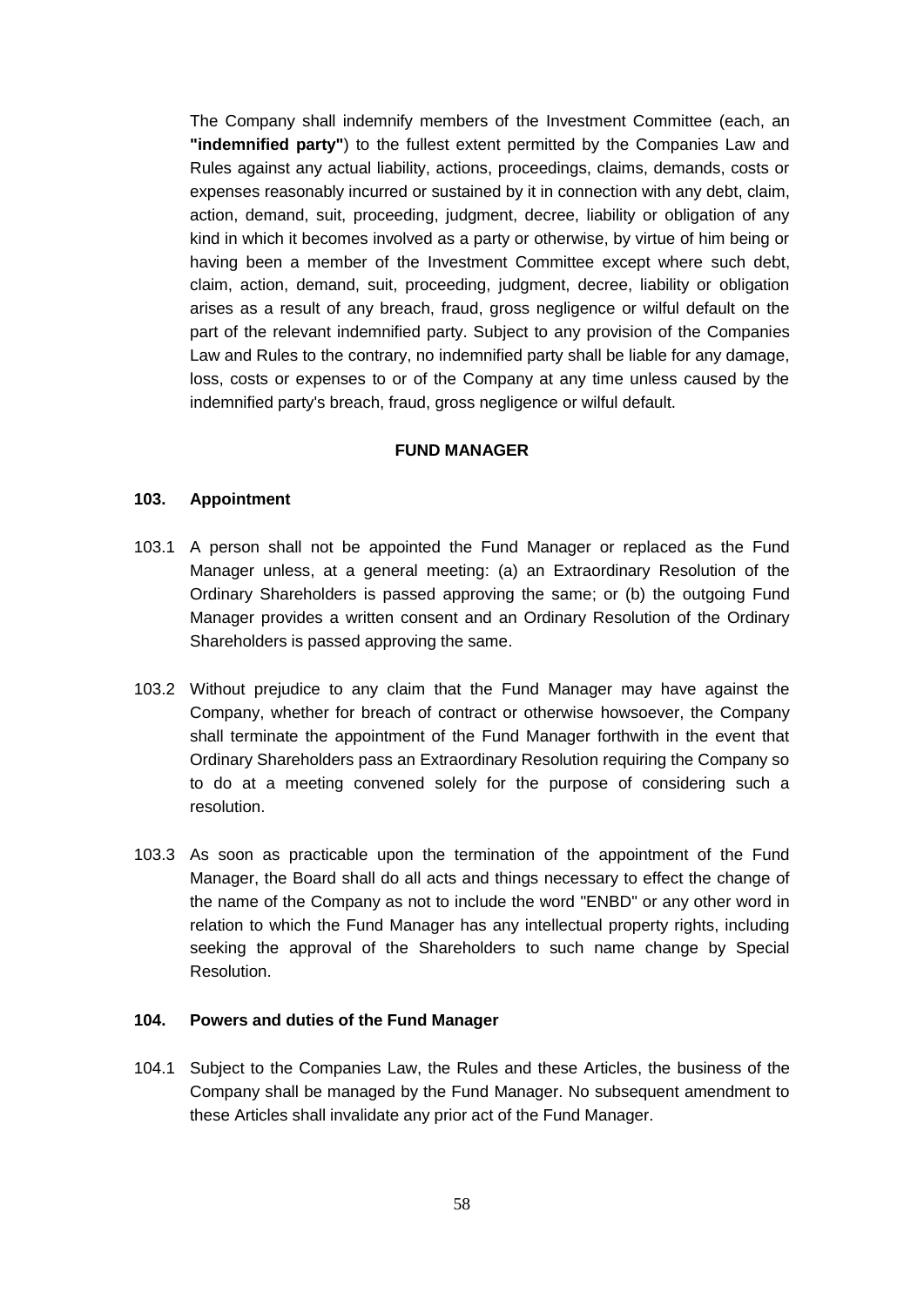- 104.2 The Fund Manager from time to time and at any time may establish any committees, local boards or agencies for managing or supervising any of the affairs of the Company or the Fund Manager and may appoint any persons to be members of such committees or local boards and may appoint any managers or agents of the Company and may fix the remuneration of any such persons.
- 104.3 The Fund Manager shall be responsible, in compliance with all relevant laws, for all operations concerning the Company and shall be permitted from time to time to delegate certain activities, or outsource certain functions in accordance with the Rules, provided that it shall not be permitted to delegate the responsibility for conducting such activities and carrying out such functions.
- 104.4 The Fund Property is entrusted to the Fund Manager and the Fund Manager remains responsible for the property even when a custodian holds the legal title to the Fund Property or a third party holds the legal title to the Fund Property pursuant to arrangements entered into in connection with any financing or debt.

## **105. Remuneration of the Fund Manager**

Subject always to compliance with the Rules, the Fund Manager shall be entitled to receive the remuneration (including a performance fee) set out in the Fund Management Agreement and to receive payment of all expenses incurred in association with the carrying out of its duties as the Fund Manager as provided for in the Fund Management Agreement.

# **106. Disqualification and removal of the Fund Manager**

The Fund Manager's office will be automatically vacated if the Fund Manager:

- (a) is prohibited by the Rules from being the Fund Manager;
- (b) enters into liquidation (or other insolvency proceeding) or otherwise incapable of acting;
- (c) resigns its office by notice to the Shareholders; or
- (d) is removed from office by Extraordinary Resolution passed in accordance with Article [103.1.](#page-64-0)

# **107. Ratification and Indemnity**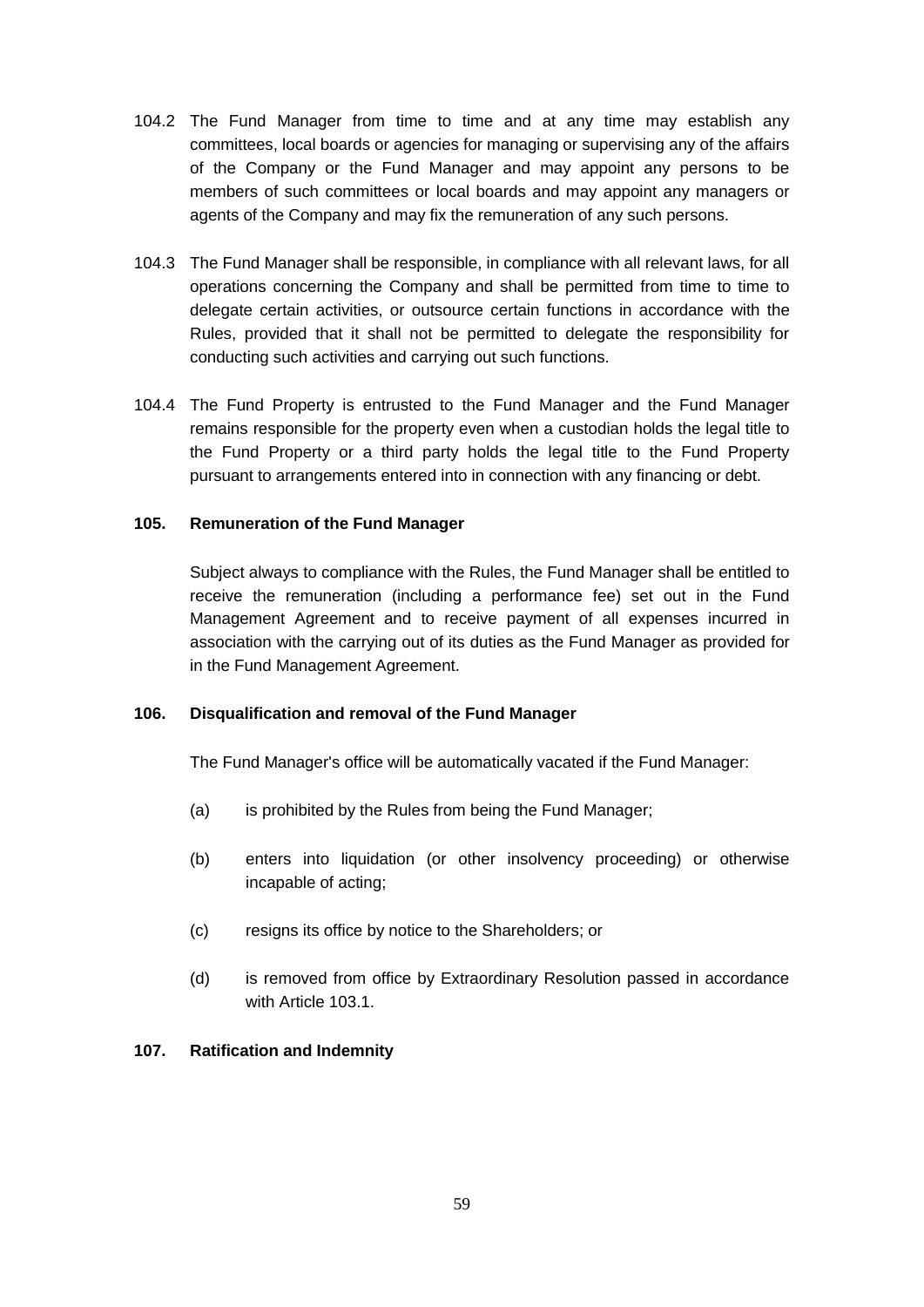- <span id="page-66-0"></span>107.1 The Company agrees to ratify all actions taken by the Fund Manager in accordance with the terms of these Articles and the Rules and shall indemnify the Fund Manager, its officers and employees (each, an **"indemnified party"**) to the fullest extent permitted by the laws of the DIFC against any actual liability, actions, proceedings, claims, demands, costs or expenses reasonably incurred or sustained by it in connection with any debt, claim, action, demand, suit, proceeding, judgment, decree, liability or obligation of any kind in which it becomes involved as a party or otherwise, by virtue of its being or having been the Fund Manager, an officer or employee of the Company except where such debt, claim, action, demand, suit, proceeding, judgment, decree, liability or obligation arises as a result of any fraud, gross negligence or wilful default on the part of the relevant indemnified party. Subject to any provision of the laws of the Companies Law and the Rules to the contrary, no indemnified party shall be liable for any damage, loss, costs or expenses to or of the Company at any time unless caused by the indemnified party's fraud, gross negligence or wilful default.
- 107.2 Notwithstanding Article [107.1,](#page-66-0) nothing in these Articles has the effect of exempting the Fund Manager from any liability to Shareholders imposed under DIFC law, the Companies Law and the Rules.

## **FUND MATTERS**

### **108. Investment objective and policy**

The objective of the Company is to develop a diversified portfolio of Shari'a compliant real estate properties and related assets through the acquisition of property assets primarily in the UAE. The principal objective of the Company is to provide Shareholders with:

- (a) a stable source of income through the consistent distribution of at least 80 per cent. of its audited annual net income; and
- (b) increased Shareholder value through:
	- (i) the potential capital appreciation of the Fund Property; and
	- (ii) investment in property related assets consisting of Shares, debentures and warrants which are issued by companies whose substantial activities are investing in, developing or re-developing real property including, without limitation, other property funds and other real estate investment trusts and funds (the "**Principal Investment Objective**").

#### **109. Investment policy**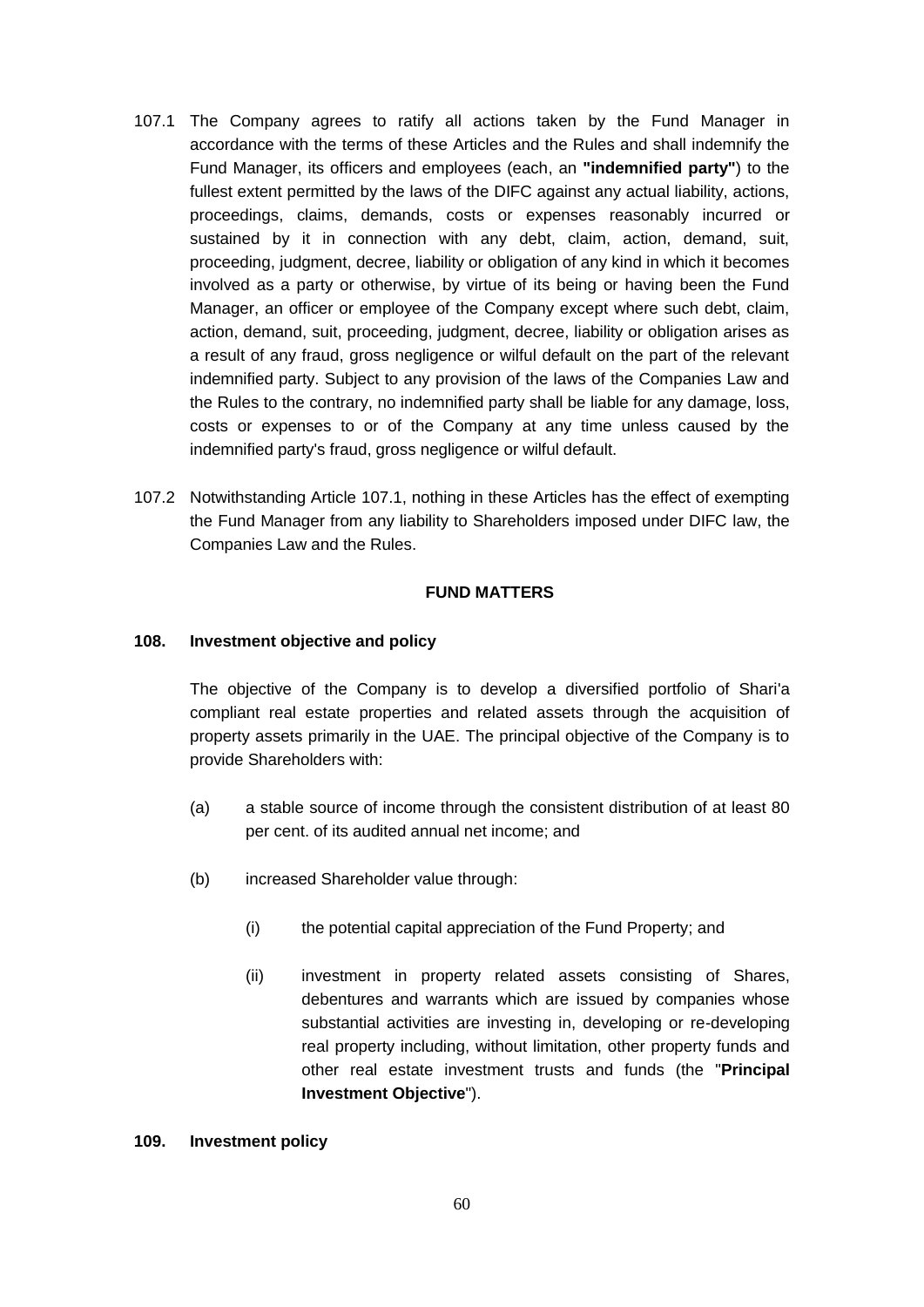- (a) Subject always to compliance with the Rules, the Fund Property shall consist only of the following:
	- (i) real estate;
	- (ii) property related assets;
	- (iii) Shares or units in another property fund;
	- (iv) up to a maximum of 40 per cent. of cash, government and public securities provided that such 40 per cent. limit may be exceeded when the Company receives cash as a result of a disposal of Fund Property or where the Company received cash as a result of a subscription of new Shares or pursuant to any financing, refinancing or other similar arrangements whatsoever where the intention is to invest / re-invest such cash within 6 months of receipt or such longer period as approved by a Special Resolution of the Shareholders (provided that any cash received in connection with an equity fundraising undertaken at the time of the admission of the Shares or any of them to trading on an exchange may be held for such period as the Fund Manager may determine without the need for the further approval of Shareholders provided that the same is in compliance with the Rules); and

provided always that if the Rules permit Fund Property to consist of other classes or types of assets the Fund Property may consist of such classes or types of assets.

- (b) In the event that the Rules should in the future vary the investments permitted by the Company then the Investment Policy may be varied, at the sole discretion of the Fund Manager, to take advantage of such variation in the Rules and the Fund Property may then consist of such asset classes and types as may be permitted by the then Rules.
- (c) The Company shall primarily look to acquire direct or indirect interests in income generating real estate and, from time to time, dispose of its interests to achieve its Principal Investment Objective as set out above.

#### 109.2 **Investment and Investment Restrictions**

The Company may invest as permitted by the Rules and in compliance with the principles of Shari'a and, except as provided in the Rules and these Articles, there are no restrictions on the investments that can be made by the Company.

### **110. Leverage and stock lending**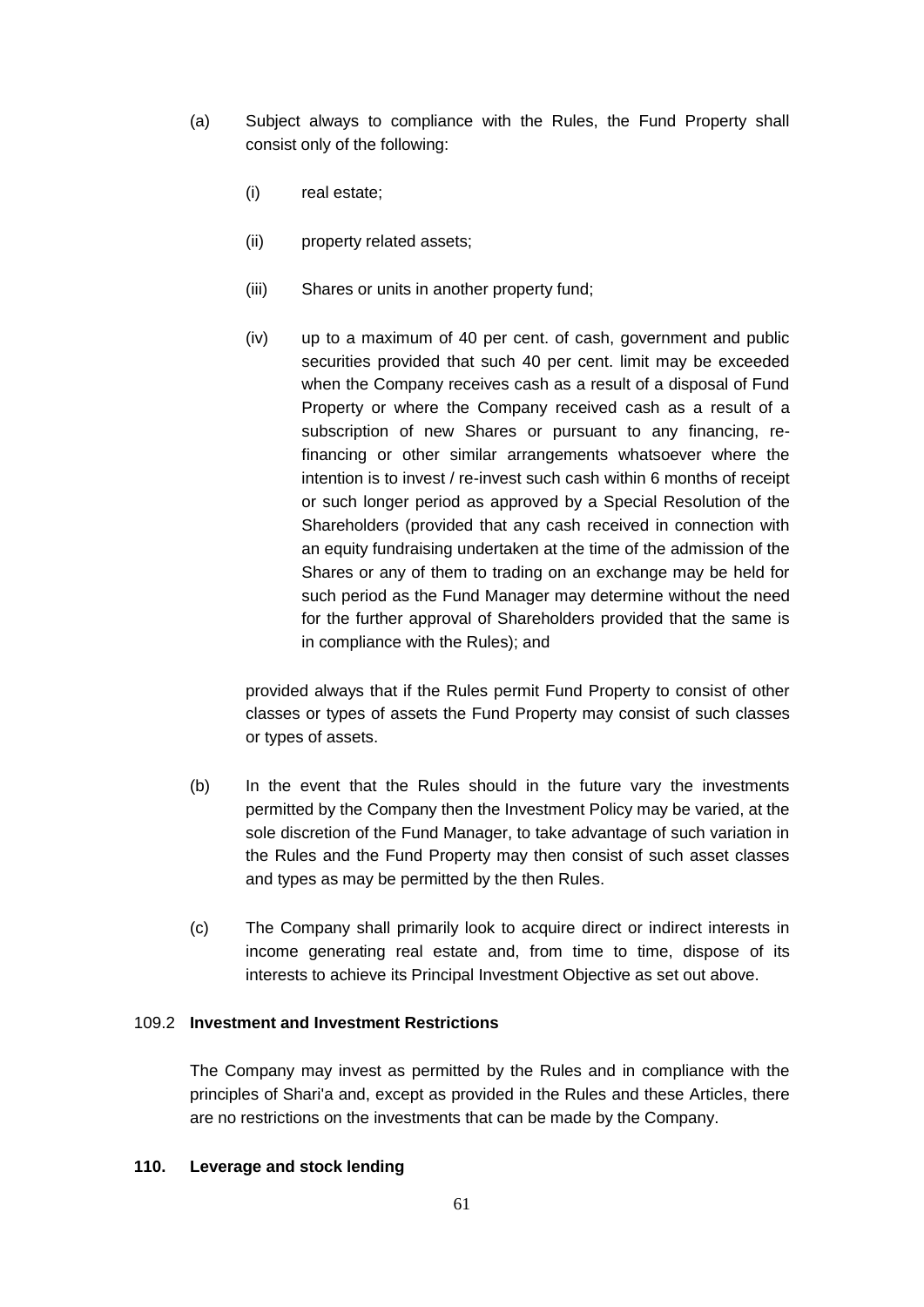The Company may enter into any type of financing arrangement whatsoever and all necessary or desirable arrangements in connection therewith (including without limitation the granting of any security in connection therewith) whatsoever provided always that the same are in compliance with Shari'a and permitted by the Rules and the Companies Law and the Board may exercise all powers of the Company in connection with the same. For the avoidance of doubt the Company may not enter into any financing arrangement unless the same is permitted by: (a) the Rules; (b) the Companies Law; and (c) Shari'a.

## **111. Base currency**

The functional currency of the Company UAE Dirhams but the presentational currency shall be US\$.

## <span id="page-68-2"></span>**112. Net Asset Value calculation**

- 112.1 All valuations shall be carried out in accordance with the Rules and IFRS and where there is any inconsistency between these Articles and the Rules and/or IFRS in this regard the Rules and IFRS shall prevail.
- <span id="page-68-1"></span>112.2 The Fund Manager shall procure that the Value of each Fund Property and the Net Asset Value of the Company are calculated at least twice a year at six-month intervals and shall inform the Shareholders of the Net Asset Value of the Company so calculated.
- 112.3 The Value of the Fund Property shall be determined in accordance with the Rules by the Valuer(s) as instructed by the Fund Manager and shall be the aggregate Value of each Fund Property.
- 112.4 The Net Asset Value of the Company shall be determined by the Fund Administrator in accordance with IFRS.
- <span id="page-68-0"></span>112.5 When required for the purpose of issuing Shares (or any other purpose) the Fund Manager shall instruct the Fund Administrator to calculate the Net Asset Value per Share as soon as reasonably practicable and, in any event, no later than 20 Business Days of such instruction. The Net Asset Value per Share shall be calculated by dividing the Net Asset Value of the Company by the number of Shares then in issue. For the purposes of the calculation of the Net Asset Value per Share pursuant to this Article [112.5](#page-68-0) the Fund Administrator shall use the Value of the Fund Property most recently ascertained in accordance with Article [112.2](#page-68-1) provided always that:
	- (a) if such Value has not been so determined, the Fund Manager shall arrange for the Fund Property to be so valued;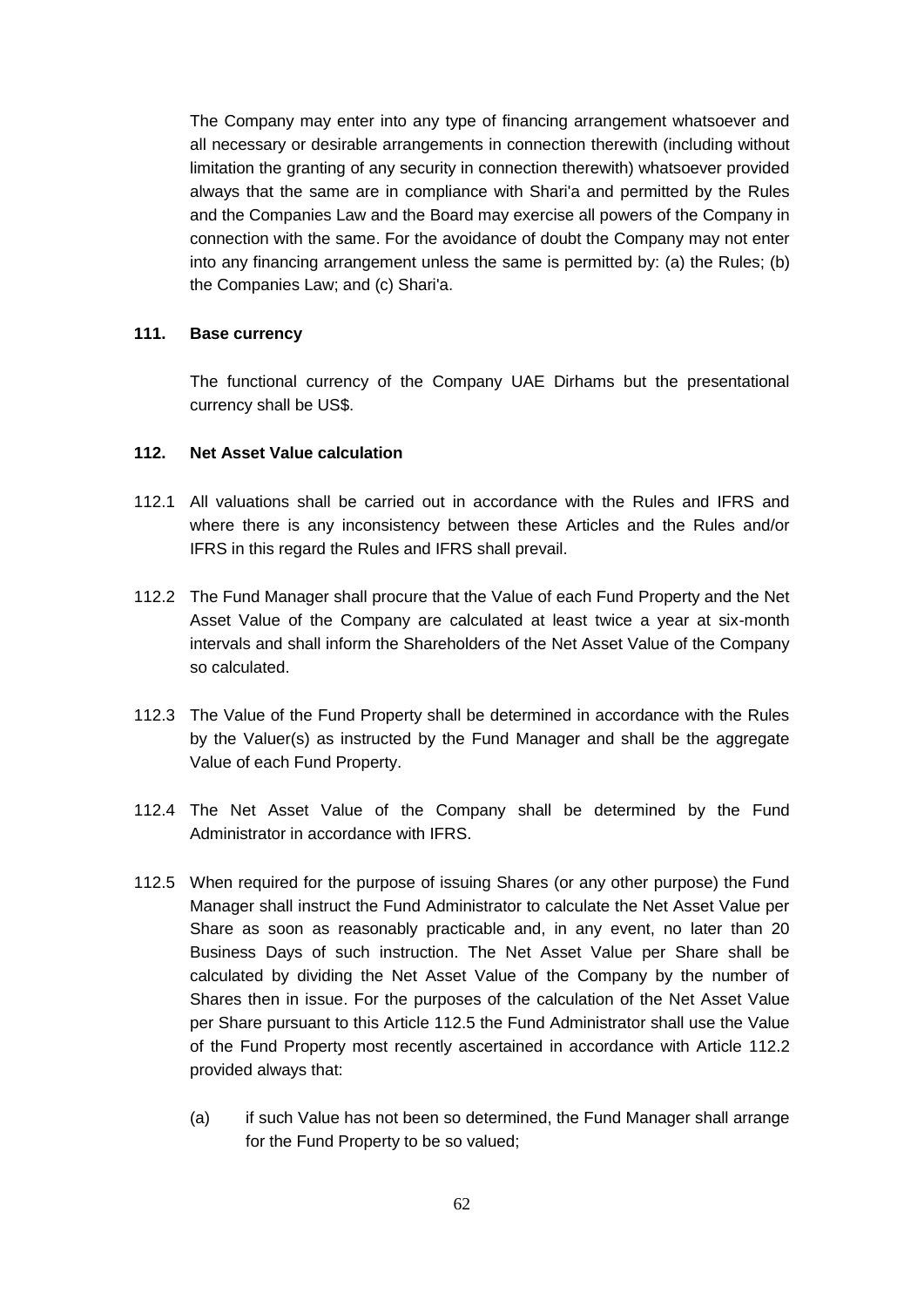- (b) if one or more properties have been acquired since the date on which the last calculation of the Value of Fund Property was carried out, there shall be added to the Value of Fund Property the value of each such additional property as at the time of acquisition (and, for this purpose, the value of such property as at the time of acquisition shall be the amount determined as being the Value of such property at the time of acquisition as stated in the relevant Valuer's report prepared at that time and not, for the avoidance of doubt, the price paid for the property on acquisition).
- 112.6 Costs of the registration and incorporation of Fund and of its initial offer or issue of Ordinary Shares may be amortised over a period not exceeding five years in accordance with the Rules.
- 112.7 Any determination by the Fund Administrator made for the purpose of Article [112](#page-68-2) shall, save in the case of manifest error, be final and conclusive.

# **113. Suspension**

If for any reason, the Fund Administrator is unable to determine the Net Asset Value on any relevant date, the Fund Manager may suspend the calculation of the Net Asset Value in accordance with the Rules and these Articles. No issue of Shares in the Company shall take place during any period when the calculation of Net Asset Value is suspended unless such calculation is not required for the issue of such Shares and the same would not be in breach of the Rules. The period of any such suspension will not exceed 28 days from its commencement. The Fund Manager shall notify relevant Shareholders of any extension granted as soon as practicable after the date of granting. The Fund Manager shall notify the Shareholders and the DFSA as soon as practicable after such suspension has been lifted.

### **114. Fund accounts**

- 114.1 The accounts of the Company will be prepared in accordance with IFRS as issued and amended by the International Accounting Standards Board (or its successor or replacement), from time to time and will be audited annually by a firm of auditors appointed in accordance with the Rules.
- 114.2 The Fund Manager shall ensure that the Auditor provides a report which will be included in the annual report to the Shareholders in accordance with the requirements of the Rules.

### **115. Shari'a Supervisory Board**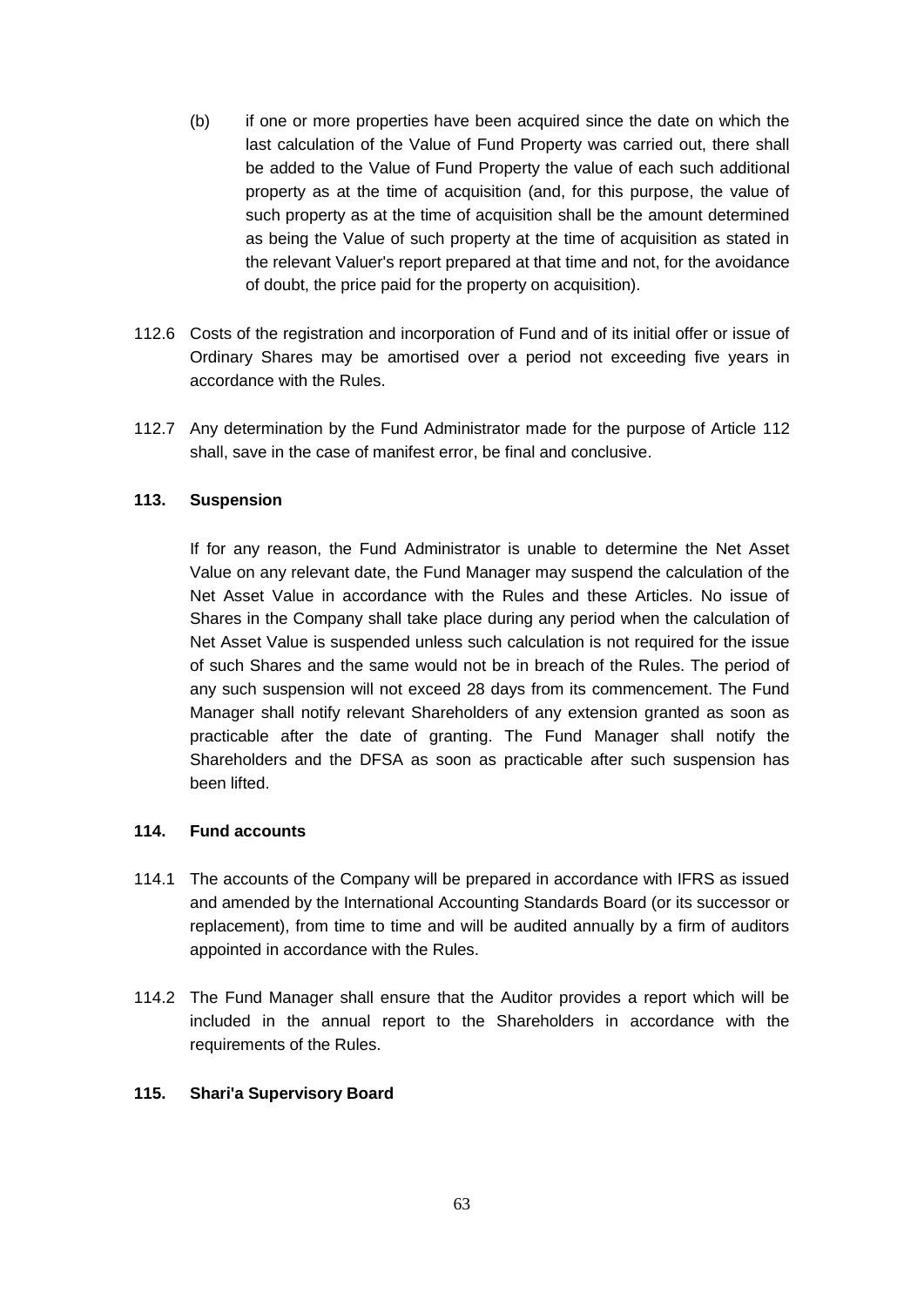- 115.1 The Company shall appoint a Shari'a Supervisory Board and shall enter into agreements setting out the terms of such appointment (such terms to be agreed between the Fund Manager and the members of the Shari'a Supervisory Board).
- 115.2 The Shari'a Supervisory Board shall review all investments of the Company before they are made to confirm compliance with Shari'a and shall also review the Investments of the Company on an interim and annual basis and provide a compliance certificate to the Company which the Company shall forward to the DFSA and all Shareholders on an annual basis. All Shari'a reviews will be undertaken and reports prepared by the Shari'a Supervisory Board in accordance with IFRS. The Fatwa and the decisions of the Shari'a Supervisory Board shall be binding on the Company.

## **116. Fees and expenses**

The payments by the Company of fees and expenses (including payments to the Fund Manager, custodian, the Fund Administrator, Auditors, Shari'a advisors valuers, third party service providers and members of the Oversight Committee, Investment Committee and Shari'a Supervisory Board) may be paid from the Fund Property.

### **DIVIDENDS**

# **117. Declaration of dividends**

- 117.1 Subject to the provisions of the Companies Law and Rules and the following calculation of the same by the Fund Manager, the Board shall recommend the amount of any dividend payable to the Shareholders (including in particular as to the minimum amount of annual net income of the Company to be distributed) and the date of payment of such dividends. Any dividend to be paid shall be transferred, allocated and distributed by the Fund Manager on behalf of the Company.
- 117.2 Subject to the provisions of the Companies Law and the Rules, the Company may, at its absolute discretion, pay interim dividends to the Shareholders.
- 117.3 The Board may recommend and, subject to the approval of the Shareholders, declare that a dividend may, subject to compliance with all laws, be satisfied wholly or partly by the distribution of assets of the Company. Subject to compliance with the Companies Law and the Rules, the Board may determine the arrangements for such distribution which shall be at the absolute discretion of the Board including, where any difficulty arises regarding the distribution:
	- (a) fixing the value of any assets;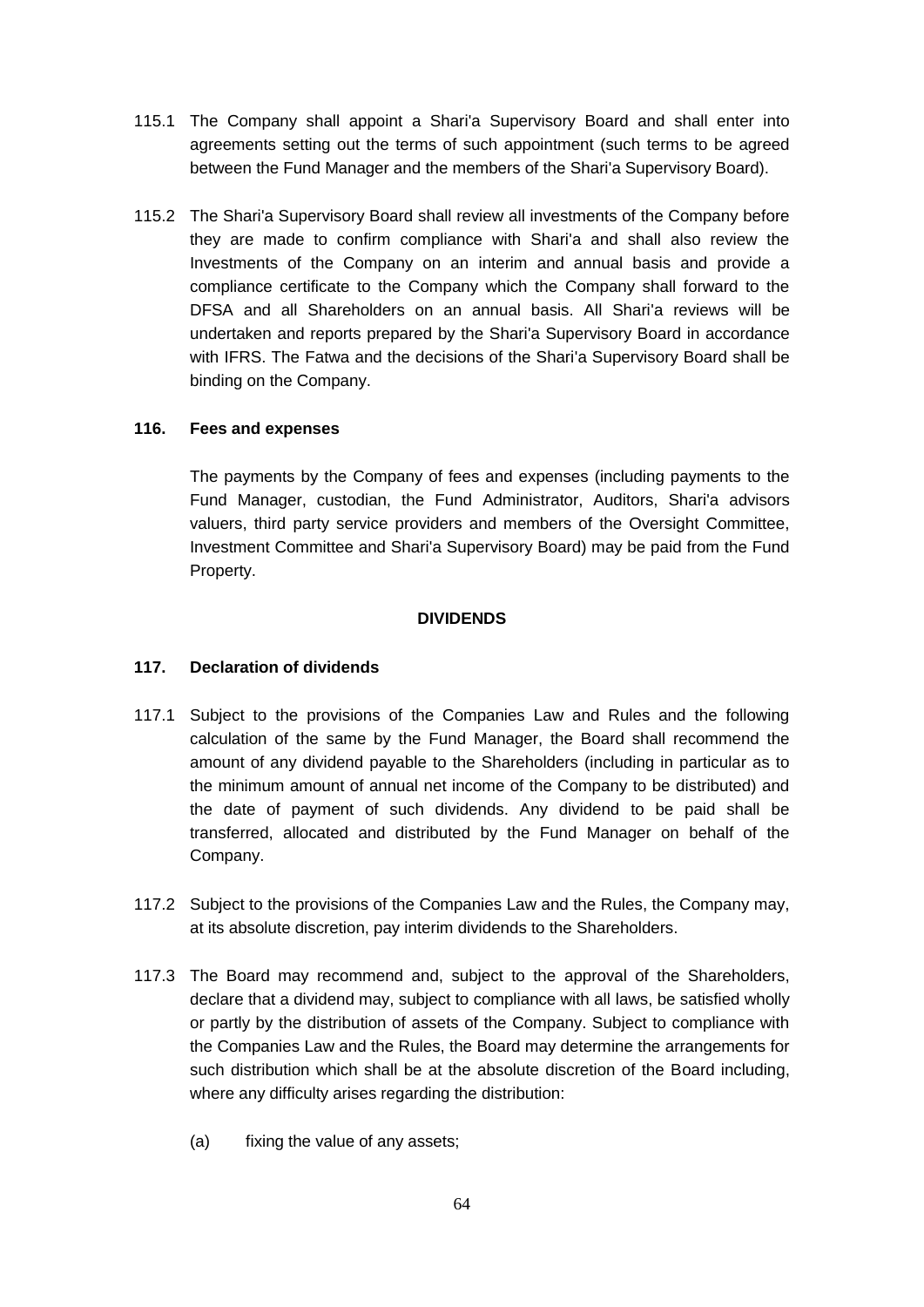- (b) procuring the valuation of any asset in accordance with applicable law;
- (c) paying cash to any distribution recipient on the basis of that value in order to adjust the rights of recipients; and
- (d) vesting any assets in trustees.
- 117.4 For the purposes of determining the amount of a distribution consisting of or including, or treated as arising in consequence of, the sale, transfer or other disposition by the Company of a non-cash asset where at the time of the distribution the Company has profits available for distribution, the amount of the distribution (or the relevant part of it) is taken to be:
	- (a) in a case where the amount or value of the consideration for the disposition is not less than the book value of the asset, zero;
	- (b) in any other case, the amount by which the book value of the asset exceeds the amount or value of any consideration for the disposition.

For the purposes of this article the Company's profits available for distribution are treated as increased by the amount (if any) by which the amount or value of any consideration for the disposition exceeds the book value of the asset, where "**book value**", in relation to an asset, means:

- (a) the amount at which the asset is stated in the relevant accounts, or
- (b) where the asset is not stated in those accounts at any amount, zero.
- 117.5 All income which in the opinion of the Shari'a Supervisory Board is not permissible under Shari'a, shall be removed from the Company and donated to a registered charity approved by the Shari'a Supervisory Board.

### **118. No profit on dividends**

Unless otherwise provided by the rights attaching to the Share, no dividend or other moneys payable on or in respect of a Share shall entitle the person so entitled to any profit as against the Company.

### **119. Permitted deductions and retentions**

119.1 The Board may: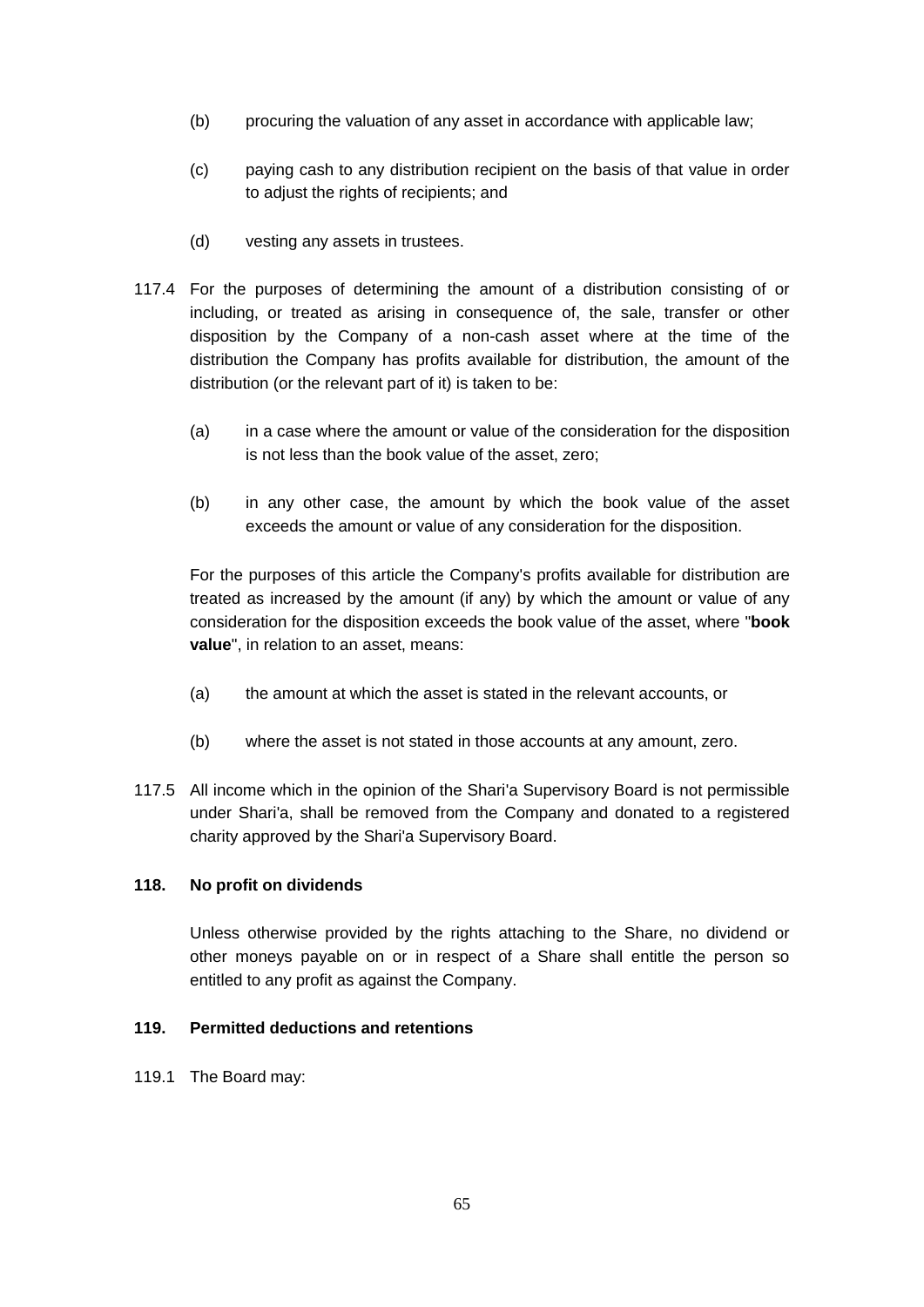- (a) deduct from any dividend or other moneys payable to any person on or in respect of any Share all such sums as may be due from him to the Company on account of calls or otherwise in relation to Shares of the Company; and
- (b) apply any moneys so deducted in or towards satisfaction of the amounts owed to the Company in relation to such Shares.
- 119.2 Where a person is entitled by transmission to a Share, the Board may withhold payment of any dividend payable in respect of that Share until such person (or the person to whom such person transfers the same) becomes the holder of that Share.

### **120. Manner of payment of dividends**

- 120.1 The Company may pay any dividend or other moneys payable in respect of a Share:
	- (a) in cash;
	- (b) by cheque, warrant or money order made payable to or to the order of the person entitled to payment;
	- (c) by any bank or other funds transfer system to an account designated by notice in writing to the Company by the person entitled to payment;
	- (d) by any other method as may be approved by the Board and agreed (in such form as the Company thinks appropriate) by the person entitled to payment.

120.2 A cheque, warrant or money order may be sent by post:

- (a) in the case of a sole holder, to his registered address; or
- (b) in any case, to such person and to such address as the person entitled to payment may direct by notice to the Company.

#### **121. Uncashed dividends**

If: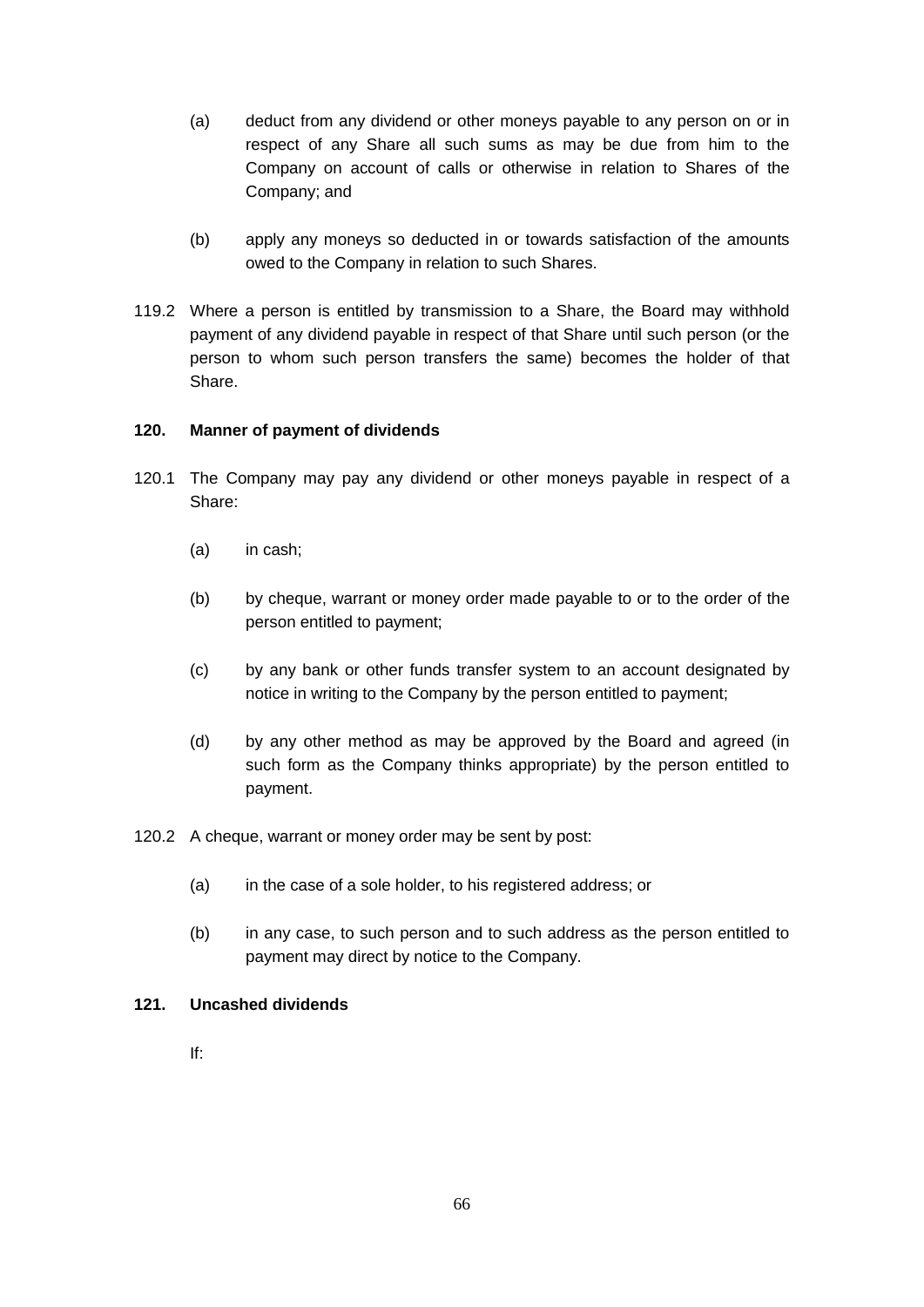- (a) cheques, warrants or money orders for dividends or other moneys payable in respect of a Share sent by the Company to the person entitled thereto are returned to the Company or left uncashed on two consecutive occasions; or
- (b) following one such occasion, reasonable enquiries have failed to establish any new address to be used for the purpose,

the Company shall not be obliged to send any dividends or other moneys payable in respect of that Share due to that person until he notifies the Company of an address to be used for the purpose.

### **122. Unclaimed dividends**

- 122.1 Any unclaimed dividend or other amount payable on or in respect of a Share may be invested or otherwise made use of by the Board for the benefit of the Company until claimed.
- 122.2 The payment of any unclaimed dividend or other amount payable on or in respect of a Share into a separate account shall not constitute the Company a trustee in respect of it and the Company shall not be liable to pay any profit in respect of it.
- 122.3 Any dividend which has remained unclaimed for five years from the date when it became due for payment shall be automatically forfeited and cease to remain owing by the Company and will be donated to a charity approved by the Shari'a Supervisory Board.

## **123. Waiver of dividends**

The waiver, in whole or in part, of any dividend on any Share shall be effective only if such waiver is in writing signed by the holder (or the person entitled by transmission to the Share) and delivered to the Company and if, or to the extent that, the same is accepted as such or acted upon by the Company.

#### **RECORD DATES**

## **124. Fixing of record dates**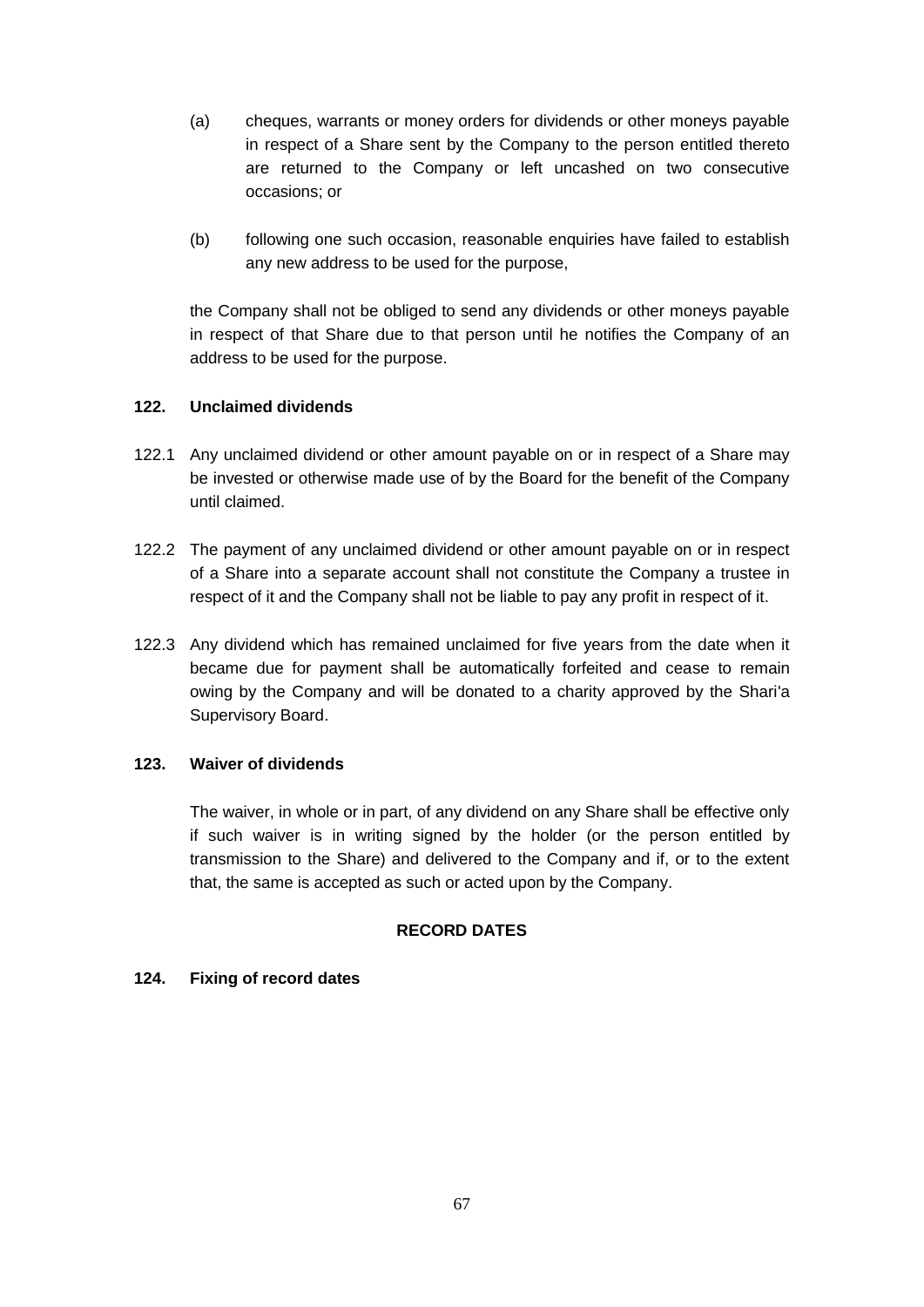- 124.1 Notwithstanding any other provision of these Articles but without prejudice to the rights attached to any Shares and subject always to the Companies Law and the Rules, the Company or the Board may fix any time on any date as the record date by reference to which a dividend is to be declared or a distribution, allotment or issue is to be made. Such record date may be on or at any time before or after any date on which the dividend, distribution, allotment or issue is declared, paid or made.
- 124.2 In the absence of a record date being fixed, entitlement to any dividend, distribution, allotment or issue shall be determined by reference to the date on which the dividend is declared or the distribution, allotment or issue is made.

## **ACCOUNTS AND AUDITORS**

### **125. Inspection of records**

No Shareholder (other than a Shareholder who is also a Director or other officer of the Company) shall have any right to inspect any accounting records or any other books, documents or papers of the Company unless:

- (a) he is entitled to do so pursuant to the Companies Law or the Rules or an order of a court of competent jurisdiction; or
- (b) he is authorised to do so by the Board or by an Ordinary Resolution.

#### **126. Validity of Auditors' acts**

Subject to the provisions of the Companies Law, all acts done by the Auditors acting as the auditors of the Company shall, as regards all persons dealing in good faith with the Company, be valid notwithstanding that there was some defect in their appointment or that, at the time of appointment, they were not qualified for appointment or subsequently became disqualified.

#### **NOTICES**

#### **127. Notices to be in writing**

Any notice to be given to or by any person pursuant to these Articles (other than a notice convening a meeting of the Board or of a committee) shall be in writing.

#### **128. Method of giving notice to Shareholders**

128.1 Any notice, document or information may be served on or sent or supplied to any Shareholder by the Company: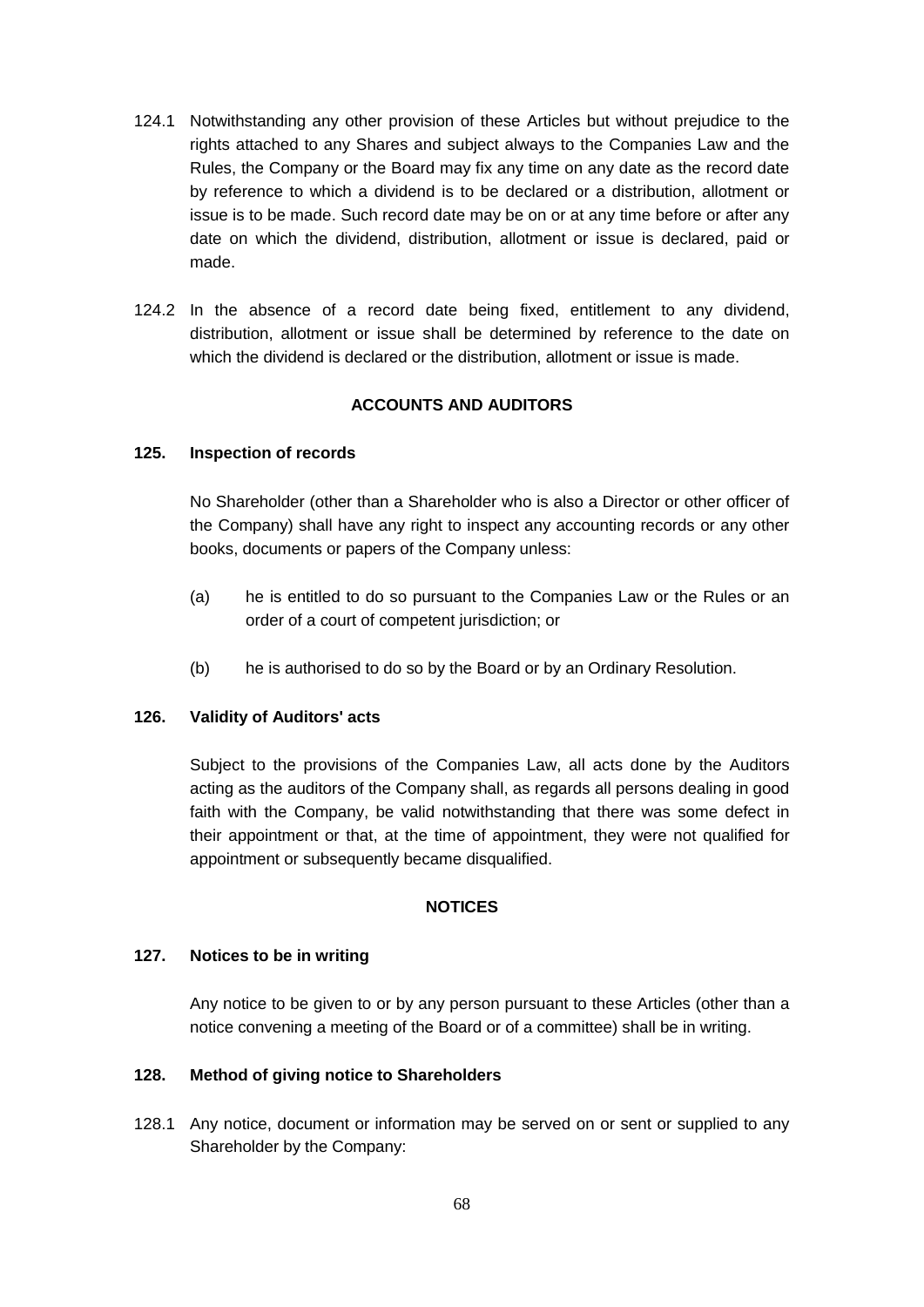- (a) personally; or
- (b) by delivering it by hand to or leaving it at that address in an envelope addressed to the Shareholder; or
- (c) by sending it by electronic means (other than by fax) to an address notified by the Shareholder to the Company for that purpose; or
- (d) by sending it by fax to a number provided by the Shareholder to the Company for that purpose; or
- (e) by courier to an address notified by the Shareholder to the Company for that purpose; or
- (f) by any other means authorised in writing by the Shareholder concerned.
- 128.2 If on three consecutive occasions any notice, document or information served on or sent or supplied to a Shareholder has been returned undelivered, such Shareholder shall not thereafter be entitled to receive any notices, documents or information from the Company until he has communicated with the Company and supplied to the Company:
	- (a) a new postal address for the service, sending or supply of notices, documents and information; or
	- (b) an address for the service, sending or supply of notices, documents and information by electronic means.

For these purposes, any notice, document or information sent by post shall be treated as returned undelivered if the notice, document or information is sent back to the Company (or its agents) and any notice, document or information sent by electronic means shall be treated as returned undelivered if the Company (or its agents) receives notification that the notice, document or information was not delivered to the address to which it was sent.

- 128.3 The Board may at any time and in its absolute discretion decide that:
	- (a) notices, documents or information should be served on or sent or supplied to some or all Shareholders in hard copy form alone; and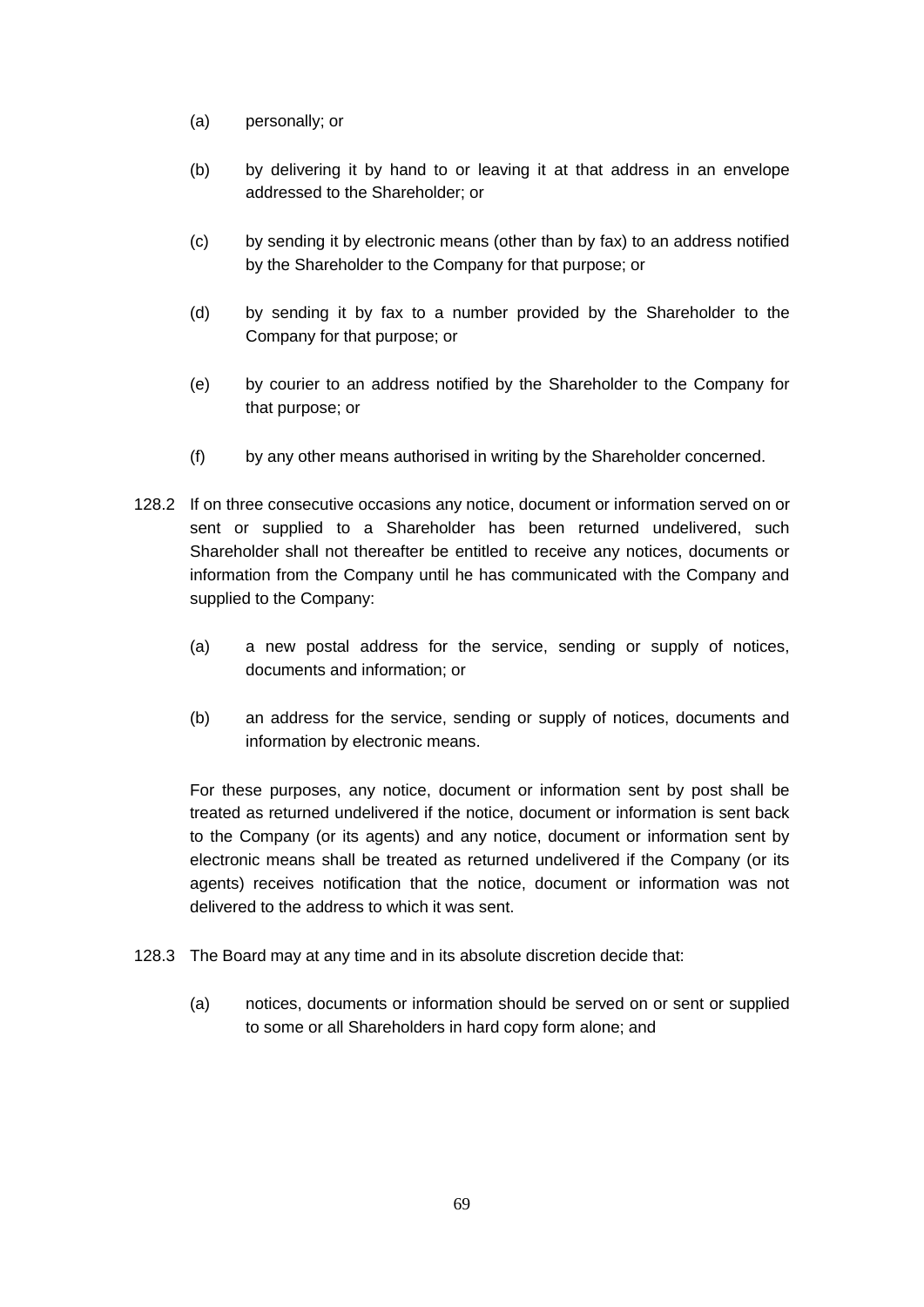(b) a notice, document or information should not be served on or sent or supplied to a particular Shareholder or Shareholders if it considers that such service, sending or supply would or might infringe the laws of any jurisdiction or give rise to legal, regulatory or practical problems in, or under the laws of, any territory.

#### **129. Notice to persons entitled by transmission**

- 129.1 A person entitled by transmission to a Share, upon supplying to the Company:
	- (a) an address for the service, sending or supply of notices, documents and information; or
	- (b) an address for the service, sending or supply of notices, documents and information by electronic means,

shall be entitled to have served on him or sent or supplied to him at that address any notice, document or information to which he would have been entitled if he were the holder of that Share or, where applicable, to be notified at that address of the availability of the notice, document or information on a website. Such service, sending or supply shall for all purposes be deemed a sufficient service on all persons interested (whether jointly with or as claimants though or under him) in the Share.

- 129.2 Otherwise, any notice, document or information served on or sent or supplied to any Shareholder pursuant to these Articles shall, notwithstanding that the Shareholder is then dead or bankrupt or that any other event giving rise to the transmission of the Share by operation of law has occurred and whether or not the Company has notice of the death, bankruptcy or other event, be deemed to have been properly served, sent or supplied in respect of any Share registered in the name of that Shareholder.
- 129.3 The Board may at any time and in its absolute discretion decide that:
	- (a) notices, documents or information should be served on or sent or supplied to some or all persons entitled by transmission in hard copy form alone; and
	- (b) a notice, document or information should not be served on or sent or supplied to a particular person or persons entitled by transmission if it considers that such service, sending or supply would or might infringe the laws of any jurisdiction or give rise to legal, regulatory or practical problems in, or under the laws of, any territory.

#### **130. Record date for service**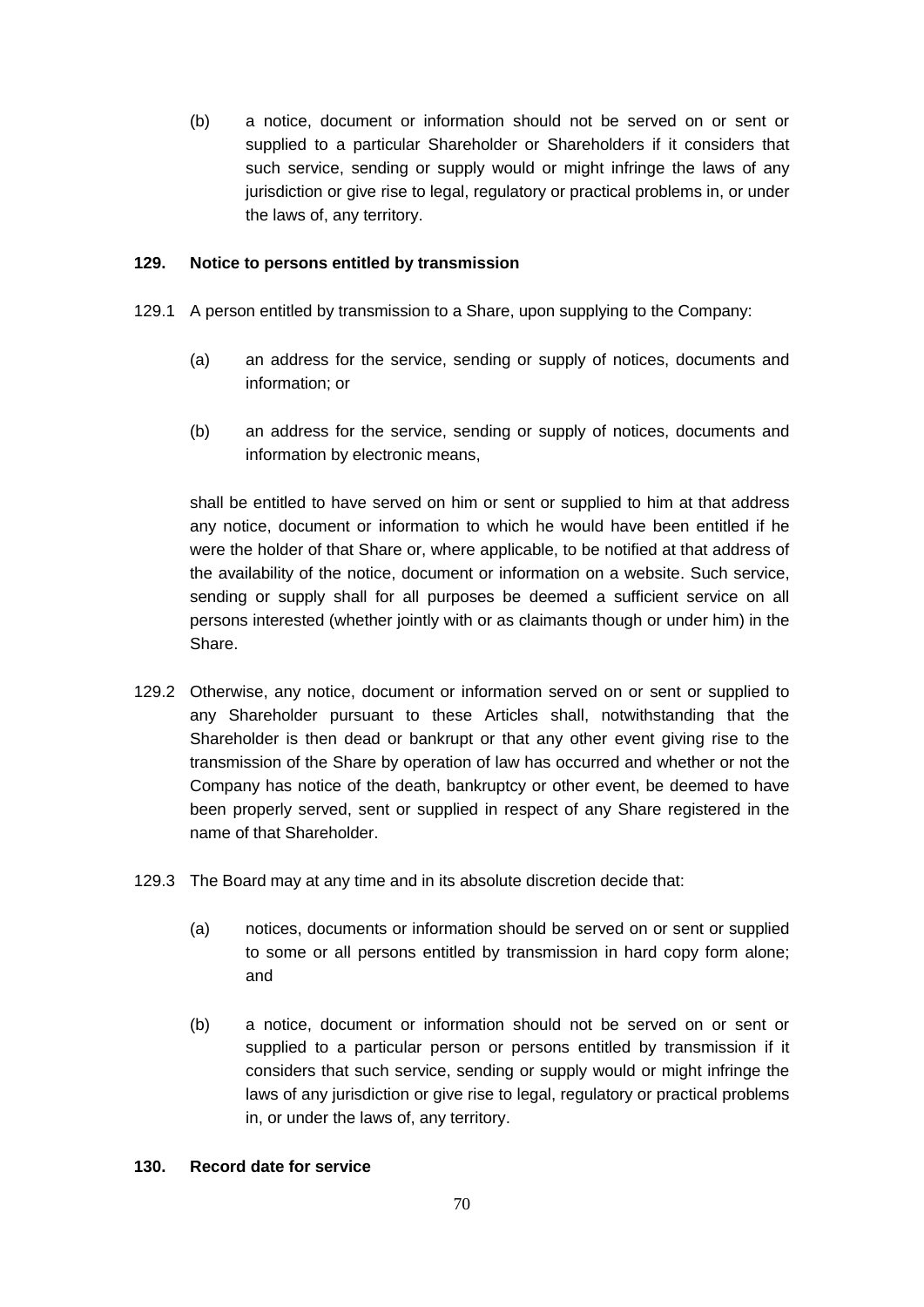- 130.1 Any notice, document or other information may be served, sent or supplied by the Company by reference to the Register as it stands at any time not more than 15 days before the date of service, sending or supply. No change to any entry on the Register after that time shall invalidate that service, sending or supply.
- 130.2 Where any notice, document or other information is served on, sent or supplied to any person in respect of a Share in accordance with these Articles, no person deriving any title or interest in that Share shall be entitled to any further service, sending or supplying of that notice, document or other information.

## **131. Evidence of service**

- 131.1 Any notice, document or information served, sent or supplied by the Company shall be deemed to have been received by the intended recipient:
	- (a) if delivered by hand to or left at a registered address or an address for service on the day on which it was so delivered or left;
	- (b) if served, sent or supplied by electronic means (other than by fax), on the day on which it was sent even if the Company subsequently sends such notice, document or information in hard copy form by post and, in proving such receipt, it shall be sufficient to show that the notice, document or information was properly addressed;
	- (c) if sent by fax, on receipt or 48 hours after the time it was transmitted, whichever occurs first; and
	- (d) if served, sent or supplied by courier service, on the day of delivery by the courier to the relevant address, as evidenced by the courier despatch note (or similar document evidencing the date of delivery) provided by the courier to the Company;
	- (e) if served, sent or supplied by any other means authorised in writing by a Shareholder, when the Company has carried out the action it has been authorised to take for that purpose.
- 131.2 A Shareholder present in person or by proxy at any meeting of the Company shall be deemed to have been received due notice of the meeting and, where requisite, of the purposes for which the meeting was called.

## **WINDING UP**

## **132. Winding up**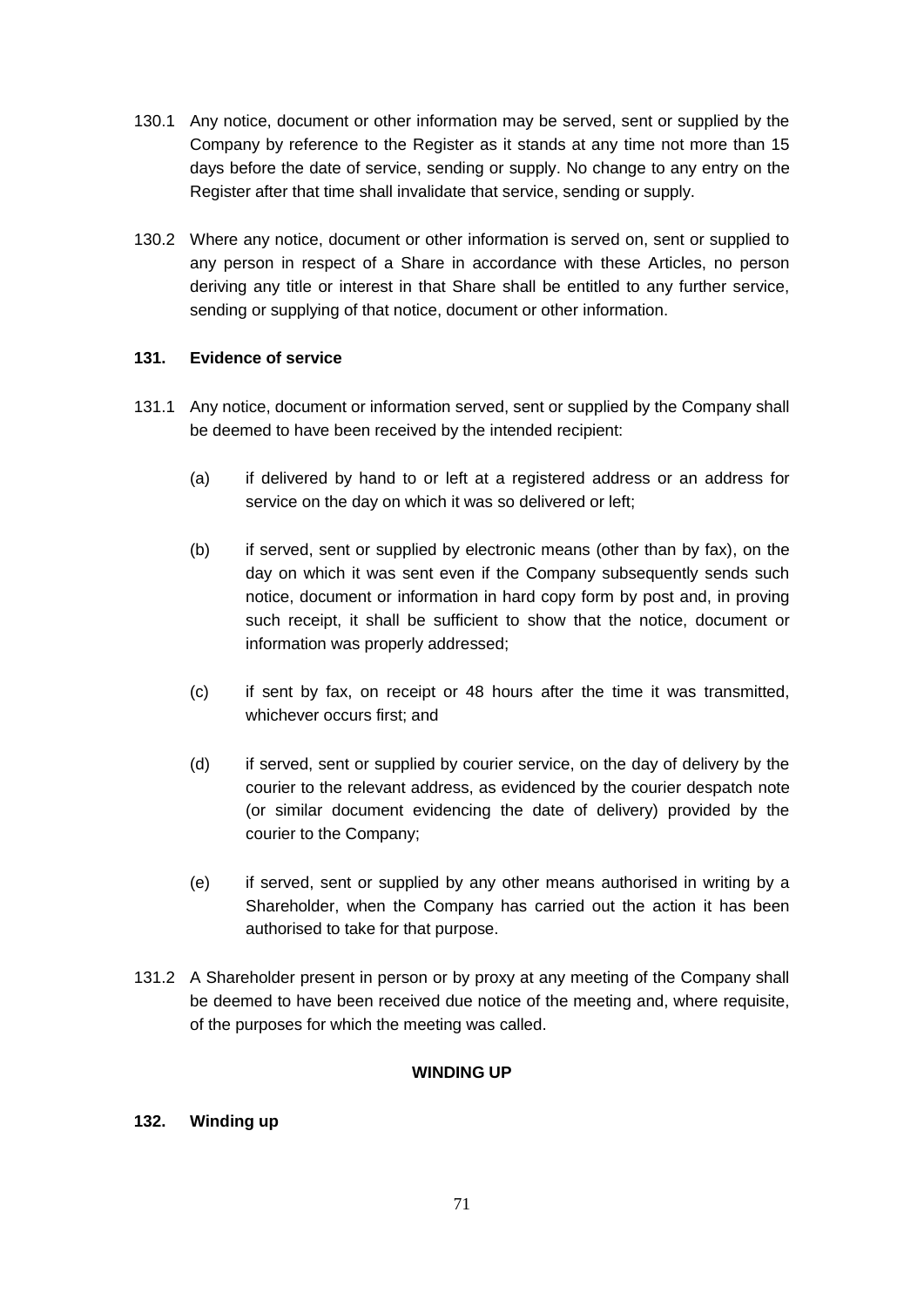- 132.1 The Company may be wound up, at any time, by:
	- (a) a Special Resolution is passed directing the Fund Manager to wind up the Company at a meeting convened solely for the purpose of considering such a resolution; or
	- (b) otherwise in accordance with the Companies Law and/or the Rules and/or the Insolvency Law - DIFC Law No 3 of 2009.

Upon such determination being made, the Fund Manager will advise the Shareholders in writing that such determination has been made and will set out the Fund Manager's plans for the liquidation of the assets of the Company and distribution of the Company assets to the Shareholders.

- 132.2 Upon a winding-up of the Company, the proceeds from the liquidation of the assets of the Company shall be applied:
	- (a) first, in paying to any party any unpaid fees, costs or expenses payable by the Company and then unpaid; and
	- (b) second, in paying to the Shareholders the balance of the proceeds, which balance shall be apportioned between such Shareholders pro rata to the number of Shares held by each of them.

## **DISCLOSURE OF INFORMATION**

#### **133. Disclosure of information**

For the avoidance of doubt, the Company and the Fund Manager shall be entitled to disclose such information regarding the Shareholders and any of them (including without limitation their identity the level and nature of their shareholding in the Company, their relationship with other Shareholders, the Fund Manager, its employees and directors and otherwise howsoever) which the Fund Manager acting reasonably believes is necessary or desirable to comply with the Rules and the rules of any exchange on which the Shares are traded from time to time.

# **PROVISION OF SERVICES**

#### **134. Provision of services**